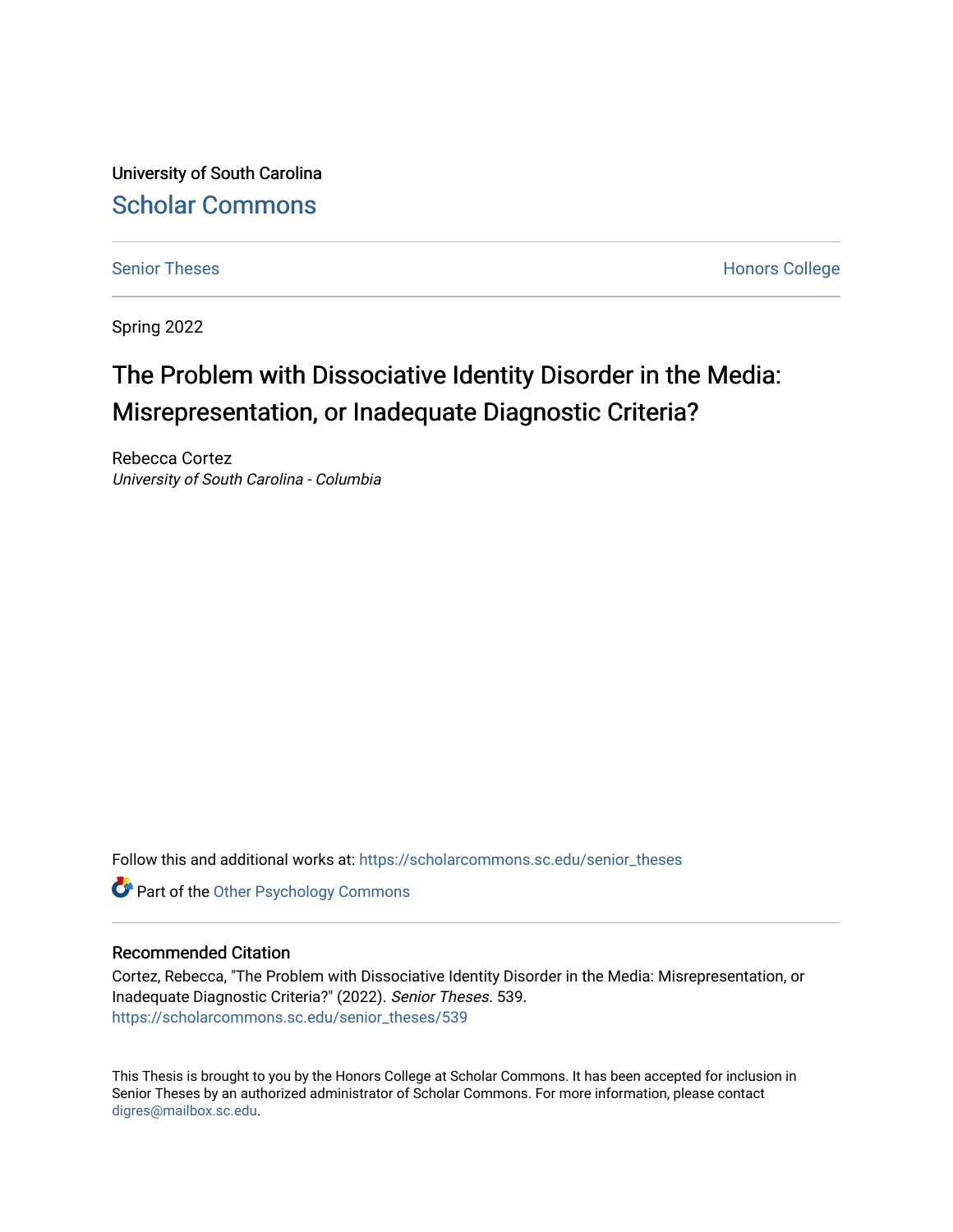## The Problem with Dissociative Identity Disorder in the Media: Misrepresentation, or Inadequate Diagnostic Criteria?

By

Rebecca Cortez

Submitted in Partial Fulfillment of the Requirements for Graduation with Honors from the South Carolina Honors College

May 2022

Approved:

Dr. Rhea Merck Director of Thesis

Dr. Mike McCall Second Reader

Steve Lynn, Dean For South Carolina Honors College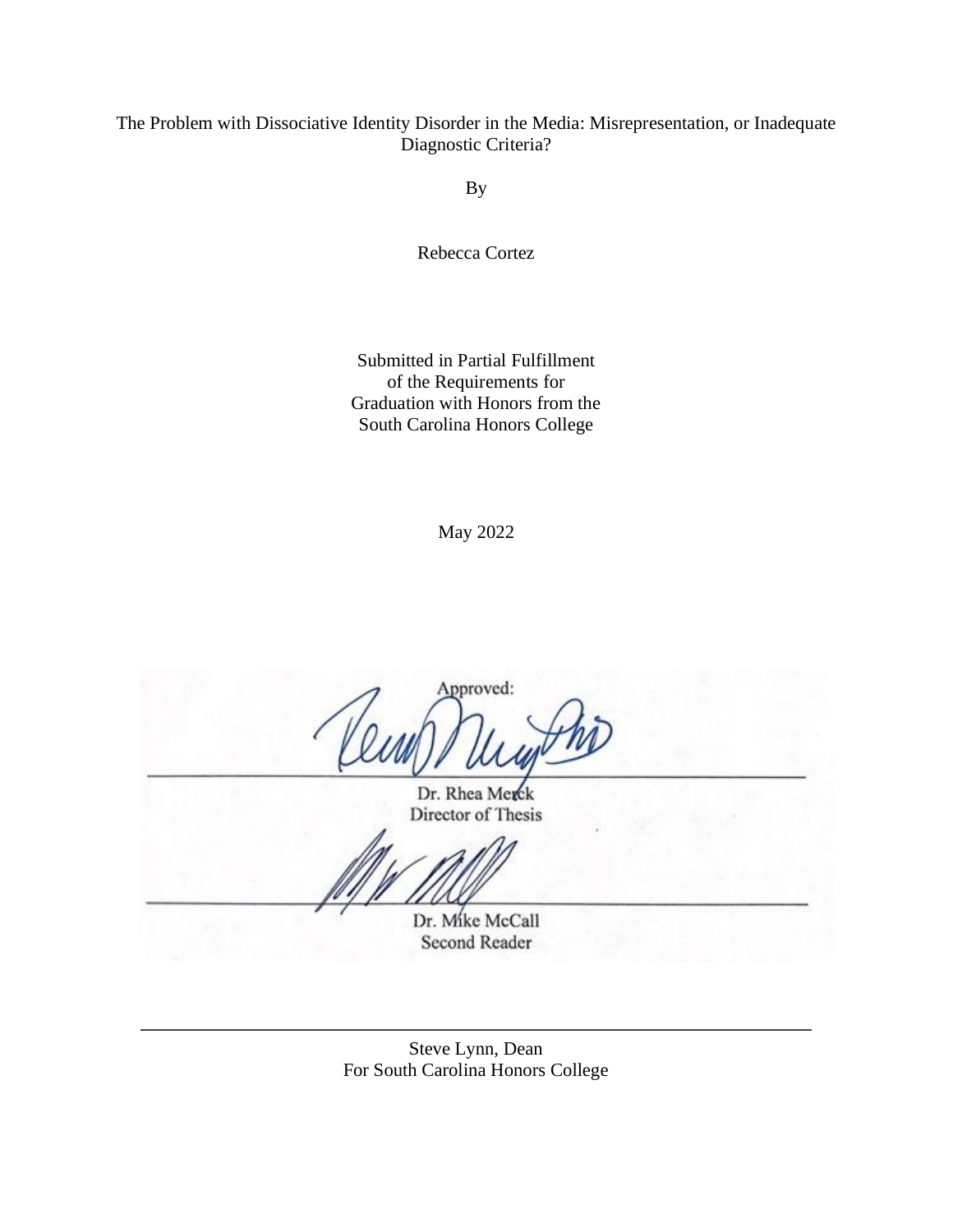#### **Abstract**

The highly popularized portrayal of Dissociative Identity Disorder (DID) in mainstream media has often been dubbed inaccurate; blamed on misrepresentations, bad applications of the diagnostic criteria, and the tendency to sensationalize mental illness. Through the analysis of five different depictions of DID in film, I find that all five characters met the minimum criteria for diagnosis according to the most recent edition of the Diagnostic and Statistical Manual (2013). Some depictions of DID predate the publication date of the current diagnostic manual by over 50 years, portraying symptoms that are widely recognized today but were neither accepted nor identified back then. From these findings, I argue that the controversy surrounding the supposed misrepresentation of the disorder in the media is not the result of inaccurate depictions, but rather that of indiscriminate diagnostic criteria. As the criteria required for a diagnosis of DID is one of inclusion, subjects are given multiple opportunities to meet the same criterion. Through the improved specification of diagnostic criteria, patients will need to meet more stringent benchmarks in order to receive a diagnosis. This will change the narrative surrounding DID patients. Misdiagnoses will likely decrease, and movies based on exaggerated symptoms will no longer be the face of DID.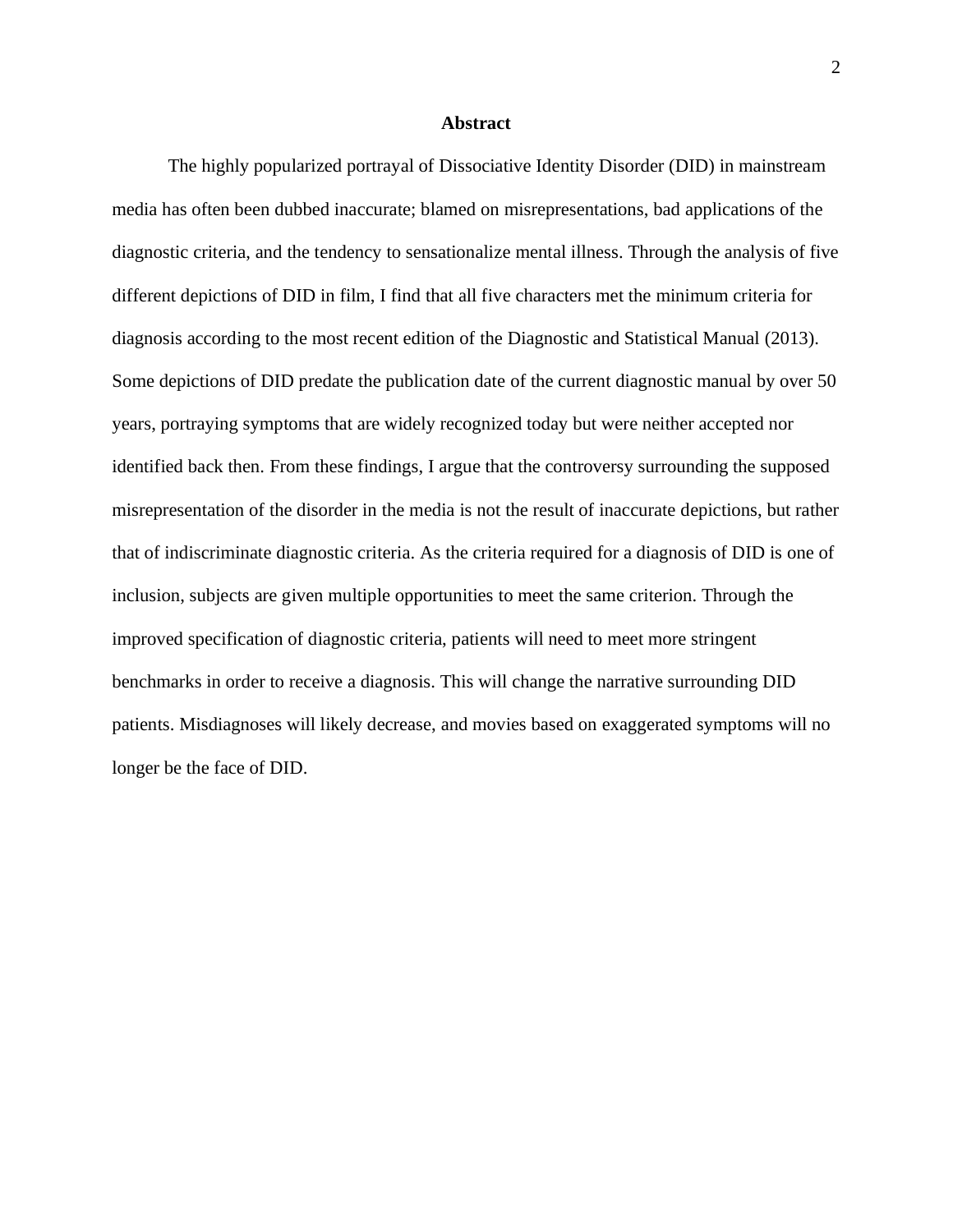# **Table of Contents**

| 2  |
|----|
| 4  |
| 6  |
| 9  |
| 12 |
| 12 |
| 13 |
| 14 |
| 16 |
| 17 |
| 18 |
| 22 |
|    |
| 25 |
| 26 |
| 27 |
| 32 |
| 36 |
| 41 |
| 45 |
| 48 |
| 53 |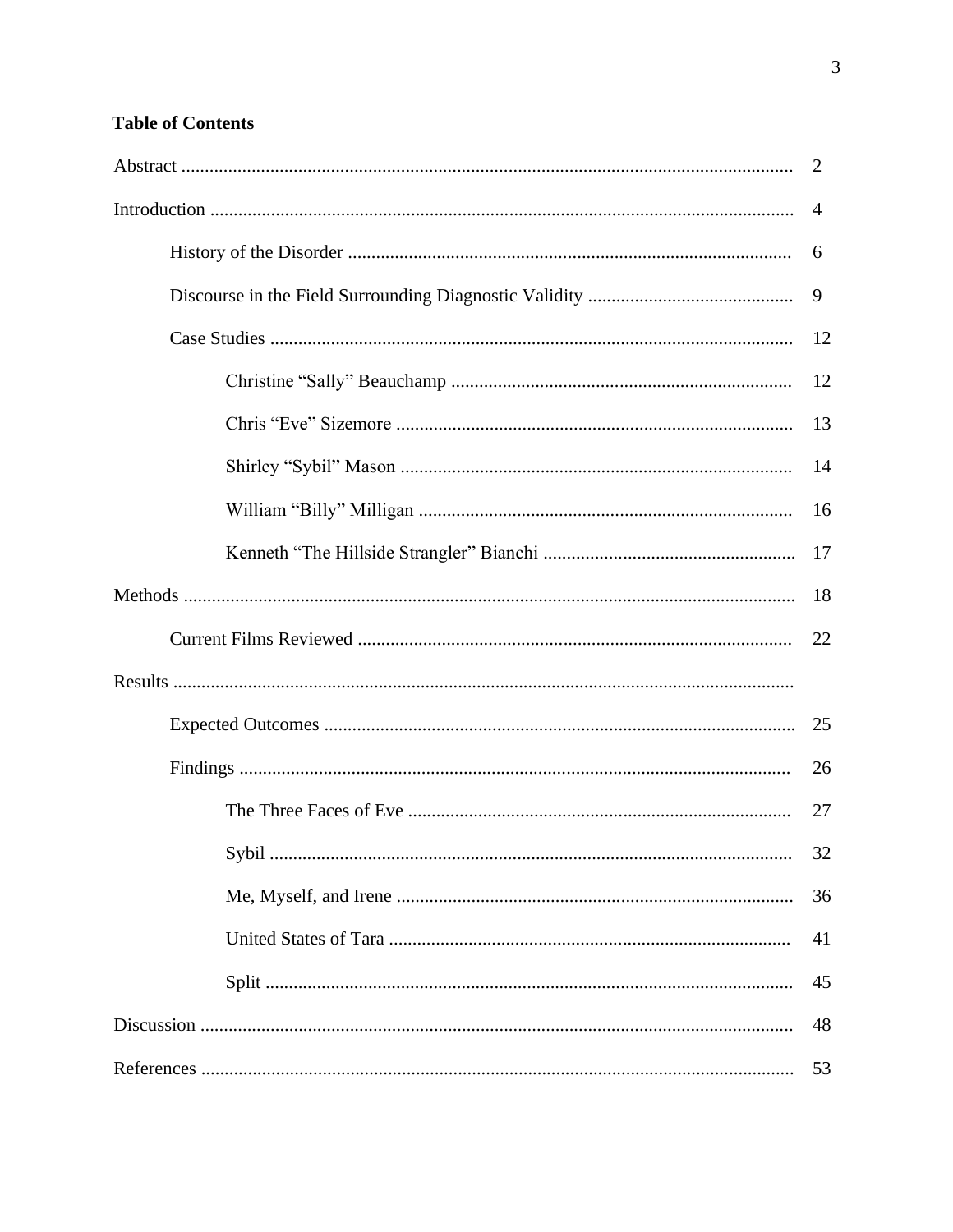## **Introduction**

Dissociative Identity Disorder (DID) has been the topic of many popular films (herein defined as movies and television shows), most recently in the movie *Split* (Shyamalan, 2016)*,*  which came under fire shortly after its release for falsely portraying DID patients as violent (Brand & Pasko, 2017). *Split* (Shyamalan, 2016) portrays a man who kidnaps three teenage girls and ultimately murders two of them after transforming into his monster-like 24th identity. *Split* (Shyamalan, 2016) is not alone in receiving heavy criticism. The movie *Me, Myself, and Irene* (Farrelly & Farrelly, 2000), released in 2000, was protested by the National Alliance on Mental Illnesses prior to its release for perpetuating the myth that schizophrenia is a "split personality" (NAMI, 2000). While the former is the disorder that Jim Carrey's character is officially diagnosed with, the character is portrayed on screen as the latter. In addition, the 2016 television show *United States of Tara* (Spielberg, 2009) was denounced for showing the use of medication to treat dissociation, which effectively stopped the appearance of the main character's alternate personalities. According to a paper published four years after the premiere, no pharmacological treatment had yet to be found that reduced experiences of dissociation (Gentile et al., 2013), let alone eliminated it completely.

Although many films claim to tell the real story of a patient with multiple personalities, few actually do; the movie *The Three Faces of Eve* (Johnson, 1957)*,* which tells the story of Chris Sizemore, is the exception. Contrasting this is the movie *Sybil* (Petrie, 1976), which, despite its claims, was proven to be largely fictional years later. While the publication of the 1973 book by the same name (Schreiber, 1973) brought attention to the possible link between childhood abuse and multiple personality (Coons, 1986), the movie adaptation proved to be controversial. Speculation surrounded the belief that the multiple personalities depicted on screen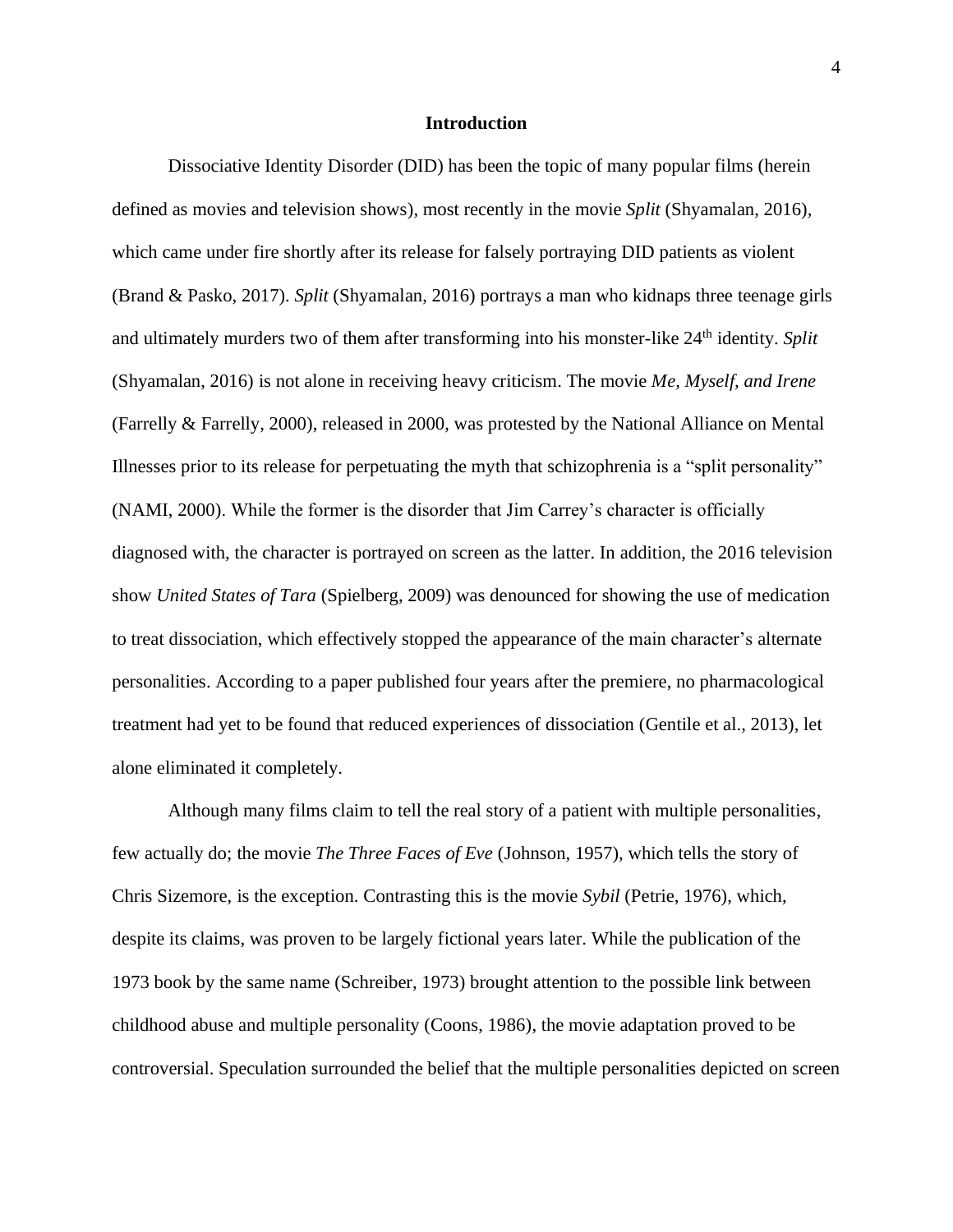were actually induced via shared psychosis between the patient and her treating psychologist, Dr. Connie Wilbur (Coons, 2013). Consequentially, the assumption that DID was not a "valid disorder of posttraumatic origin" persisted, believed to instead be a creation of psychotherapy (Gleaves, 1996, p. 42).

There are many factors that contribute to erroneous DID diagnoses. First, true DID patients rarely disclose their dissociative symptoms; rather, they avoid reporting them unless questioned directly. Since healthcare professionals are often not appropriately trained to diagnose dissociative disorders, the appropriate questions may never be asked, and symptoms from resistant patients may never be uncovered. This often results in the practitioner opting for a more familiar diagnosis, such as schizophrenia or borderline personality disorder. On the other end of this is the false diagnosis of DID, which is due in part to insufficient professional training. Another factor, though, is the large amount of information about DID in the media, whether that be through movies, television, testimonials shared on YouTube, or otherwise documented. While a patient may quality for a dissociative disorder diagnosis, some align their symptoms with DID before even entering a practitioner's office. Desperate to find a diagnosis to explain their lifelong struggles, these types of patients learn about symptoms through mainstream media. When subsequently reporting or demonstrating them, many of these patients believe these experiences have actually happened. Rather than an intentional form of lying, the motivation for these patients is not conscious, as receiving a diagnosis often provides a sense of understanding and relief (Pietkiewicz et. al, 2021).

While all the described issues are contributing factors, the root of misdiagnosis lies within indiscriminate diagnostic criteria. The DSM was created to ensure consistency and reliability during diagnosis through the use of a common language by all practitioners (APA,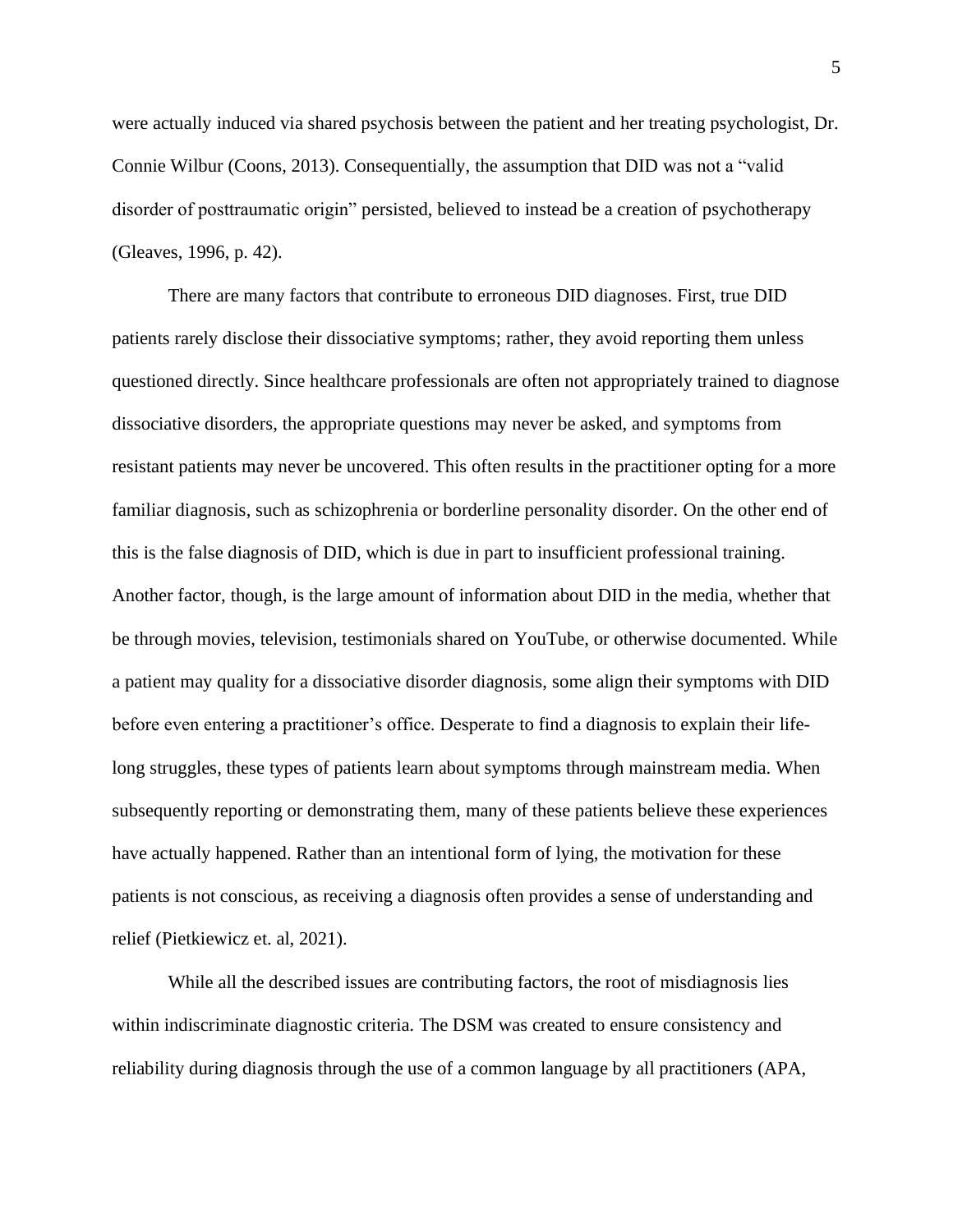n.d.). Theoretically, practitioners who have never encountered a DID patient should be able to use the manual to provide a proper diagnosis, though this is not the reality of the situation. When patients present with symptoms that appear to fit the written criteria, these practitioners are not equipped with the specific information that is needed from the DSM-5 in order to distinguish fact from fiction. As a result, patients are misdiagnosed, improperly treated, and continue to suffer.

## **History of the Disorder**

DID has a long history in the Diagnostic and Statistical Manual of Mental Disorders (DSM). The first edition of the DSM (DSM-I), published by the American Psychiatric Association in 1952 as the first official manual of mental disorders (American Psychiatric Association [APA], 1987), was promoted as a glossary that contained only descriptions of the diagnostic categories, rather than diagnostic criteria. The origin of DID can be found within the "psychoneurotic disorders" category, originally given the name "dissociative reaction" (APA, 1952). When the second edition (DSM-II, 1986) was published sixteen years later, the diagnosis was moved to the broader "neuroses" category and renamed "Hysterical neurosis, dissociative type" (APA, 1968). The lack of diagnostic criteria within these two editions left clinicians on their own to define the boundaries of the diagnostic categories (APA, 1987), which was quickly recognized as problematic. Twelve years later in 1980, the third edition of the DSM (DSM-III) included diagnostic criteria for the first time. This edition also introduced the category "Dissociative disorders," which contained the newly renamed "Multiple Personality" (APA, 1980). In 1987, the DSM-III was revised (DSM-III-TR), renaming Multiple Personality to Multiple Personality Disorder (MPD), as well as defining the term "personality" (APA, 1987). Personality was defined as patterns of behavior, such as relating to, perceiving, and thinking about the environment and oneself, that are "deeply ingrained" (APA, 1987, p. 403). This clause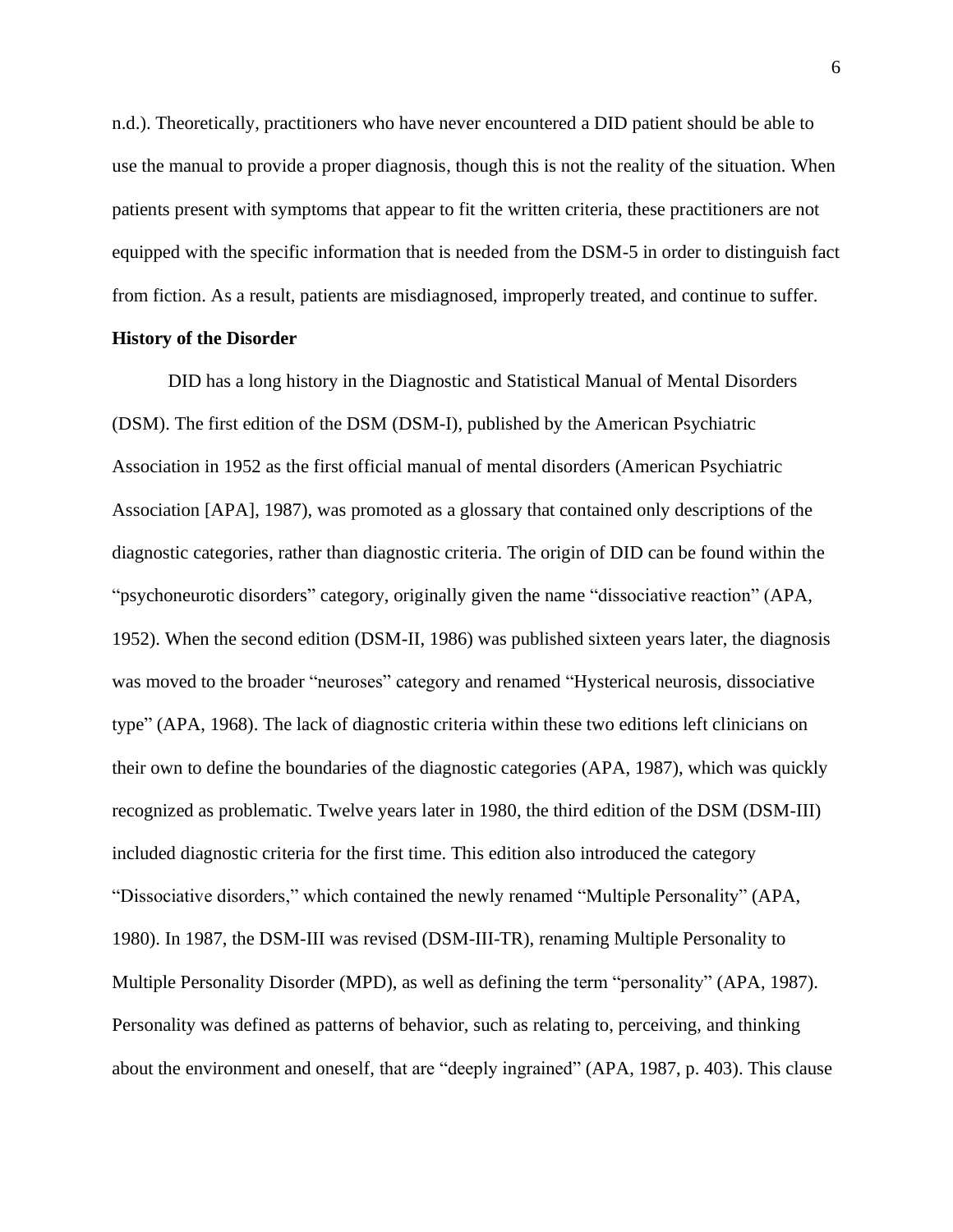was re-worded in the fourth edition, published in 1994, as patterns that are "enduring." In addition, the DSM-IV defined personality states as the prominent aspects of personality that are exhibited in a "wide range" of contexts (APA, 1994, p. 770). Most importantly, the DSM-IV renamed the disorder previously known as MPD to Dissociative Identity Disorder (APA, 1994), which is what it is known as today. The DSM-5 was published in 2013 and contains the diagnostic criteria that is currently used to diagnose DID (APA, 2013), while the March 2022 release of the DSM-5-TR contained no changes to DID criteria (APA, 2022).

Classification and Diagnostic Labels Throughout DSM History



All four editions that contain diagnostic criteria for MPD or DID, require the existence of two or more "distinct personalities," which was later changed to "personality states" in the DSM-III-TR. This edition also states that each of these personality states has its own "relatively enduring" pattern of perceiving, relating to, and thinking about the environment and self (APA, 1987 p. 272). One criterion from the DSM-III states that one personality dominates and determines the individual's behavior at any given time (APA, 1980). The text revision in the DSM-III-TR changes this to "at least two of the identities recurrently taking control of the person's behavior" (APA, 1987 p. 272). This phrase remains the same in the DSM-IV (APA, 1994). The fourth and fifth editions of the DSM both contain criterion describing recurrent gaps in the recall of three different categories of memory that aren't consistent with "ordinary"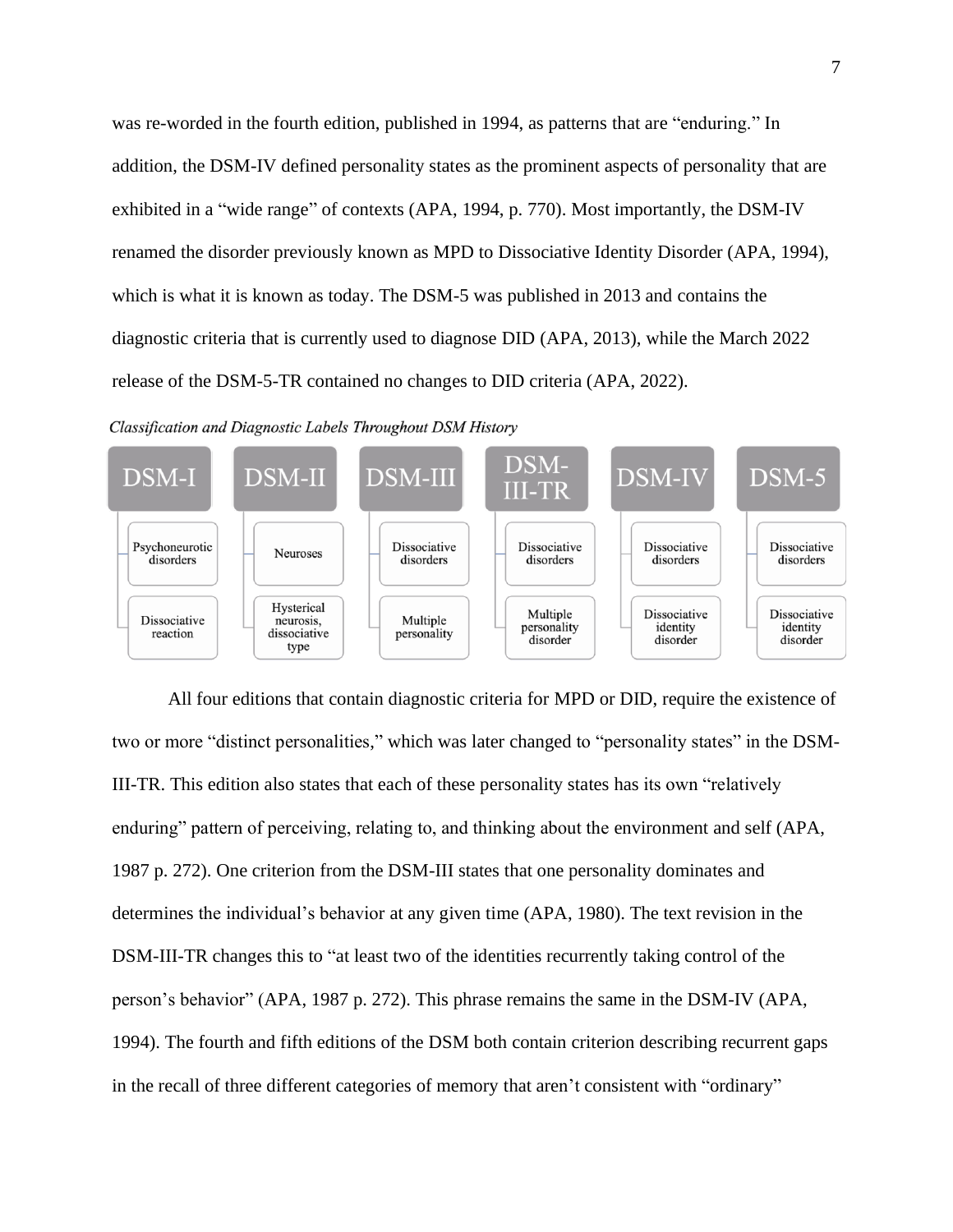forgetfulness (APA, 1994 p. 487; APA, 2013 p. 292). The last criterion in the DSM-IV was updated to include a disclaimer that the disturbance was not due to the physiological effects of a substance and, in children, is not attributable to imaginary/fantasy play (APA, 1994). This criterion is carried over to the DSM-5, following the assertion that the symptoms must cause distress or impairment and that the disturbance is not part of a cultural or religious practice (APA, 2013).

In addition to these diagnostic criteria, each disorder in the DSM contains a detailed description. Beginning with the DSM-III, these descriptions include the prevalence rate, sex ratio, predisposing factors, and common features of the disorder to supplement and better understand the criteria laid out. (APA, 1980, 1987, 1994, 2013). Throughout history, the disorder has consistently been dominated by females in adult clinical settings (APA, 2013), which aligns with what has been portrayed in the media, as 3 of the 5 films I analyzed contain a female protagonist with DID. The presence of amnesia, including dissociative fugues, has been reported since the first edition of the DSM, as well as the signaling of a transition, labelled in the DSM-I as "freezing" (APA, 1952, p. 32). The DSM-II further describes that the symptoms begin and end "suddenly" (APA, 1968, p. 39), and the word "transition" is not utilized until the third edition (APA, 1980, p. 257, 258).

While DID is characterized via the five diagnostic criteria and associated features laid out in the DSM-5, the disorder is much more complex. Marked by its core feature of two or more distinct personalities presenting in one person (APA, 2013), dissociation is often understood as a defense mechanism, as the patient subconsciously tries to prevent an "overwhelming flooding of consciousness" when experiencing trauma (Gentile et al., 2013, p. 23). Essentially, the patient momentarily prevents themselves from being present because they cannot handle being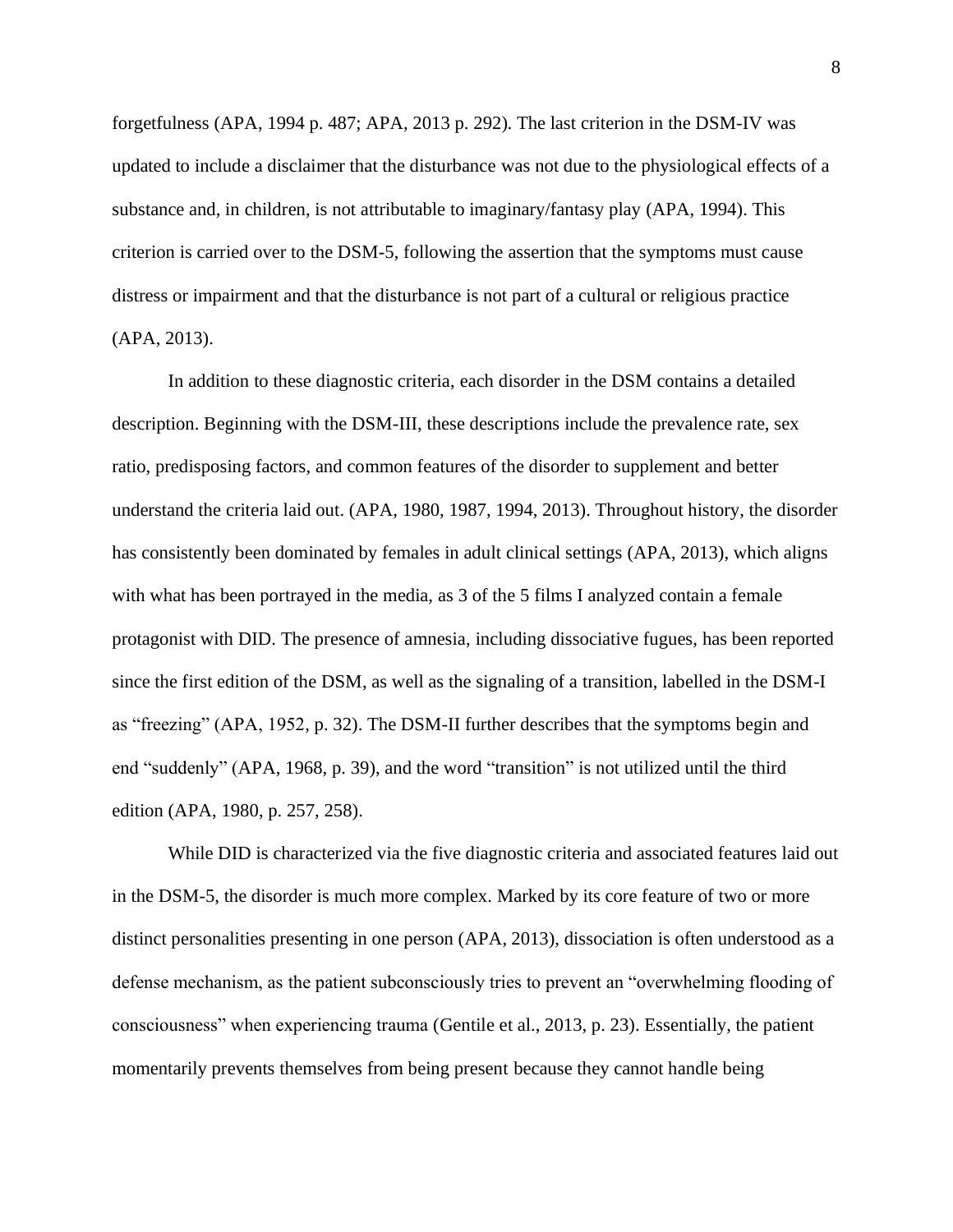consciously aware of the traumatic experience. This dissociation creates a discontinuity of experience, which is often reported as amnesia. Upon learning to dissociate during traumatic experiences, the individual then, often arbitrarily, applies this response to other situations that may require escape (Gentile et al., 2013). This idea is the basis of the claim that DID patients are running away from their problems; however, the dissociation occurs subconsciously, and not as the result of a conscious decision.

**Critical Components of DID** 



## **Discourse in the Field Surrounding Diagnostic Validity**

The DSM-III (1980) was the first edition to contain detailed diagnostic criteria. It was also the first to describe common features and other information about the disorder, including the prevalence rate, which states that the disorder "is apparently extremely rare" (APA, 1980, p. 258). Just eight years later, the DSM-III-TR suggested that recent reports find the disorder to be "not nearly so rare" as was commonly thought (APA, 1987, p. 271). Rates of diagnosis skyrocketed in the early 1980s, with more people being diagnosed between 1981 and 1986 than in the preceding two centuries (OpenEd CUNY, n.d.). Some observers were impressed that a once uncommon disorder was being identified so frequently (Paris, 2012), speculating that the creation of new, more sophisticated diagnostic technology was to blame. As both interest and diagnostic rates fell in the 90s (Paris, 2012), it was concluded that the initial spike was likely caused instead by popularity following the release of *Sybil* (OpenEd CUNY, n.d.; Petrie, 1976).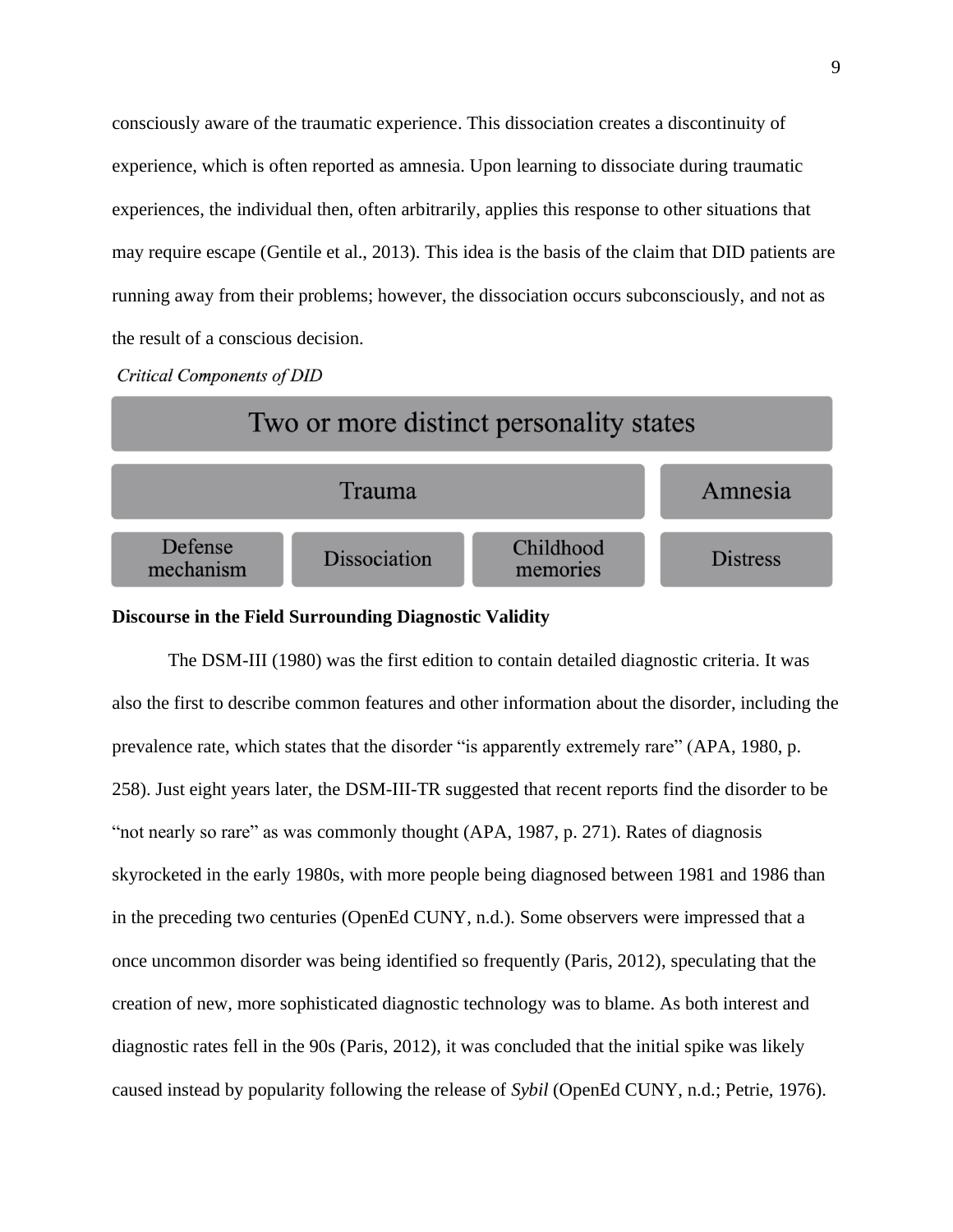As a result, acceptance of the disorder is not universal within the field. In 1999, of the over 300 board-certified psychiatrists that were surveyed, 43% expressed skepticism about the diagnosis, while 15% believed it should be outright removed from the DSM (Gharaibeh, 2009).

The release of the DSM-IV in 1994 confirmed this sharp rise in reported cases. The additional speculation about the possibility of overdiagnosis as well as conjecture on the reliability of patient recounts (APA, 1994) made the controversy surrounding the disorder clear. The manual, published 18 years after the release of *Sybil* (Petrie, 1976), describes the spike, likely in misdiagnoses, as a result of both media interest in the disorder and the suggestible nature of the individuals (APA, 1994). The first mention of this openness to suggestion is found in the DSM-III, which claimed that hypnosis could be used to elicit a switch in personalities (APA, 1980). Both the fourth and fifth editions built upon this framework, describing how DID patients receive high scores on standardized measures of hypnotizability (APA, 2013). The DSM-IV also finds that those diagnosed with DID tend to be "especially vulnerable to suggestive influences" (APA, 1994, p. 485). Under hypnosis, suggestions by the treating professional may result in the emergence of false memories, often referred to as "socially determined role play" (Paris, 2012, p. 1077).

Another common thread between patients is the underlying experience of severe emotional trauma in childhood (APA, 1980), which usually comes in the form of physical or sexual abuse (APA, 1994). The accuracy of these reports, though, is scrutinized as memories from childhood are subject to distortion (APA, 1994). In addition, since many stories of childhood trauma are often never verified, it is quite possible that memories of abuse could be the result of fabrication (Paris, 2021). It is also not uncommon for adults to lack recall of childhood events. Since memories are narrative stories and not recordings, they are rarely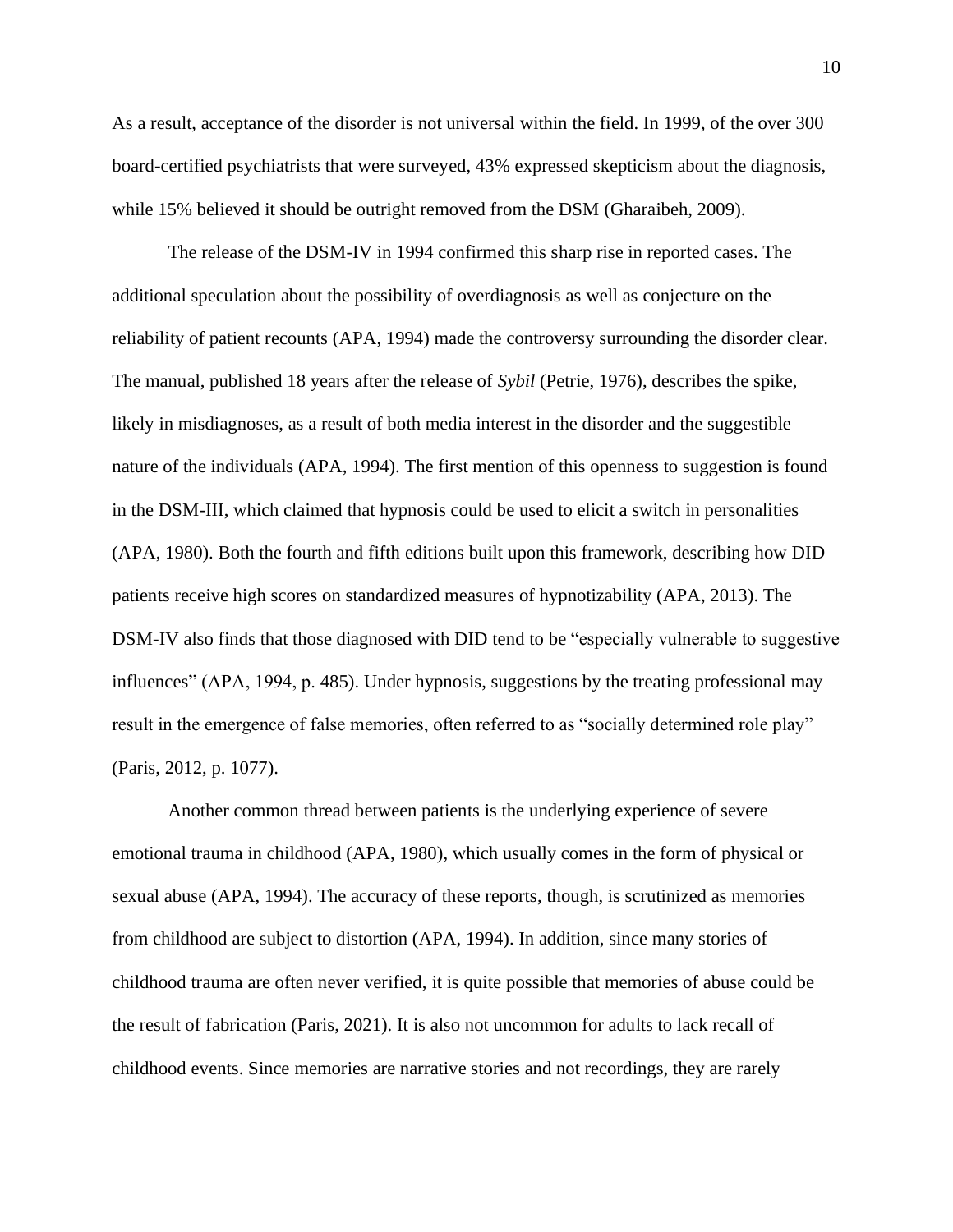factually accurate and are often altered and reinterpreted upon recall (Paris, 2012). In addition, the vulnerability of these patients, whether it be from trauma from actual or perceived child abuse, leaves them extremely suggestible. Many proponents of the disorder believe it to be to a result of iatrogenic artifacts, as narcissistic healthcare providers desire the gratification of treating a patient with DID (Gharaibeh, 2009). This is exemplified by the real-life case of Shirley Mason, otherwise known as Sybil, and her therapist Dr. Connie Wilbur. Wilbur was heavily interested in multiple personalities, and Mason was the perfect patient, as she was willing to go along with whatever Wilbur desired (Neary, 2011).

The International Classification of Diseases, tenth edition (ICD-10), the DSM's more expansive international counterpart, also includes a claim about the rarity of the disorder. The ICD-10 acknowledges the controversy within in the field, specifically about the extent to which the disorder may be culture-specific or even induced by patients or professionals during treatment (Pietkiewicz et. al, 2021). Though studies that find prevalence rates as small as 0.4% support the ongoing claims about the rarity of the disorder (Pietkiewicz et. al, 2021), other sources have reported rates as high as 28% (Gentile et al., 2013). In response to low prevalence rates, those who maintain the commonness of DID explain that patients simply go undiagnosed for long periods of time (Paris, 2012). On the other hand, some believe that the disorder is a result of "suggestive therapy techniques," shaped both by therapists' biases and ambitions, as well as patients' suggestibility (Paris, 2012 p. 1076). In addition, much of the available clinical research originates from just a handful of centers, despite none of their research including randomized control trials to improve validity. These centers allege to specialize in dissociative disorders while simultaneously advertising their costly inpatient treatments designed to reintegrate personalities (Paris, 2012). This approach to research might beg to question the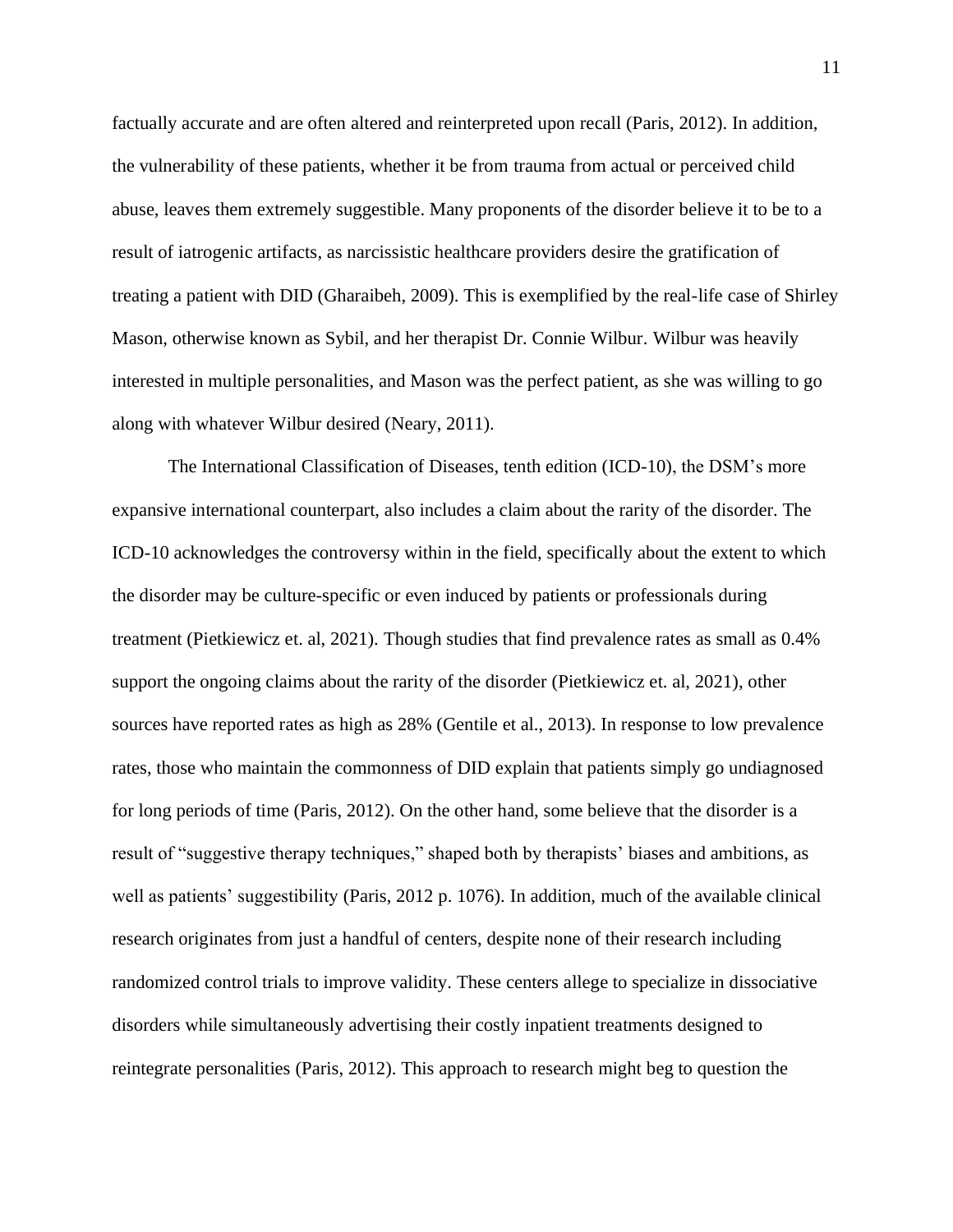reliability of their methods and outcomes.

## **Case Studies**

Stories of real people are largely made famous due to their portrayal in popular films, like that of *Sybil* (Petrie, 1976) and *Eve* (Johnson, 1957). Others, though, take the media by storm, often due to publicity surrounding a salient criminal trial. Most notably are the cases of Billy Milligan and Kenneth Bianchi. Following Milligan's success in receiving a verdict of not guilty by reason of insanity due to multiple personalities, the infamous Hillside Strangler attempted to do the same (McClary, 2008). His failure and admission to fabricating the disorder did not erase the damage that had been done towards contributing to the narrative that DID patients are violent criminals. The release of the movie *Split* (Shyamalan, 2016), which portrays a man with personalities capable of kidnapping and murder, reinforced this idea even further, resulting in over 20,000 people signing a petition to boycott the movie (Davidson, 2017). The myth may be widespread, but in reality, a 2017 study found that only 1.2% of patients with dissociative disorders received a criminal justice mental health referral over the previous six months, and less than 1% had been incarcerated over this same period of time (Webermann & Brand, 2017). Case studies like these provide a background for the sensationalizing of DID in the media.

## *Christine "Sally" Beauchamp (Clara Norton Fowler)*

The case of Mary Reynolds, published by Dr. S.L. Mitchell in 1888, is heavily cited as the first known case of multiple personality in the world (Carlson, 1981). Reynolds experienced years of strange "fits" (Mitchell, 1888 as cited in Rogers, 1991, p. 3) before she woke up from a prolonged sleep with neither memory nor language (Mitchell, 1988 as cited in Carlson, 1981). Years later, the publication of Dr. Morton Prince's 590-page book titled *Dissociation of a Personality*, which described the case of Christine "Sally" Beauchamp (Prince, 1906) sparked a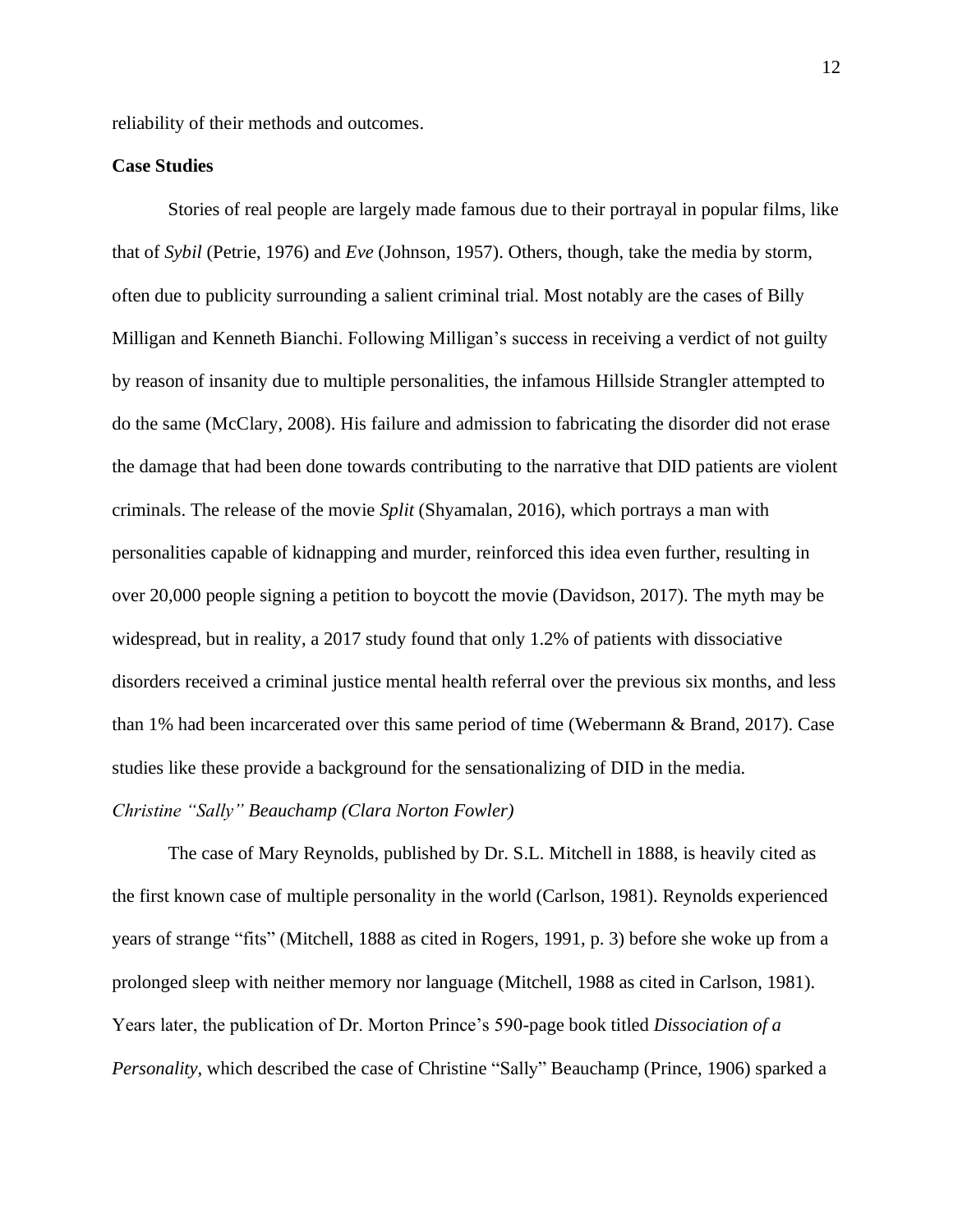rise in interest about the disorder (Rogers, 1991). Beauchamp, whose real identity was revealed as Clara Norton Fowler, sought Dr. Prince's help after experiencing headaches, bodily pains, insomnia, and exhaustion, as well as being told by her teachers and friends that she quickly changed mood and character. Dr. Prince dubbed the woman who showed up at his office for help as "BI," or "the Realist" (Rosenzweig, 1988, p. 45), noting that she was educated, conscientious, and sometimes unable to do what she wanted (Wehrstein, 2019).

While under hypnosis, two more possible identities emerged (Rosenzweig, 1988). BII was deemed by Prince to be a hypnotic state who held the memories of Fowler's life. Sally, or BIII, emerged as a vivacious, assertive, and rebellious child who tormented Fowler, labelling her as stupid, forcing her to tell lies, and destroying her things for her to find when she re-gained control. In 1899, Prince paid Fowler a visit and watched her instantly change from a nervous woman, who was unable to speak, into BIV, who was both chatty and pleasant before revealing herself as angry and selfish (Wehrstein, 2019). From Sally's writings, it was found that, in addition to Fowler's father having had a violent temper, she also blamed herself for multiple deaths. It is speculated that the overwhelming guilt from the death of her mother, who she felt she did not love enough, and her infant brother, who suddenly stopped breathing in her arms, caused the split. The genuine Fowler was a combination of BI, BII, and BIV, and it was she who ultimately experienced extended periods of control over her body. She was only overpowered by Sally, who represented the subliminal mind, in times of stress (Wehrstein, 2019).

## *Chris "Eve" Sizemore*

At just two years old, Chris Sizemore witnessed three traumatic events within a short period of time. First, she watched as a drowned corpse was pulled from a ditch. Shortly after, she experienced a lumber mill worker get sawed in half. Lastly, her mother accidentally cut herself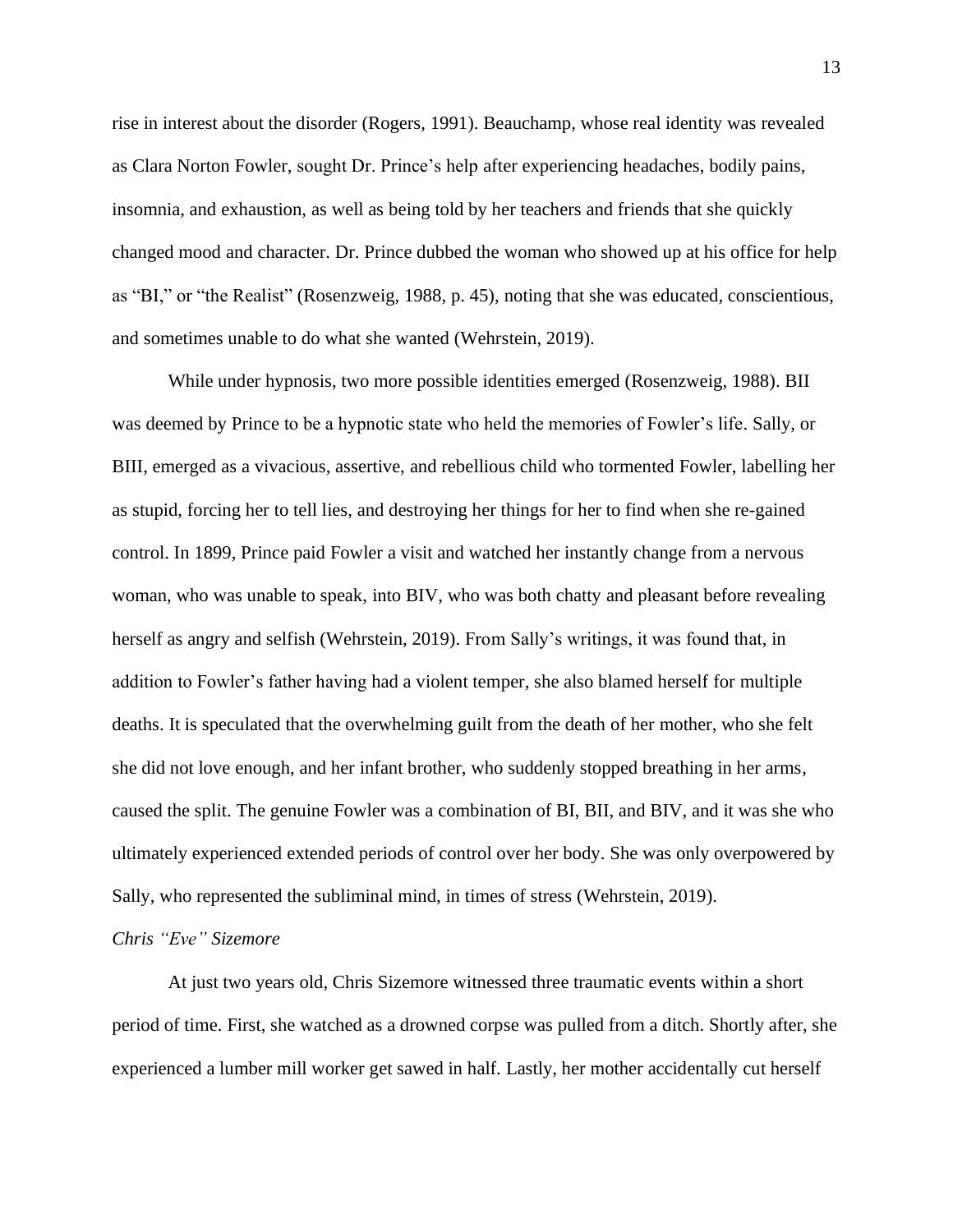in the kitchen while Chris watched as she bled. It was the combination of these experiences that was presumed to cause her split (Van Biema & Grant, 1989). As a child, Sizemore recounted receiving punishment for misbehaviors that she could not recall performing and taking tests in school that other personalities had prepared for (Weber, 2016). Only three personalities, Eve White, a shy housewife, Eve Black, a self-indulgent party girl, and Jane, a pleasant and sensible woman, initially revealed themselves (Weber, 2016). While these were the only three depicted in the movie recounting her story, *The Three Faces of Eve* (Johnson, 1957), 19 more emerged over the next 20 years until Chris finally became whole again (Van Biema & Grant, 1989). Some personalities did not know how to drive, and one opened a cloth store as an accomplished seamstress. At one point, Sizemore gained a significant amount of weight because her body was eating for three, with each of the three dominant personalities at the time not knowing that the others had already ate (Weber, 2016).

Despite her accurate diagnosis, Sizemore revealed that the film itself was "slightly misleading" in a question-and-answer session in 1988 (Sizemore & Huber, 1988). While the movie ends in a successful reintegration at age 29, Sizemore was not cured until the mid-70s, over 20 years after the film's release. Diagnosed at a time when multiple personalities were essentially unheard off, the book and subsequent movie allowed "split personality" to become a household term, setting the stage for *Sybil,* the 1973 book (Schreiber, 1973) and 1976 movie (Petrie, 1976) by the same name (Rogers, 1991). Sizemore went on to live a life free of dissociation as a mental health advocate before dying of a heart attack at the age of 89 (Weber, 2016).

## *Shirley "Sybil" Mason*

Both the book (Schreiber, 1973) and movie, *Sybil* (Petrie, 1976)*,* claimed to tell a strange,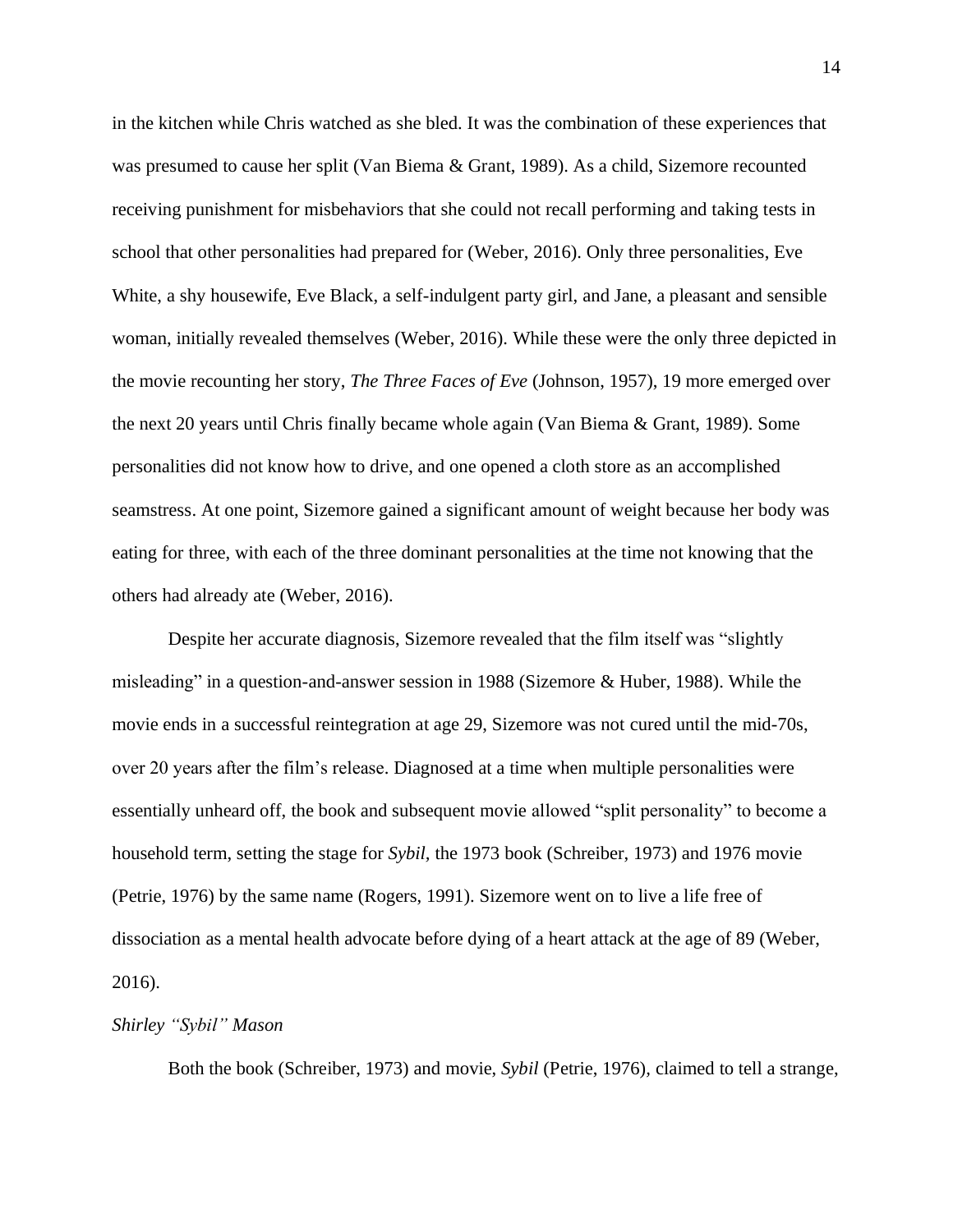yet true story, based on the experiences of a real woman (Neary, 2011). Sybil Dorsett was a pseudonym for Shirley Mason, a young woman who formed an unusual attachment to her psychologist Connie Wilbur, becoming dependent on her both emotionally and financially (Neary, 2011). Mason was a very suggestible woman who was prone to fantasize (Carey, 2017). When she no longer felt like she was receiving the attention she deserved, she walked into Wilbur's office and announced, in a childlike voice, that she was named Peggy, a nine-year-old girl who stood up for Shirley since she was unable to do so herself (Neary, 2011). In total, Mason generated and revealed 16 personalities, ranging from babies to little boys to teenage girls (Neary, 2011).

Through both hypnosis and drugs, including sodium pentothal (Neary, 2011) and intravenous barbiturates (Carey, 2017), these personalities recanted the awful sexual and physical abuse Mason experienced at the hands of her mother (Carey, 2017). At one point, Mason wrote Wilbur a letter admitting that she was lying, but the doctor dismissed this as an attempt to avoid uncovering deeper trauma. Since Mason could not emotionally afford to lose Dr. Wilbur, she followed along with the doctor's suggestions (Neary, 2011). While the story ends with a happy reintegration of personalities, the real life of Shirley Mason did not mirror what was portrayed by her character Sybil. After Shirley was outed following the release of the 1973 book which did little to hide her true identity, she became heavily dependent on Dr. Wilbur. Shirley Mason lived the rest of her life in hiding as an addict (Carey, 2017).

The film became a pop phenomenon and created a tidal wave of MPD/DID cases. Before the release, there were only 200 cases in history, a number that increased to over 40,000 postrelease (Brand & Pasko, 2017). Despite the film's success, the supposedly true story was exposed as fiction in Debbie Nathan's 2012 bestseller *Sybil Exposed: The Extraordinary Story*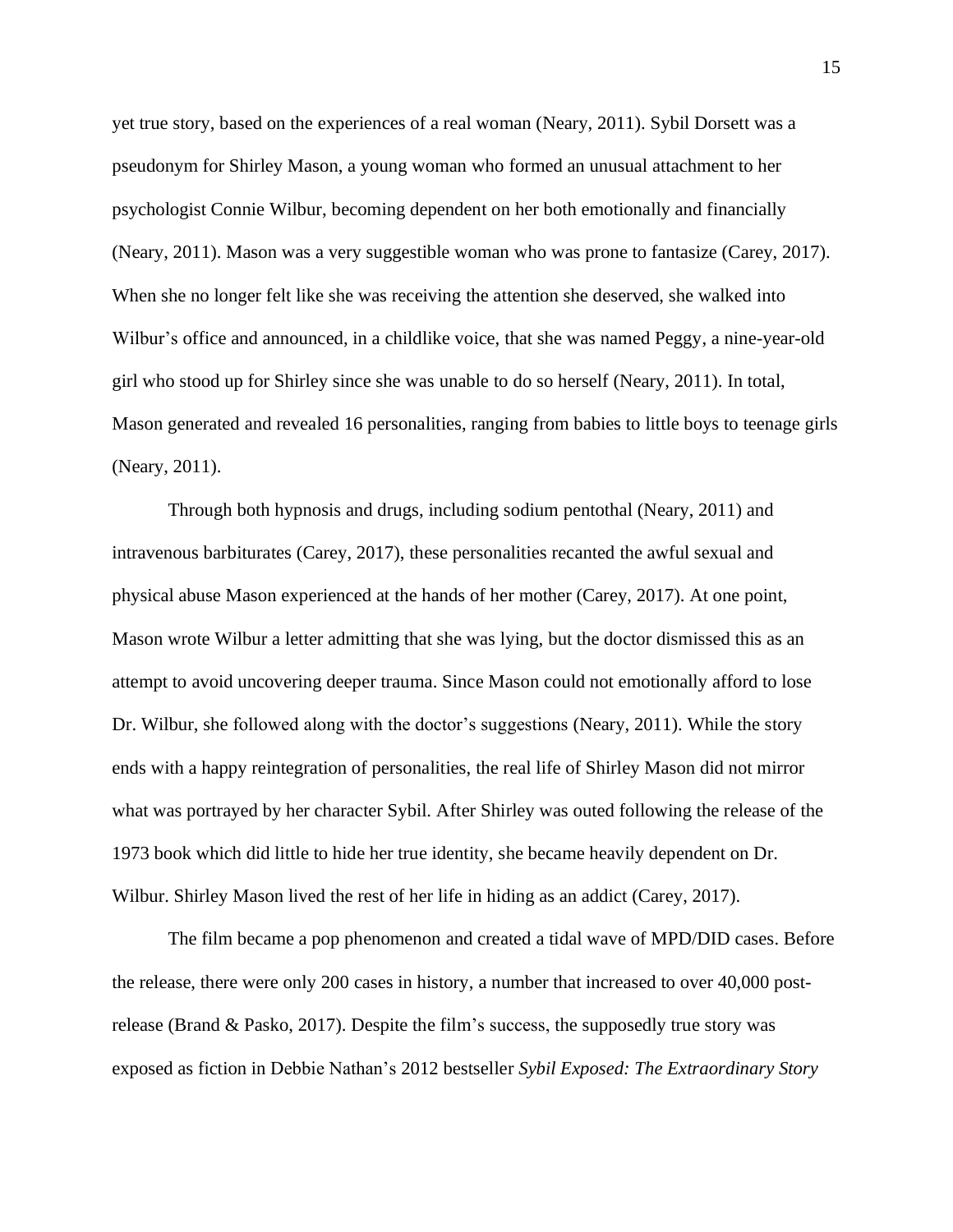*Behind the Famous Multiple Personality Case.* From a mound of papers, photos, and tapes, it was uncovered that Wilbur subjected Mason to years of electroshock therapy and a concoction of drugs, only under which she produced the rambling false memory-based narratives recounting the horrific child abuse (Brand & Pasko, 2017). The film created widespread interest in the disorder, not only in the general population, but also within the field of psychology. Interest was so great that it resulted in a group of psychiatrists and psychologists to successfully lobby for the addition of Multiple Personality Disorder (MPD) into the DSM (Carey, 2017). Regardless of its contribution to psychology, the eventual reveal that the case was fabricated only added more fuel to the fire in the questioning of the disorder's legitimacy.

## *William "Billy" Milligan*

William Stanley Milligan, otherwise known as Billy, was arrested in 1977 and charged with the rape of four women, as well as the kidnapping and robbing of three of them, on The Ohio State University campus (Stuart, 1978). Billy was found to have 10 distinct personalities with their own names, aesthetic values, and IQs (Stuart, 1978), ranging from as low as 80 all the way up to 130 (Coles, 1981). By the time *The Minds of Billy Milligan* (Keyes, 1981) was published in 1981, the total number of personalities had climbed to 24. Written by Daniel Keyes, the book describes how the twenty-four people who lived inside of Billy battled for supremacy over his body. Adalana, the affection-starved lesbian, ultimately prevailed when she "used" Billy's body in the rapes, causing Billy to wake up in jail with no memory of how he got there (Keyes, n.d.). As his early life had many of the common predisposing factors, including violent physical and sexual abuse at the hands of his stepfather (Coles, 1981), he made legal history in 1978 as the first criminal defendant in the country to be found not guilty by reason of insanity due to Multiple Personality.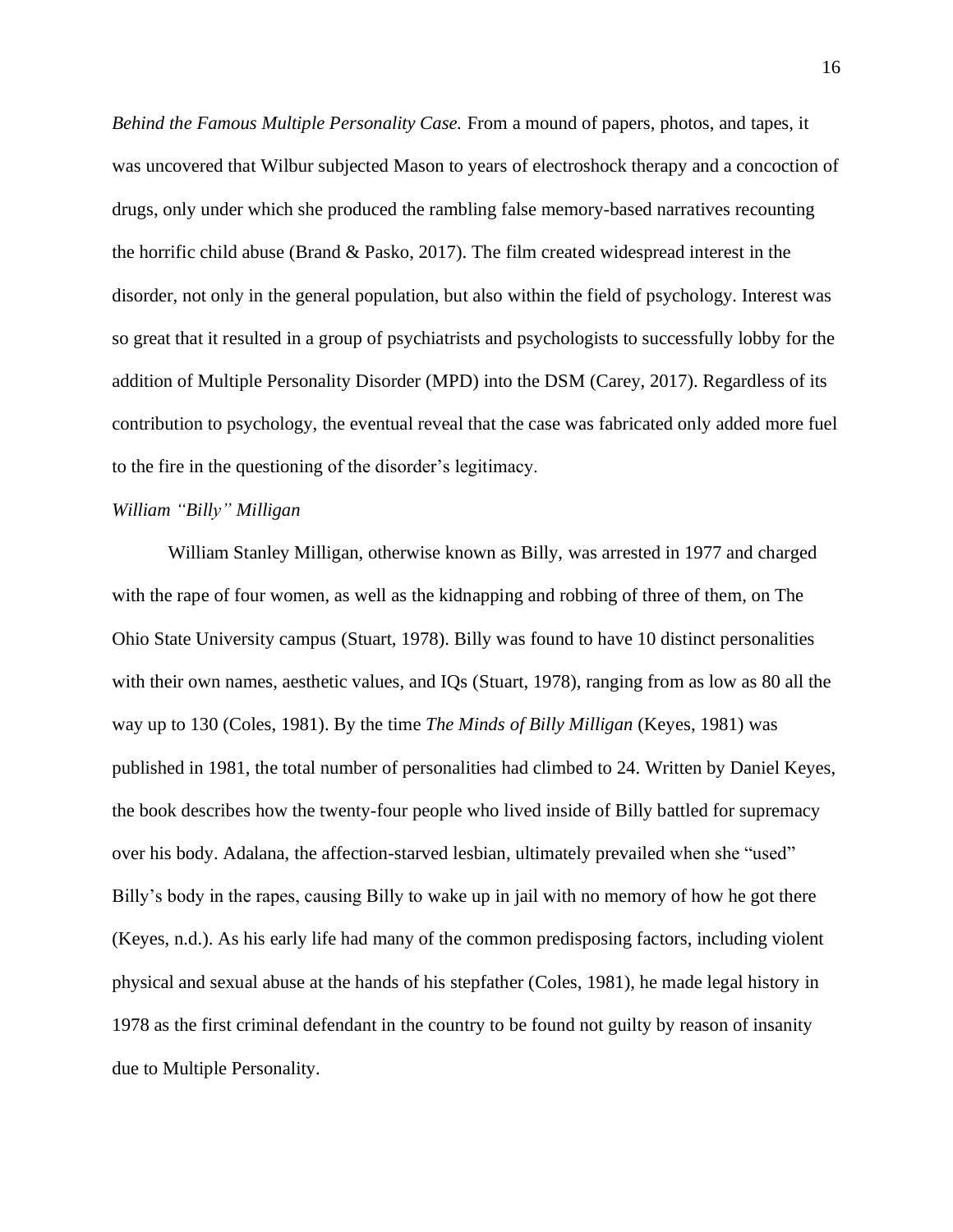## *Kenneth "The Hillside Strangler" Bianchi*

Kenneth Bianchi was a chronic liar. After having a child with his girlfriend Kelli Boyd, he set up a psychology practice with a fake degree (Biography.com Editors, 2014). He told Boyd he was dying of cancer, and then went on a four-month killing spree. Between 1977 and 1978, 10 women aged 12 to 28 were kidnapped, raped, tortured, and eventually killed. Their remains were disposed of in the hills of Los Angeles (Crime Museum, LLC, 2021). This unknown killer, dubbed "The Hillside Strangler" by the media, was eventually determined to be both Angelo Buono Jr. and his cousin Kenneth Bianchi. After moving to Washington state, Bianchi began to operate alone, murdering two college students before his eventual arrest (Crime Museum, LLC, 2021). During his interview, he claimed to have what was then known as Multiple Personality Disorder (Crime Museum, LLC, 2021).

Two months after pleading "not guilty," Bianchi changed his plea to "not guilty by reason of insanity," with his defense attorney insisting that Bianchi had amnesia about the two Washington state murders. He claimed that three different psychiatrists had evaluated Bianchi and diagnosed him with severe Multiple Personality Disorder. Under what was believed to be hypnosis, Bianchi created an alter named Steve Walker. Steve confessed, spoke freely about the crimes for months, implicated Buono, and gave a detailed account of the killings. At his competency hearing, two psychiatrists believed that he had multiple personalities and was unable to stand trial; two were certain that he was faking, and two could not be sure (McClary, 2008).

The lack of professional consensus provides evidence for the idea that humans can skillfully adopt the role of a person with more than one personality when it is believed to be advantageous (OpenEd CUNY, n.d.). One psychiatrist, Dr. Orne, observed that Bianchi lacked a history of dissociation, and that the presentation of his alternate personalities were both overly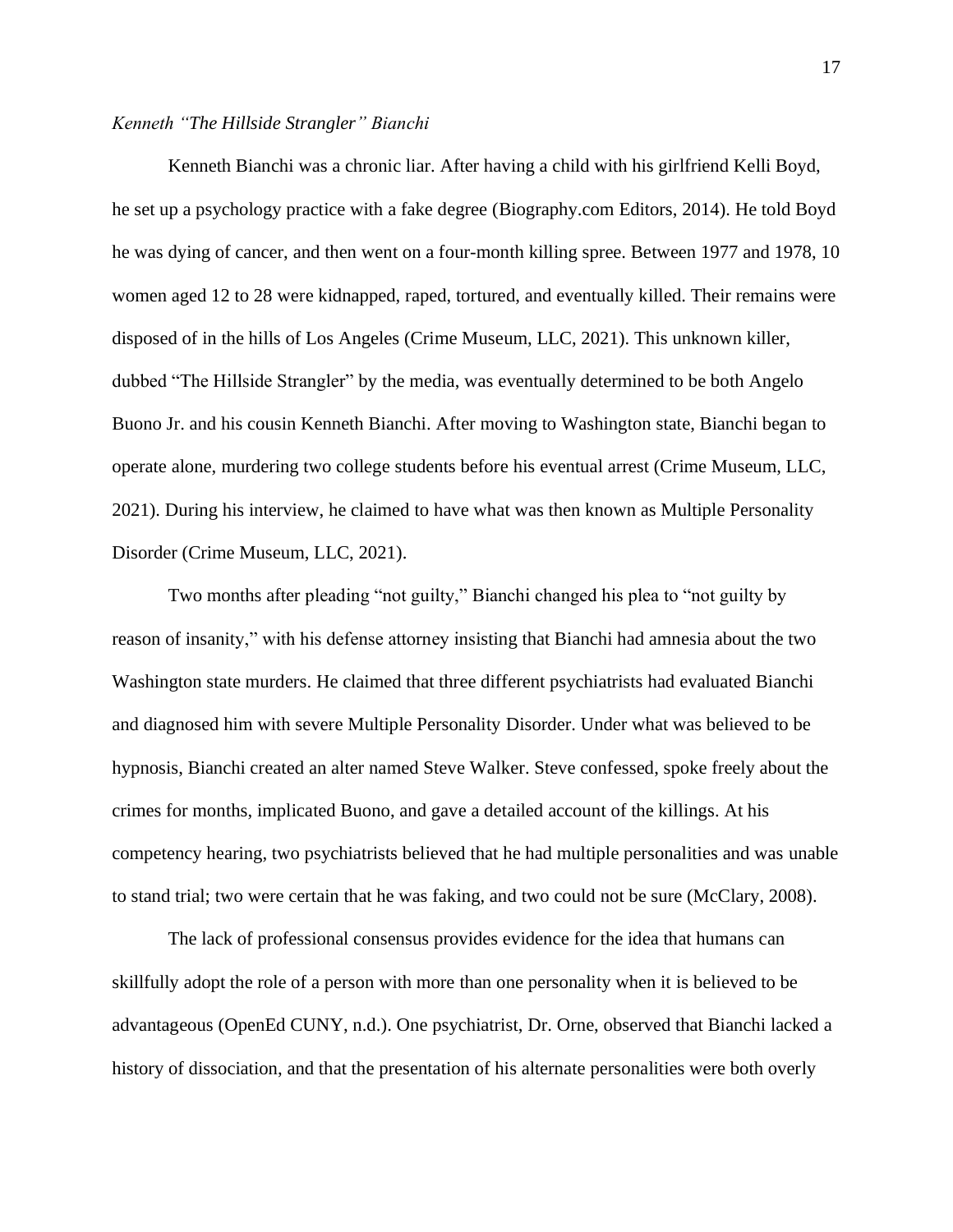dramatic and inconsistent (Simon, 2008). In addition, he informed Bianchi that people with MPD have at least three personalities, attempting to communicate that he would be more convincing with the addition of a third. On that same day, a new personality named Billy emerged (Kiesel, 1984). Upon searching Bianchi's apartment, police found over a dozen sophisticated psychology books, with one specifically discussing hypnotic techniques. This, in addition to the admission by Bianchi that he had seen *The Three Faces of Eve* (Johnson, 1957)*,* the most famous movie about multiple personalities at the time (Kiesel, 1984), led all six psychologists to conclude that he was faking (McClary, 2008). Bianchi withdrew his insanity plea, pleaded guilty to both murder charges (McClary, 2008), and later admitted to falsifying the MPD (Simon, 2008).

#### **Methods**

My primary sources of evidence were popular films centered around a main character with DID. The 5 films included one television show, titled *United States of Tara* (Spielberg, 2009), herein referred to as *Tara*. The oldest of the four movies I viewed was *The Three Faces of Eve* (Johnson, 1957), herein referred to as *Eve*, which was released in 1957, just five years after the first edition of the DSM was published (APA, 1952). I also watched the movies *Sybil* (Petrie, 1976), *Me, Myself, and Irene* (Farrelly & Farrelly, 2000), herein referred to as *Irene*, and the 2016 film *Split* (Shyamalan, 2016). *Tara* (Spielberg, 2009) is comprised of three seasons with twelve episodes each. Each episode is approximately 30 minutes. The 36 episodes combine to about 18 hours of run time, and this film was chosen for being a TV show. *Eve* (Johnson, 1957), which was picked for being the first movie about multiple personalities, is 91 minutes long. *Sybil* (Petrie, 1976) has a run time of 3 hours, 7 minutes, and was chosen for the resulting explosion in media coverage. *Me, Myself, and Irene* (Farrelly & Farrelly, 2000) is 1 hour, 57 minutes long, and was chosen for its genre as a comedy. Lastly, *Split* (Shyamalan, 2016) has a runtime of 1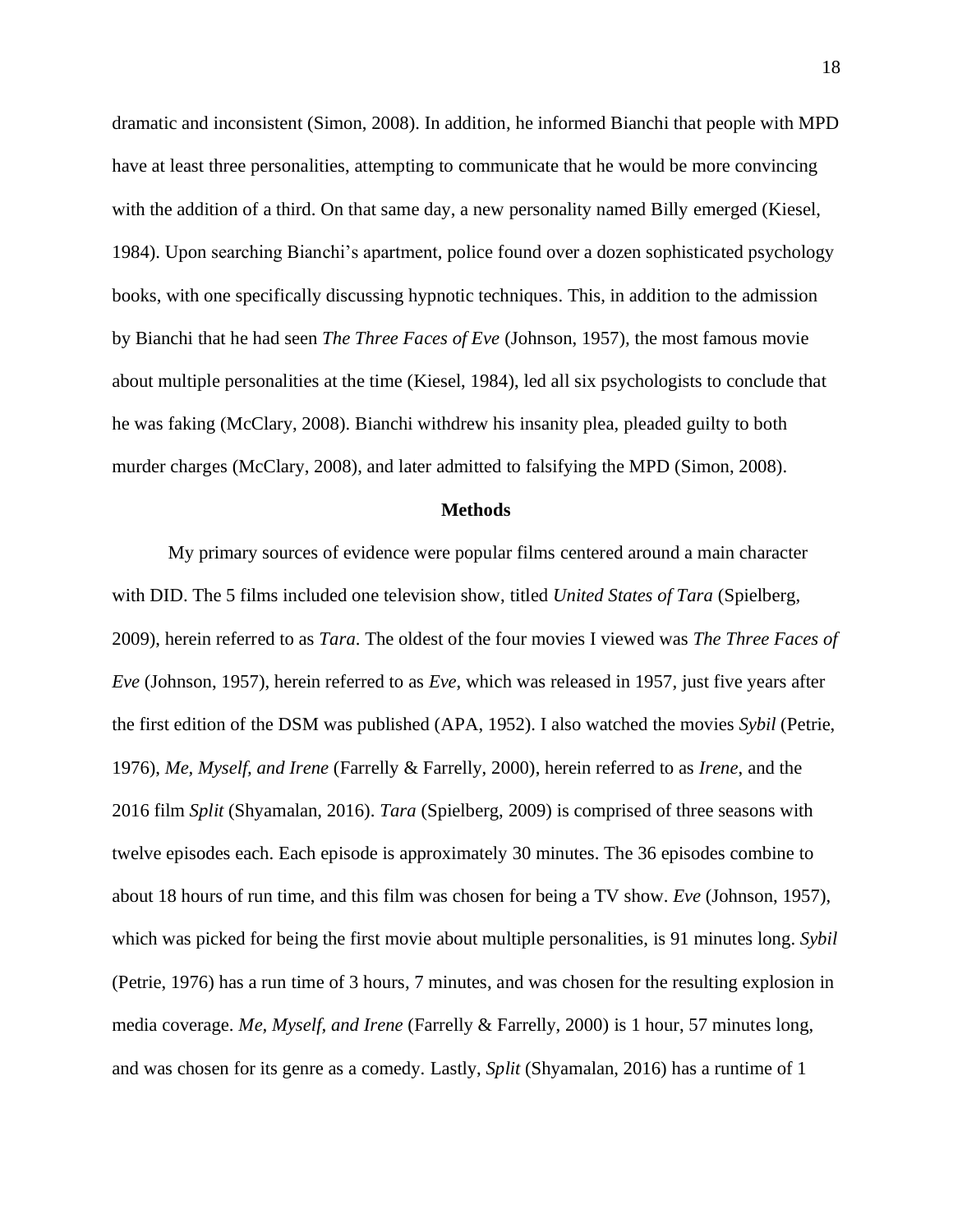hour, 57 minutes, and I chose this film because it is a horror/thriller.

**Film Details** 

|                 | Eve                                   | Sybil                           | Irene | <b>Tara</b>                                                                    | <b>Split</b>       |  |
|-----------------|---------------------------------------|---------------------------------|-------|--------------------------------------------------------------------------------|--------------------|--|
| <b>Run Time</b> | 1 hour, 31 minutes 3 hours, 7 minutes |                                 |       | 1 hour, 57 minutes 36 30-minute episodes 1 hour, 57 minutes<br>Total: 18 hours |                    |  |
| Reference       | YouTube                               | Amazon Prime Video DVR Recorded |       | Hulu                                                                           | Amazon Prime Video |  |

I began by watching each title in full, pausing often to take note of direct quotes. When watching these titles, I maintained a living document that contained my handwritten notes, which were primarily based on the following questions:

- 1. Is this a real story?
- 2. What is the diagnosis?
- 3. How is dissociation depicted?
- 4. How does each alter differ in physical appearance, including choice of clothing and hairstyle, tone of voice, dialect, and affect, mannerisms, capabilities, allergies, preferences and interests, and personality?
- 5. What caused the split?
- 6. If the split was caused by a traumatic experience, was it a result of childhood physical or sexual abuse?
- 7. Does the host have any memory of their childhood, or anything prior to their first dissociation?
- 8. Are there any stereotypes or negative language used surrounding anything related to the disorder?
- 9. Is there evidence of the host orienting to wholeness?
- 10. Does the host become integrated?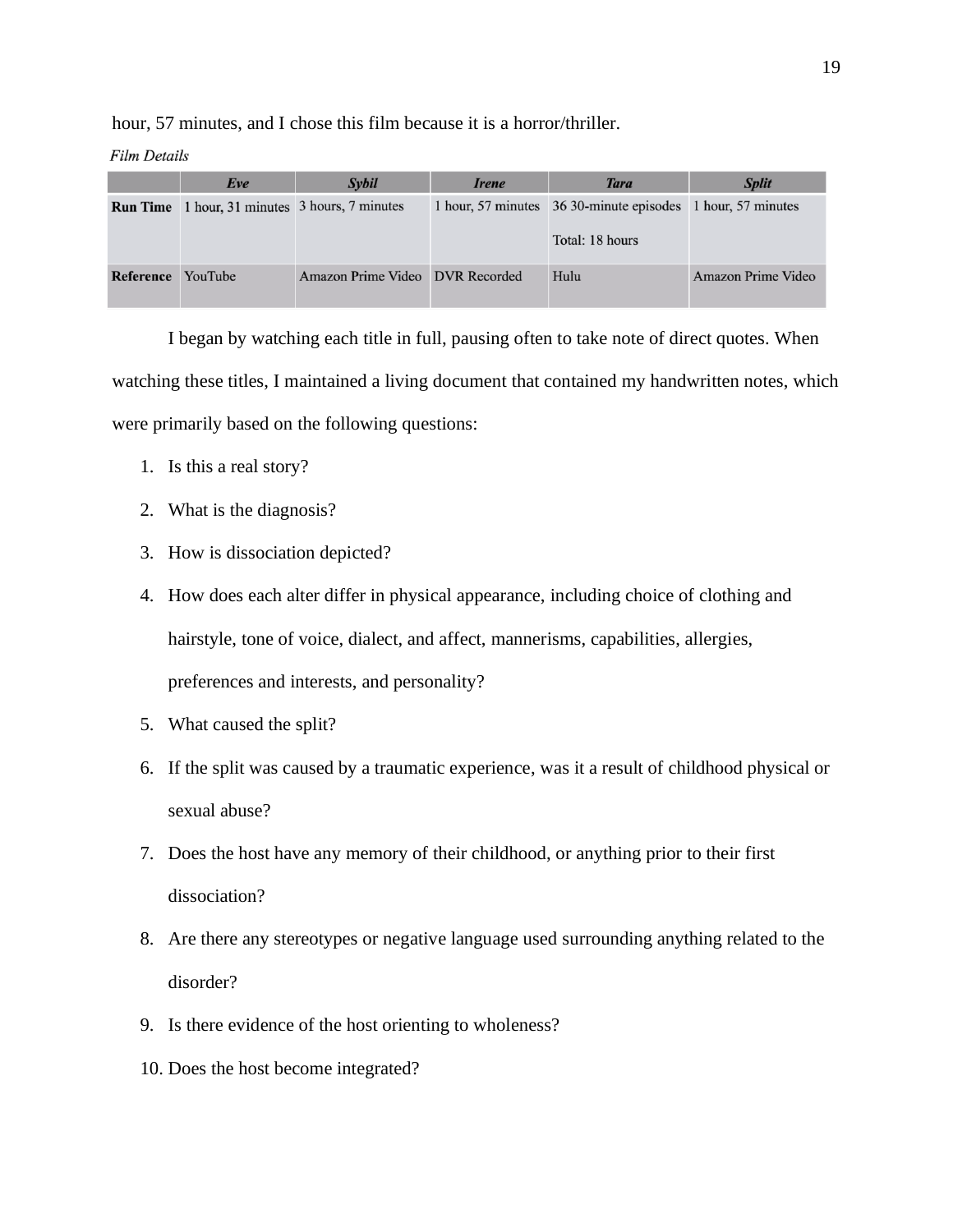- 11. If the host becomes integrated, how does this occur?
- 12. If the host becomes integrated, which personality prevails?

At the completion of watching these five films, I had two full notebooks comprised of handwritten notes. I then went through the notes with a highlighter, weeded out less relevant information, and then transcribed what was left into typed notes. I then categorized these notes into one of four categories for each title: references to a specific alter, references to trauma, denial of DID and stereotypes, and other, which encapsulated references to DID that did not fit into one of the aforementioned categories. Upon doing this, I found six characteristics that were common to most, if not all, of the films. First, the cause of the split, which is usually some type of trauma, is revealed in all five of the films, with three of them aligning with the physical or sexual abuse outlined in the DSM. In all but one of the films, the character can be seen dissociating, and the actual diagnosis the character receives is either multiple personalities or DID. Every film contains some type of resistance against the validity of the diagnosis, such as the presence of stereotypes or explicitly calling the character "crazy" or "psycho." Lastly, four of the five films include both the prevail of one personality as well as a depiction of how the character becomes integrated, or the ways in which the alters "die."

I then obtained the DID criteria from the DSM-5 and turned it into a point system to rank the accuracy of each title. Accuracy ranking was done to quantify the qualitative data in order to definitively say whether a film was a good or bad depiction of the disorder, as well as whether one is a better depiction than another. To meet the minimum criteria for diagnosis, the character must receive four points in Criteria A, which includes one point in the first and third subsections, and two in the second. They much also receive one point each in Criteria B, Criteria C, Criteria D, and Criteria E. Therefore, to quality for diagnosis, a character only needs 8 points, but may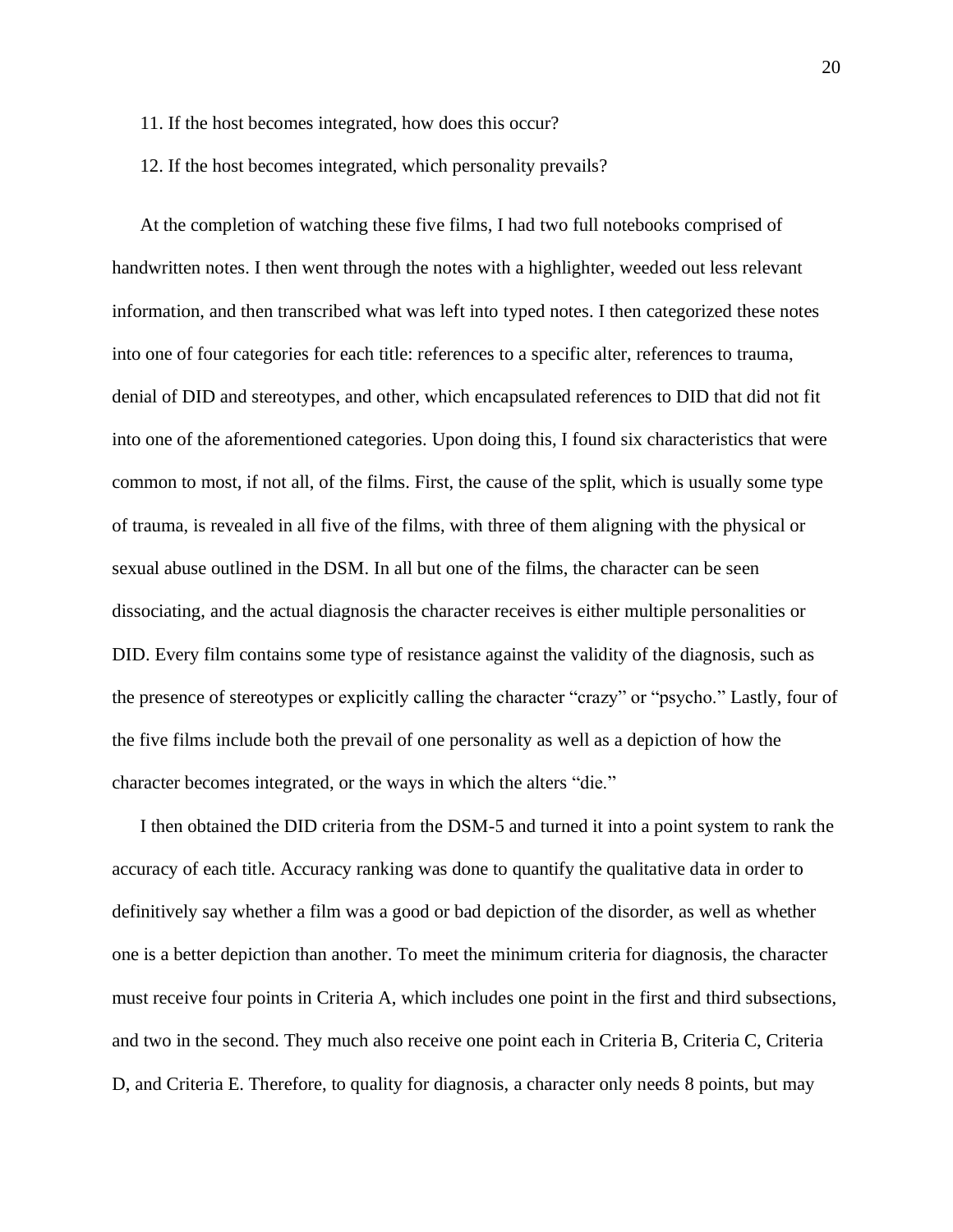score up to 17. These scores translate into four levels of diagnosis based on the number of

criteria met, which are as follows:

0-6 points: Does not meet criteria 7 points: Minimally meets criteria 8-12 points: Sufficiently meets criteria

13-16 points: Globally representative

The point system, as well as the score for each film analyzed, is as follows:

| Criteria       | Symptom                                                                                                           |                                      | <b>Points Needed</b> |                | <b>Movie</b>              |                         |                           |             |                |  |
|----------------|-------------------------------------------------------------------------------------------------------------------|--------------------------------------|----------------------|----------------|---------------------------|-------------------------|---------------------------|-------------|----------------|--|
| <b>Section</b> |                                                                                                                   |                                      | Minimum              | Maximum        | Eve                       | Sybil                   | <i>Irene</i>              | Tara        | Split          |  |
| Criteria A     | Two or more distinct personality states                                                                           |                                      | $\mathbf{1}$         | $\mathbf{1}$   | X                         | $\mathbf X$             | $\mathbf X$               | $\mathbf X$ | $\mathbf X$    |  |
|                | Discontinuity in: (and)                                                                                           | Sense of self                        | $\overline{2}$       | $\overline{2}$ | X                         |                         | $\overline{\mathbf{X}}$   | X           | $\overline{X}$ |  |
|                |                                                                                                                   | Sense of<br>agency                   |                      |                | $\mathbf X$               | $\mathbf X$             | $\mathbf X$               | $\mathbf X$ | $\mathbf X$    |  |
|                | Related alterations in:<br>(and/or)                                                                               | Affect                               | 1                    | $\overline{7}$ | $\mathbf X$               | $\mathbf X$             | X                         | $\mathbf X$ | $\mathbf X$    |  |
|                |                                                                                                                   | <b>Behavior</b>                      |                      |                | X                         | $\mathbf X$             | $\mathbf X$               | $\mathbf X$ | $\mathbf X$    |  |
|                |                                                                                                                   | Consciousness                        |                      |                | $\boldsymbol{\mathrm{X}}$ | $\mathbf X$             | $\mathbf X$               | $\mathbf X$ | $\mathbf X$    |  |
|                |                                                                                                                   | Memory                               |                      |                | X                         | X                       | $\boldsymbol{\mathrm{X}}$ | X           | $\mathbf X$    |  |
|                |                                                                                                                   | Perception                           |                      |                | X                         | $\mathbf X$             | X                         | X           |                |  |
|                |                                                                                                                   | Cognition                            |                      |                | $\boldsymbol{\mathrm{X}}$ | $\mathbf X$             | $\boldsymbol{\mathrm{X}}$ | X           | $\mathbf X$    |  |
|                |                                                                                                                   | Sensory-motor<br>functioning         |                      |                | X                         | $\mathbf X$             | $\mathbf X$               | X           | X              |  |
| Criteria B     | Recurrent gaps in the<br>recall of: (and/or)                                                                      | Everyday<br>events                   | $\mathbf{1}$         | 3              | X                         | $\mathbf X$             | $\mathbf X$               | X           | $\mathbf X$    |  |
|                |                                                                                                                   | Important<br>personal<br>information |                      |                | X                         | $\boldsymbol{X}$        |                           | X           | $\mathbf X$    |  |
|                |                                                                                                                   | Traumatic<br>events                  |                      |                | X                         | $\overline{\mathbf{X}}$ |                           | $\mathbf X$ | $\mathbf X$    |  |
| Criteria C     | The symptoms cause<br>clinically significant:<br>(and/or)                                                         | <b>Distress</b>                      | 1                    | $\overline{2}$ | X                         |                         |                           | $\mathbf X$ | $\mathbf X$    |  |
|                |                                                                                                                   | Impairment                           |                      |                | $\boldsymbol{X}$          | $\mathbf X$             | $\mathbf X$               | $\mathbf X$ | $\mathbf X$    |  |
| Criteria D     | The disturbance is not part a normal part<br>of a broadly accepted cultural or religious<br>practice.             |                                      | $\mathbf{1}$         | $\mathbf{1}$   | $\boldsymbol{X}$          | $\mathbf X$             | X                         | $\mathbf X$ | $\mathbf X$    |  |
| Criteria E     | The symptoms are not attributable to the<br>physiological effects of a substance or<br>another medical condition. |                                      | $\mathbf{1}$         | 1              | $\mathbf X$               | $\mathbf X$             | $\mathbf X$               | $\mathbf X$ | $\mathbf X$    |  |
| <b>TOTAL</b>   |                                                                                                                   | 8                                    | 17                   | 17             | 15                        | 14                      | 17                        | 16          |                |  |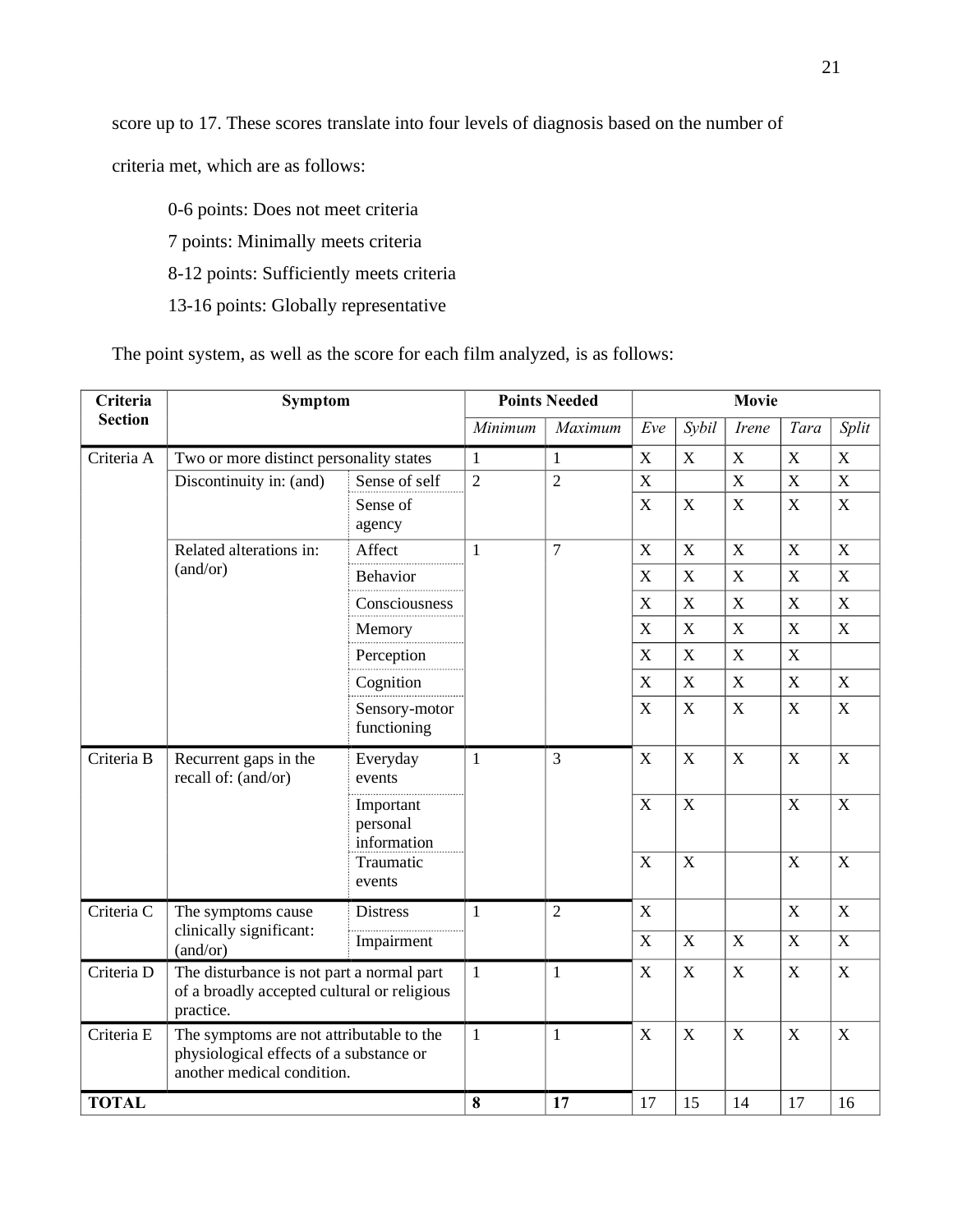## **Current Films Reviewed**

After I completed watching all five of the films, I analyzed the notes I had recorded. From this, I wrote brief a synopsis of each film that describes the general plot. The synopses also include a description of the host, as well as all their alternate personalities. These synopses are as follows:

## *The Three Faces of Eve*

*The Three Faces of Eve* (Johnson, 1957) tells the story of Eve White, a timid housewife who begins experiencing headaches and blackout spells. When she cannot recall attempting to strangle her baby, she begins to see a psychiatrist. It is at this point that she first transforms into Eve Black, a carefree party girl. She is eventually diagnosed with having multiple personalities. While under hypnosis, a third personality named Jane appears, who seems to be relatively stable. After uncovering the trauma that caused her to fracture, Jane suddenly remembers all the details of Eve's childhood. Both Eve Black and Eve White disappear, allowing Jane to live out the rest of her life as a fully integrated woman.

#### *Sybil*

*Sybil* (Petrie, 1976) is a three-hour film that claims to depict the real-life story of Sybil Dorsett, a shy young teacher who is terrified of both people and hands and is incapable of having fun. A practitioner by the name Dr. Connie Wilbur discovers that Sybil has multiple personalities after she came into the hospital for a cut that she did not remember getting. The main personalities that take control during the movie are Peggy, Vanessa, Vicky, and Marcia. Peggy is a terrified nine-year-old girl who has been hurt time and time again, causing her to act out and hurt Sybil in the process. Vanessa is a talented piano player who forms a relationship with the attractive neighbor, Richard. Vicky, short for Victoria Antoinette Shallot, is a confident 13-year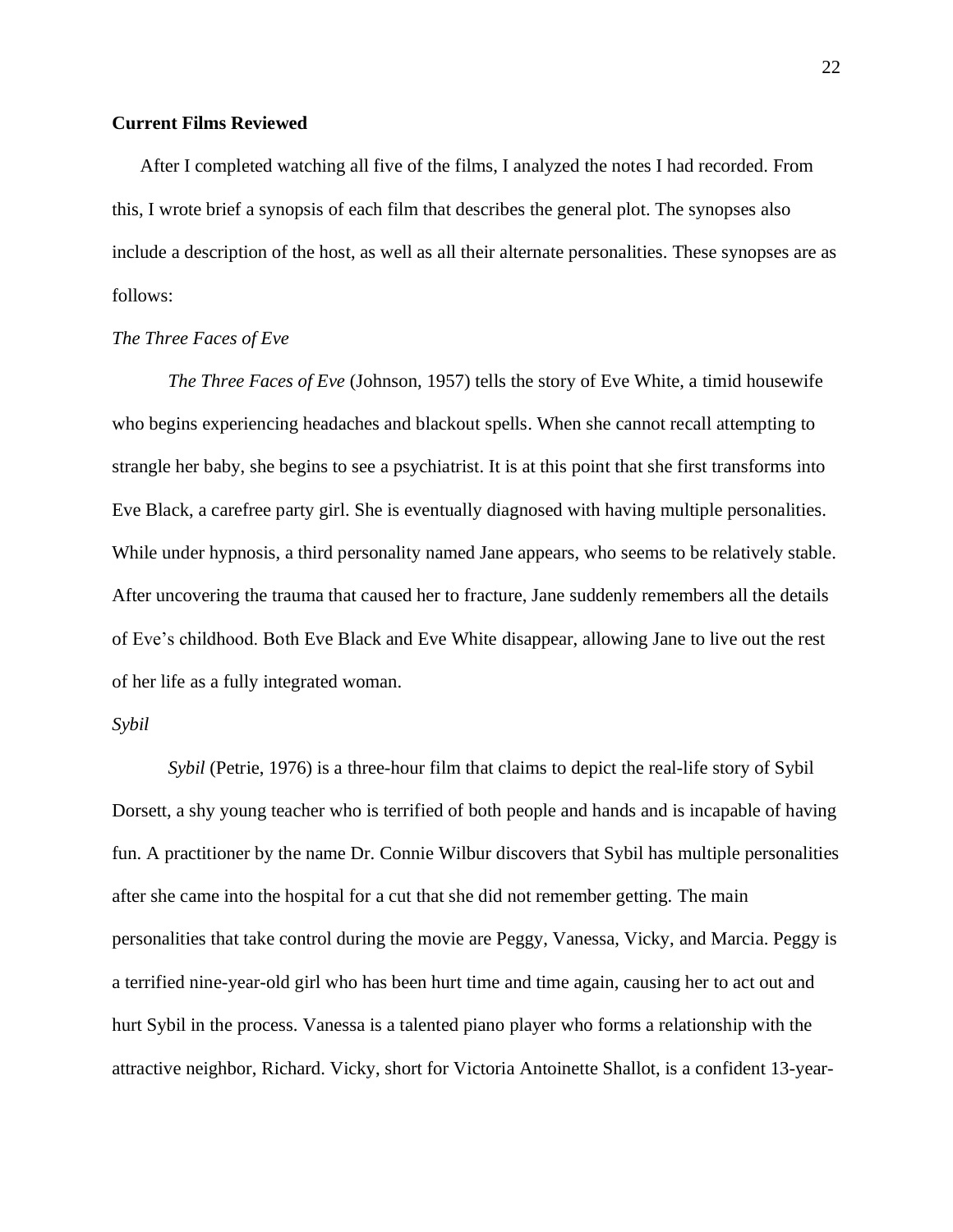old girl with blonde hair and a thin frame. She grew up in Paris and soars through life with a social ease, stepping in when Sybil lacks the strength to do something. With her uninterrupted memory, she seems to oversee all the other personalities. Marcia, a gloomy young girl who covers her straight brown hair with a scarf, is extremely suicidal, and has attempted to kill Sybil on multiple occasions. As Sybil lacks childhood memories, all her personalities take the form of children. After many rounds of hypnosis, she begins to recount the extreme childhood physical and sexual abuse she experienced at the hands of her mother. As a result of therapy, her personalities become integrated, and she lives the rest of her life as one.

#### *Me, Myself, and Irene*

*Me, Myself, and Irene* (Farrelly & Farrelly, 2000) is a 2000 comedy starring Jim Carrey. It portrays the story of Charlie, a Rhode Island police-officer who lets everybody walk all over him. Upon noticing his quick change in personality, his co-workers become concerned. He is sent to a team of practitioners to get evaluated. This is where he is told that, by not dealing with his problems, he created Hank, a confrontational wise guy who emerges to fight Charlie's battles. Despite his official diagnosis being "advanced illusionary schizophrenia" (not a real diagnosis) with "involuntary narcissistic rage" (also not a bona fide diagnosis), he portrays classic signs of having an alternate personality. This includes having two distinct personalities, as well as periods of time and actions that he cannot not recall. After constantly getting in trouble for Hank's actions on a trip with a woman named Irene, Charlie finally learns to stand up for himself. He overcomes his fear of water and permanently gets rid of Hank, allowing Charlie to live the rest of his life as his whole self.

## *United States of Tara*

The three-season-long television show *United States of Tara* (Spielberg, 2009) depicts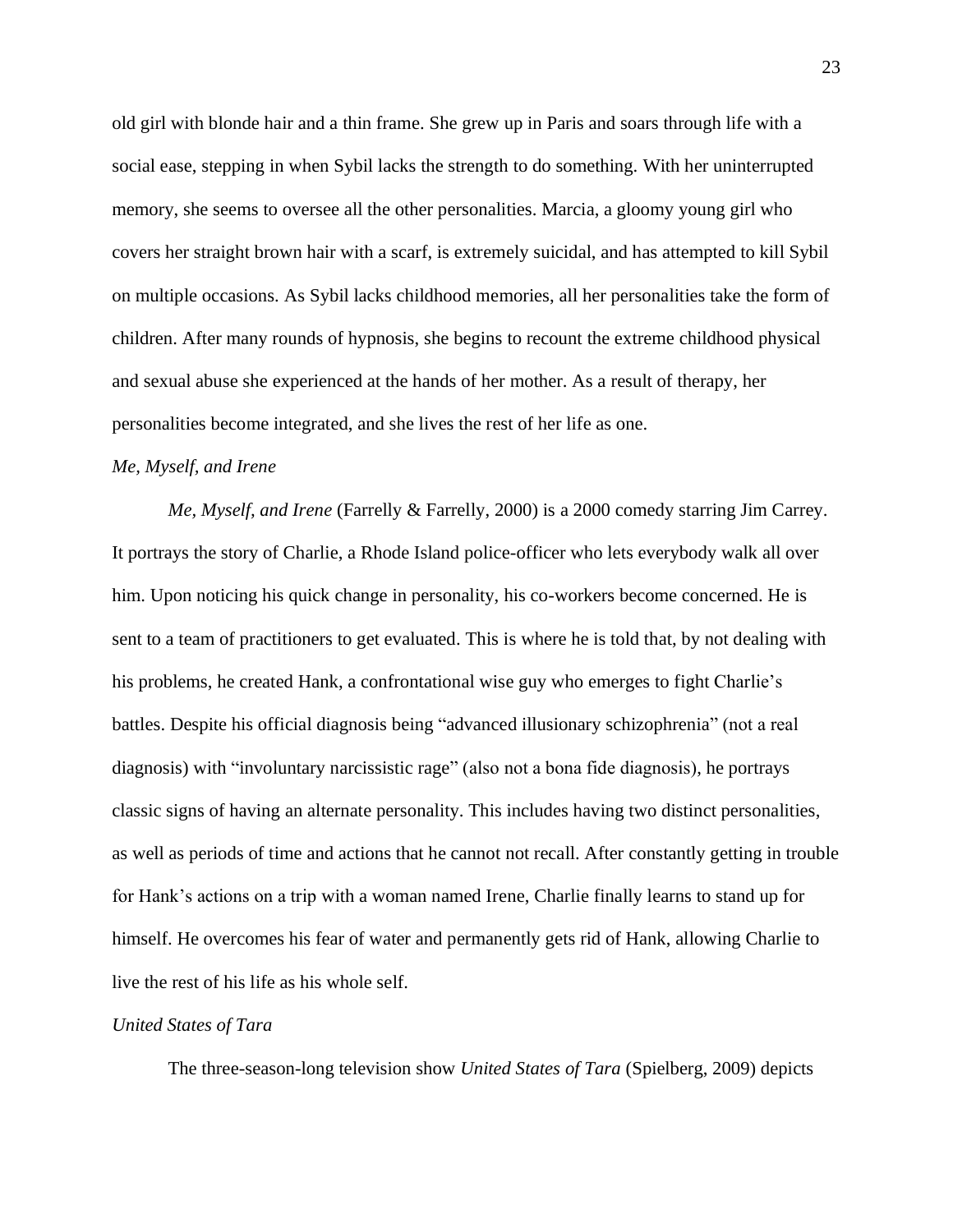the fictionalized story of Tara Craine, a wife, mother of two, and artist, as she struggles to live with DID. She originally has only three alternate personalities– Buck, a chain-smoking, overprotective Vietnam war vet; T, a 16-year-old troublemaker; and Alice, an old-school housewife based on Tara's foster-mother Mimi, who acts as a caretaker to all. Four more personalities appear throughout the show, resulting in a total of seven personalities, each serving a different role. Gimmie is a nocturnal, animalistic personality who is searching for answers about Tara's youth, while Chicken is an outward presentation of Tara's four-year-old self. Shoshana Schoenbaum emerges as Tara's new therapist after she reads a book based on a psychologist by the same name. In the end, each personality appears to say goodbye before being murdered by a personality named Bryce Craine, a manifestation of the abusive stepbrother who molested her as a young child. Eventually, Tara drowns Bryce, and she becomes fully integrated. *Split*

The fictional horror movie *Split* (Shyamalan, 2016) follows Kevin Wendall Crumb, who has 23 alternate personalities. Barry, the most prominent and stable personality who has a love of fashion, has held down a job for ten years and frequently attends sessions with his therapist. Trouble arises when Dennis takes control and kidnaps three teenage girls after he and an alter named Patricia, a motherly figure who looks after the girls, conspire to overthrow the system. In addition to Patricia, a nine-year-old boy named Hedwig often checks in on them. He befriends Casey, one of the kidnapped girls, until she breaks his trust by attempting to contact the police. In the end, Kevin does not become integrated; rather, an 24<sup>th</sup> personality called the Beast emerges. This animalistic persona is capable of murder, and it kills two of the three girls and Kevin's therapist by eating their insides. He spares only Casey. Upon her rescue, police search the basement of the Philadelphia Zoo where he had been living and holding the girls captive. It is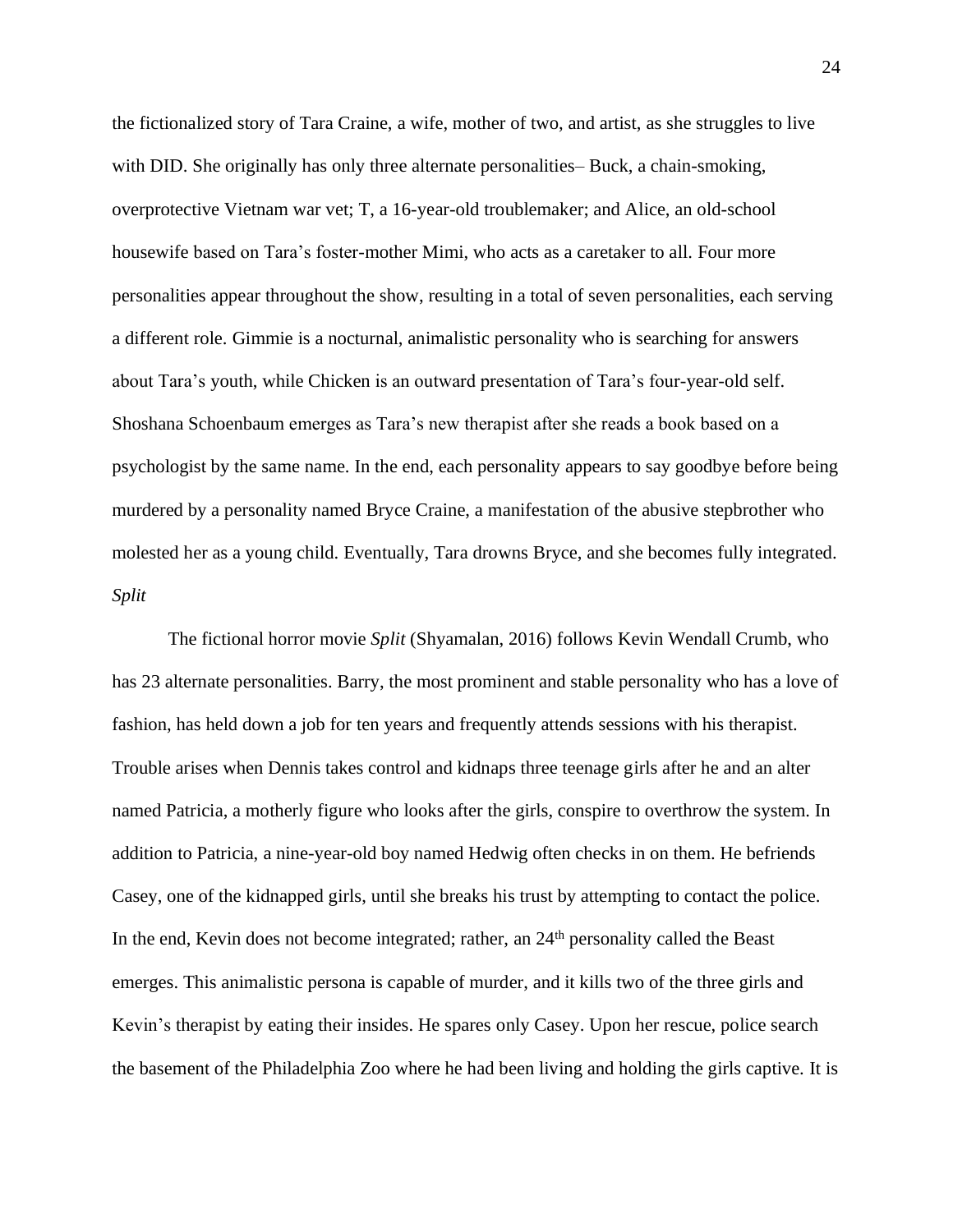revealed to the public that the suspect has DID, which is referred to as a controversial disorder, and the Beast ultimately evades the police.

## **Results**

## **Expected Outcomes**

Predating the DSM-5 (APA, 2013) criteria by 56 years, *Eve* (Johnson, 1957) was released just five years after the publication of the first DSM. The DSM-I (APA, 1952) did not include any diagnostic criteria, and the description of a dissociative reaction was limited. The disorder was considered relatively rare, with *Eve* (Johnson, 1957) being the earliest depiction of DID in film. As a result, I expected that *Eve* would not meet diagnostic criteria. In addition, *Sybil* (Petrie, 1976) predates the publication of the DSM-5 (APA, 2013) by 36 years. It was released during the time the DSM-II (APA, 1968) was in use, which also contained no diagnostic criteria. Because of this, I also did not expect Sybil to meet diagnostic criteria.

*Split* (Shyamalan, 2016) is the only film being analyzed that premiered after the publication of the DSM-5 (APA, 2013) and because of this, I initially expected that Kevin, the character from this film, would be the only one to meet current diagnostic criteria. Upon further consideration, since *Split* (Shyamalan, 2016) falls into the horror genre, it primarily focuses on the kidnapping of the three teenage girls rather than focusing on the character with DID. Consequently, I predicted that *Split's* (Shyamalan, 2016) Kevin would not meet the DSM-5 (APA, 2013) diagnostic criteria.

Since *Tara* (Spielberg, 2009) premiered on Showtime four years prior to the 2013 publication of the DSM-5, this originally led me to conclude that the main character Tara (Spielberg, 2009) would not meet diagnostic criteria; However, upon comparing the DSM-IV criteria, which was used in the depiction of DID throughout the three seasons of *Tara* (Spielberg,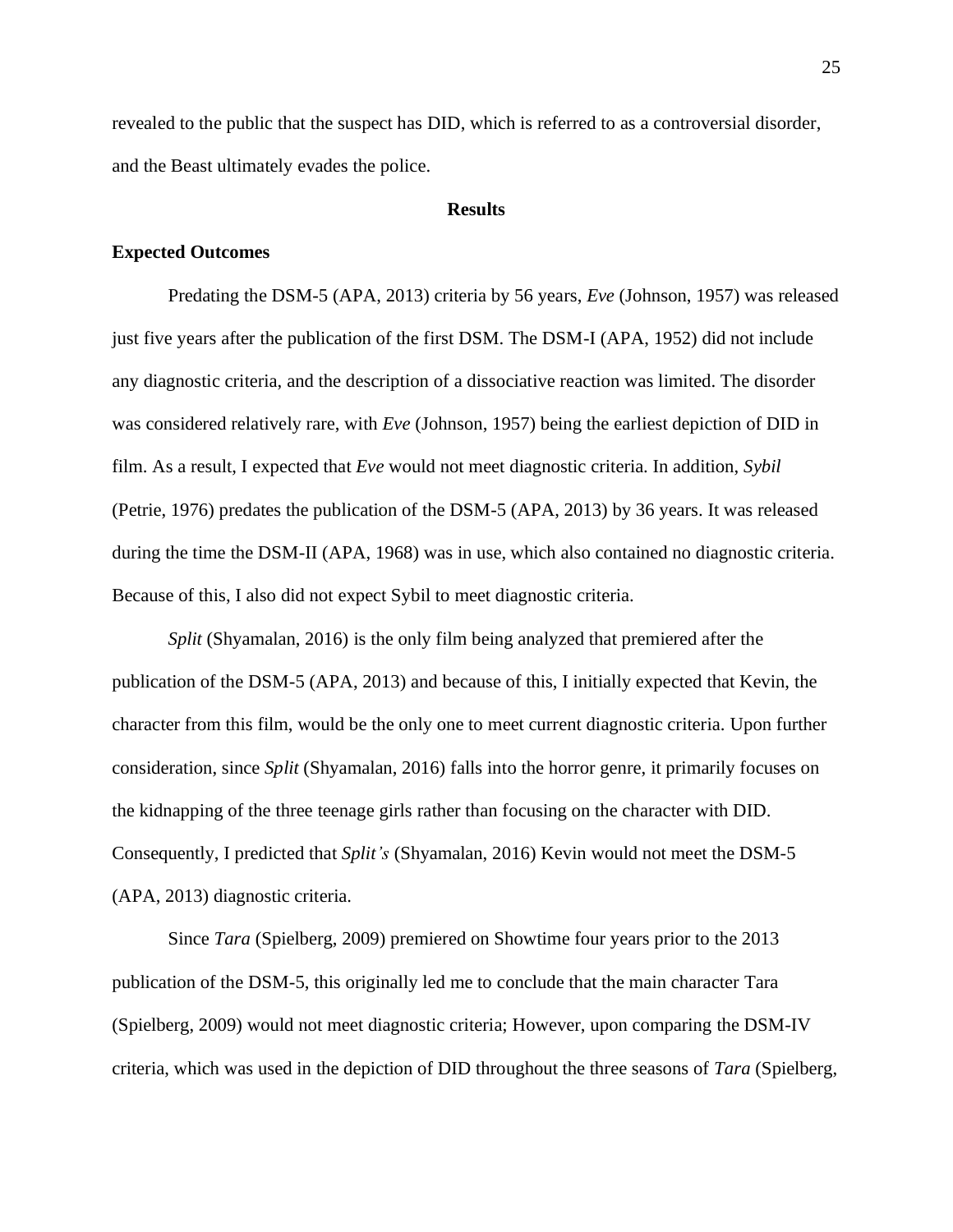2009), to that of the updated DSM-5 criteria (APA, 2013), I noted that no significant changes were made. The main difference is that the DSM-5 is more explicit about the "related alterations" that the individual experiences between each personality (APA, 2013, p. 292). Since the criterion that specifies this provides seven alterations but only requires one for diagnosis, these details would not change the diagnosis of an individual; rather, it should only provide more evidence for one. In addition, *Tara* (Spielberg, 2009) is a television show rather than a movie. *Tara* (Spielberg, 2009) has at least 15 more hours of screen-time than any of the movies, which means that all diagnostic criteria should receive coverage throughout the three seasons. Considering all of this evidence, I predicted that Tara would meet diagnostic criteria. Finally, *Irene* (Farrelly & Farrelly, 2000) also premiered at the time the DSM-IV was in still use. Given it is a comedy and the character is not officially diagnosed with DID, I did not expect Charlie in *Irene* (Farrelly & Farrelly, 2000) to meet diagnostic criteria.

## **Findings**

From highest to lowest scores, *Eve* (Johnson, 1957) and *Tara* (Spielberg, 2009) had perfect scores at 17 points, *Split* (Shyamalan, 2016) earned 16, *Sybil* (Petrie, 1976) had 15, and *Irene* (Farrelly & Farrelly, 2000) received 13 points. All five characters met the criteria for diagnosis, and not just minimally. Every single character fell into the highest level of diagnosis, which claims that the film is globally representative of the disorder. These results contrast my expected findings, as I hypothesized that only *Tara* (Spielberg, 2009) would fall into this level of diagnosis. This expectation was due to the fact that *Tara* (Spielberg, 2009) is one of the more recent depictions of DID, and I anticipated the character to be the most well developed over the 30+ hours of the show. More specifically, I foresaw neither *Eve* (Johnson, 1957) nor *Sybil* (Petrie, 1976) meeting diagnostic minimums. I believed that these movies were simply too old to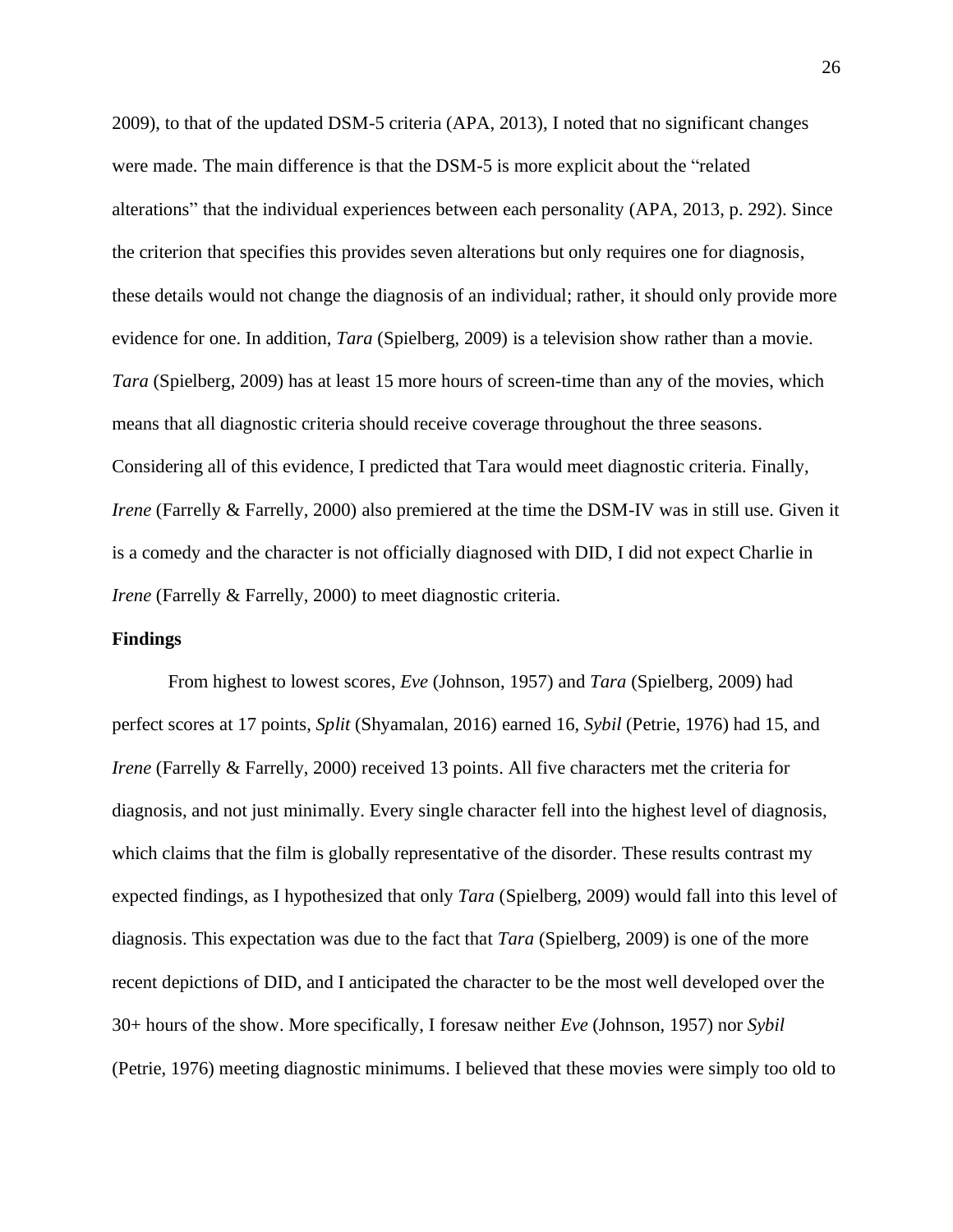depict criteria that was not included in the DSM at the time of their respective releases.

*Eve* (Johnson, 1957) received a perfect score, meaning that it checked every box of the possible criteria, while *Sybil* (Petrie, 1976) was near perfect. *Sybil* (Petrie, 1976) is a special case in that the movie does not depict the use of drugs, therefore allowing her to meet Criteria E. While the movie does not include this detail, real-life accounts contrast this, describing the intense drugs used on Shirley to elicit information from the unconscious. The drugs used have been reported to cause fantasies that seem real while the person is experiencing them, allowing for the person to form memory pathways for the drug-induced states after they have worn off (Carey, 2017). Since the drugs were not shown in the film, Sybil meets the diagnostic criteria; however, it is still important to clarify this point. Given these findings, I will provide at least one example from each film for each of the first fifteen diagnostic criteria contained within Criteria A, B, and C. As Criteria D and E are presumed to be true unless there is evidence otherwise, they will be omitted.

#### *The Three Faces of Eve*

#### Two or more distinct personality states

Eve White, Eve Black, and Jane.

#### Discontinuity in sense of self

Eve Black tells Eve White's husband, Ralph to make her a drink "straight."

Ralph: "I never seen you take a drink before, you ain't fooling me, you know. I know what you're trying to do."

Eve Black chugs the whole drink, and Ralph looks at her in shock.

Ralph: "You're trying to make me think you're the other one."

Eve Black: "What other one? You don't even know your own wife when you see her?"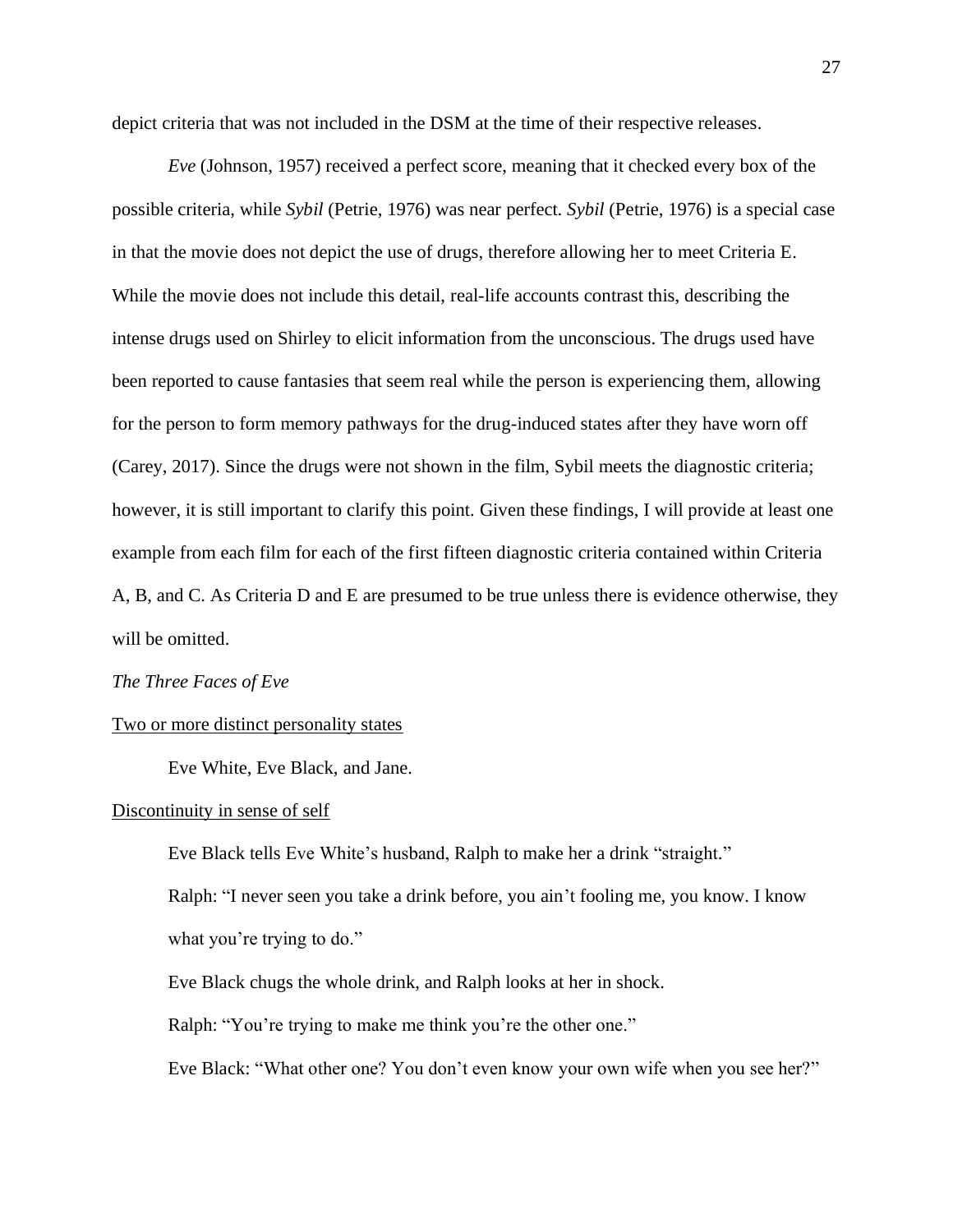Ralph: "You ain't Evie. I ain't never seen Evie do a thing like that in my whole life before."

## Discontinuity in sense of agency

Eve Black attempted to strangle Bonnie with the string of the blinds and Eve White keeps denying that it was her.

Eve White: "I'd die before I'd hurt Bonnie."

## Related alterations in affect

Eve White speaks at a whisper and is very delicate, only speaking when she is spoken to.

Black's voice is loud and energetic and walks with confidence. She also sings and dances.

Dr. Luther: "Were you ever on stage, Miss Black?"

Eve Black: "No, not exactly on the stage. But I sang in nightclubs, a lot of them. Across the river's one. The big apple. You ever been there? They're crazy about me at the big apple. Every time I go in there, they ask me to stand up and sing. Of course, I have to be in the mood to do it, though, I have to have a couple of snorts first."

## Related alterations in behavior

Ralph had previously asked Eve White to move to Jacksonville with him, and she refused as she was fearful that Eve Black would try to hurt Bonnie again. Later on, Eve Black agrees to the move.

Eve Black: "I think you ought to ask me to go to Jacksonville with you."

Ralph: "I don't think so."

Eve Black: "Well you asked her."

Ralph: "Yeah but I don't know if this is the same thing or not."

## Related alterations in consciousness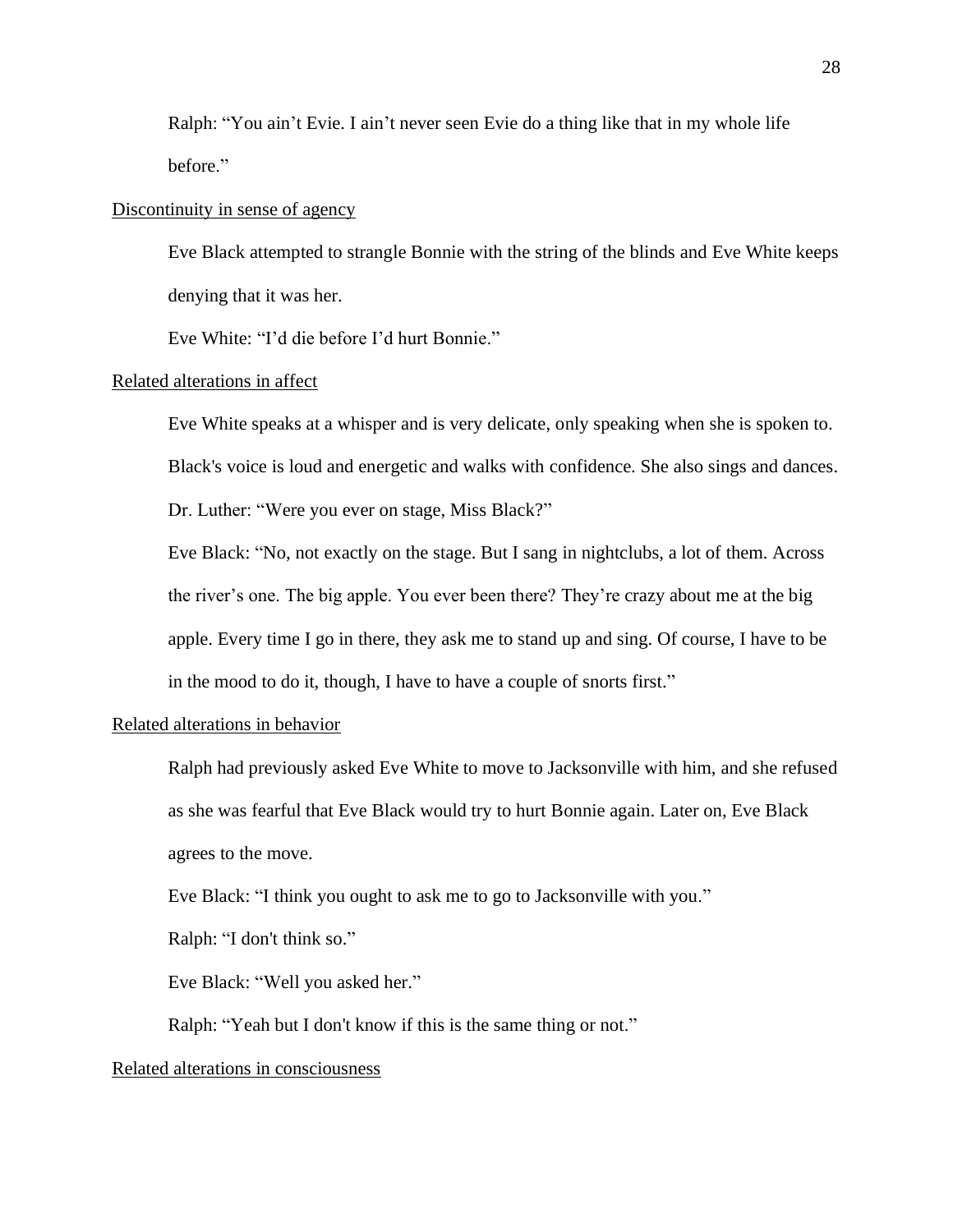Eve White: "I'm hearing voices, too. Just one voice. She tells me to do things."

Dr. Luther: "A woman's voice? Can you recognize it in any way?"

Eve White: "No. it sounds familiar sometimes, but I don't really recognize it."

Dr. Luther: "What does this voice tell you to do?"

Eve White: "To do things like… leave Ralph, take Bonnie and run away. All kinds of terrible things like that."

Eve White: "What if sometimes it… sounds like my own voice?"

#### Related alterations in memory

Ralph brings up how Eve White went to Atlanta the month prior to visit her cousin for five days, and she refused to come home because she was having too much fun. Ralph was forced to go up there to get her, causing Eve to curse him out and tell him that she's never come home. In response, Eve White states that she hasn't been to Atlanta in over a year.

#### Related alterations in perception

Dr. Luther: "So, you're not Eve White?"

Eve Black: "I certainly am not."

Dr. Luther: "If you're not Eve white, who are you?"

Eve Black: "I'm Eve Black."

Dr. Luther: "You mean that was your maiden name?"

Eve Black: "That's still my name. I've never been married, that's for laughs, getting married."

Dr. Luther: "What about Ralph?"

Eve Black: "You think I'd marry a jerk like that?"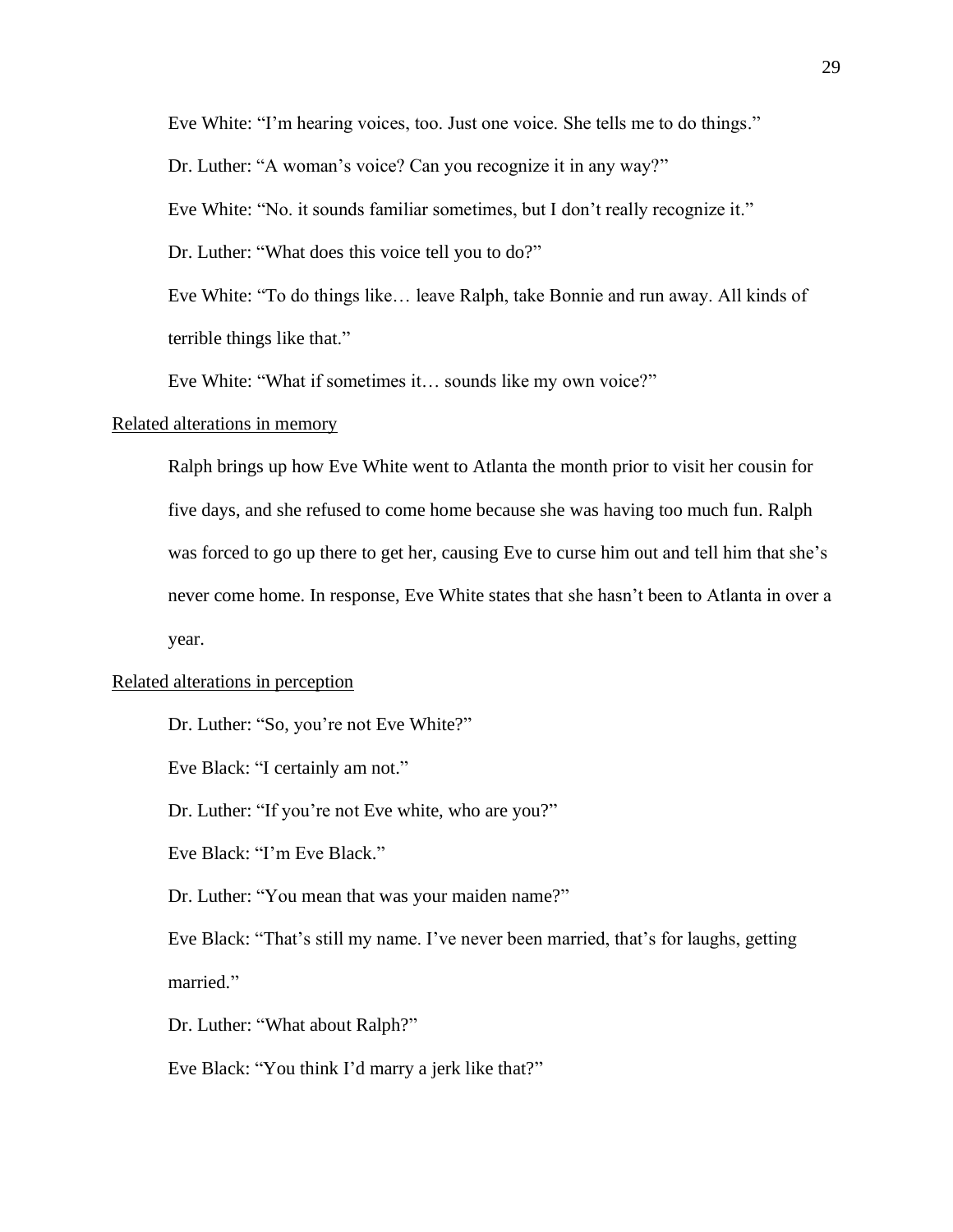Dr. Luther: "And Bonnie isn't your child?"

Eve Black: "Not while I'm in my right mind she isn't."

## Related alterations in cognition

Black: "Is it Jane who's doing this to me? I wish I knew more about her. It's not like it

used to be when I knew all about Eve White and she didn't know anything about me and

there wasn't anybody else. That's the way I liked it. It's all changed now, hasn't it?"

## Related alterations in sensory-motor functioning

Eve White dissociates while in Dr. Luther's office. She opens her eyes as Eve Black, and immediately begins to scratch her legs.

Eve Black: "It's these hose. They're nylon and I'm allergic to nylon. I think I'll take them off."

#### Recurrent gaps in the recall of everyday events

Eve White: "The other day I was playing in the backyard with Bonnie and all of a sudden I got this splitting headache and then the next thing I knew, the next thing I was conscious of, it was the next morning."

## Recurrent gaps in the recall of important personal information

Dr. Luther hypnotizes Eve White, she opens her eyes, and looks around.

Woman: "Who are you?"

Dr. Luther: "Who do you think?"

Woman: "I have no idea."

Dr. Luther: "May I ask who you are?"

Woman: "I don't know that either."

## Recurrent gaps in the recall of traumatic events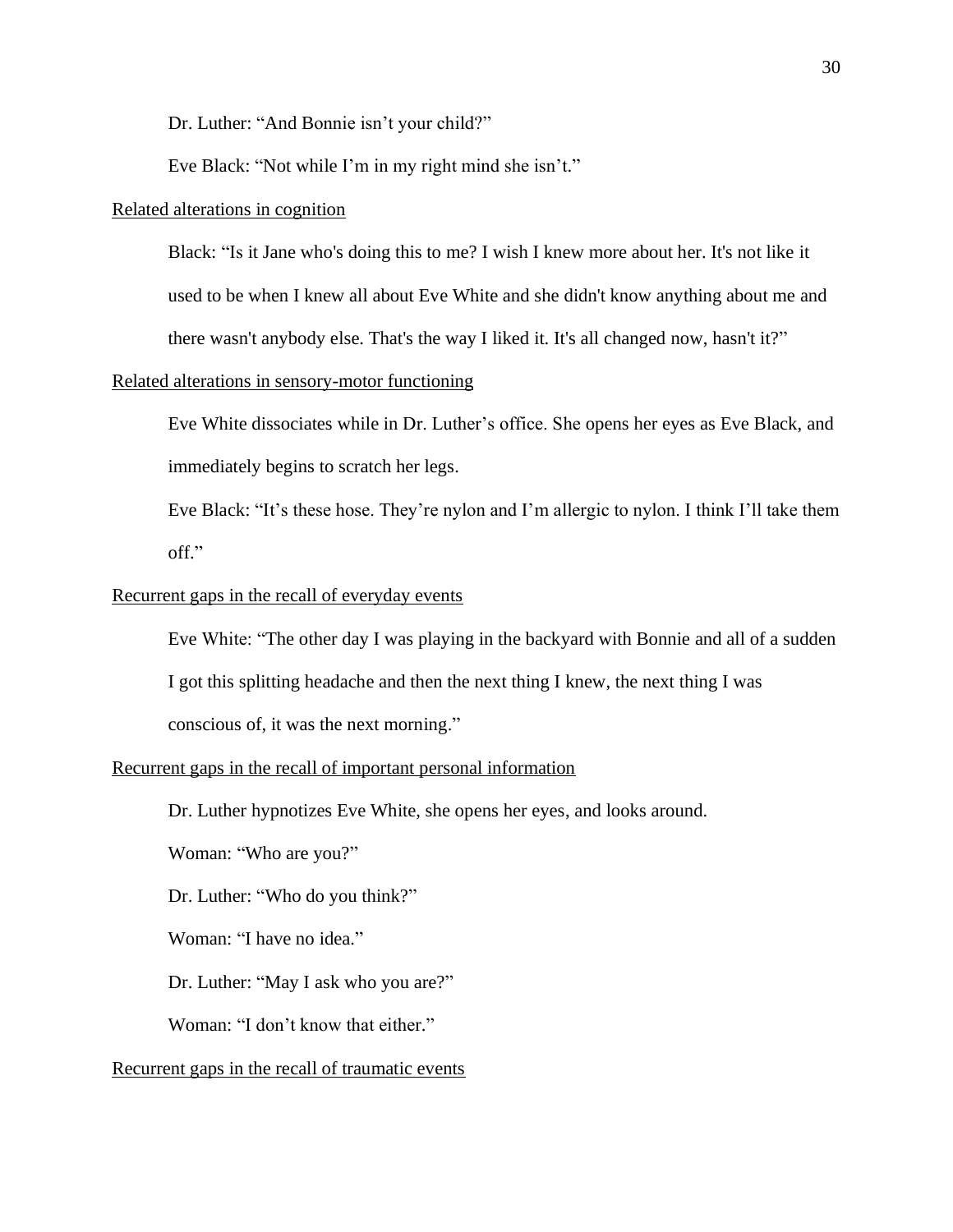Eve White can't remember anything from her childhood, so Dr. Luther asks Eve Black if she does.

Dr. Luther: "Do you remember anything about a blue China cup?"

Eve Black: "I don't remember anything about anything like that I told you."

It is revealed that Eve White was forced to kiss her dead grandmother while she lay in her

casket. Once this is remembered, she becomes integrated and gets her memories back.

#### The symptoms cause clinically significant distress

Ralph asks Eve White to come to Jacksonville with him, but she continues to say that she doesn't want leave because she doesn't want to be alone with Bonnie.

Eve White: "She tried to hurt Bonnie once before, she scared her."

Ralph storms out of the room and Eve White begins to break down in tears.

#### The symptoms cause clinically significant impairment

Eve Black: "[Eve White] tried to kill herself last night. Something's wrong somewhere. With a razor blade. She's feeling awfully low, and when I got what she had in her mind, it near about scared me half to death. Because you know, if somebody hadn't stopped her, I'd be gone too, you know what I mean. There wasn't anybody else there but me. So, when she went in the bathroom, and she locked the door…"

She holds out her left wrist to show Dr. Luther that it is bandaged up.

Eve Black: "… Look. She made one slash and then I got out and I made her drop the blade and I got it and threw it away. It was a close call. I know she meant it. Been me, I wouldn't have meant it. I might be trying to scare someone or fool them, but I wouldn't go that far. She was really going to kill herself if I hadn't stopped her."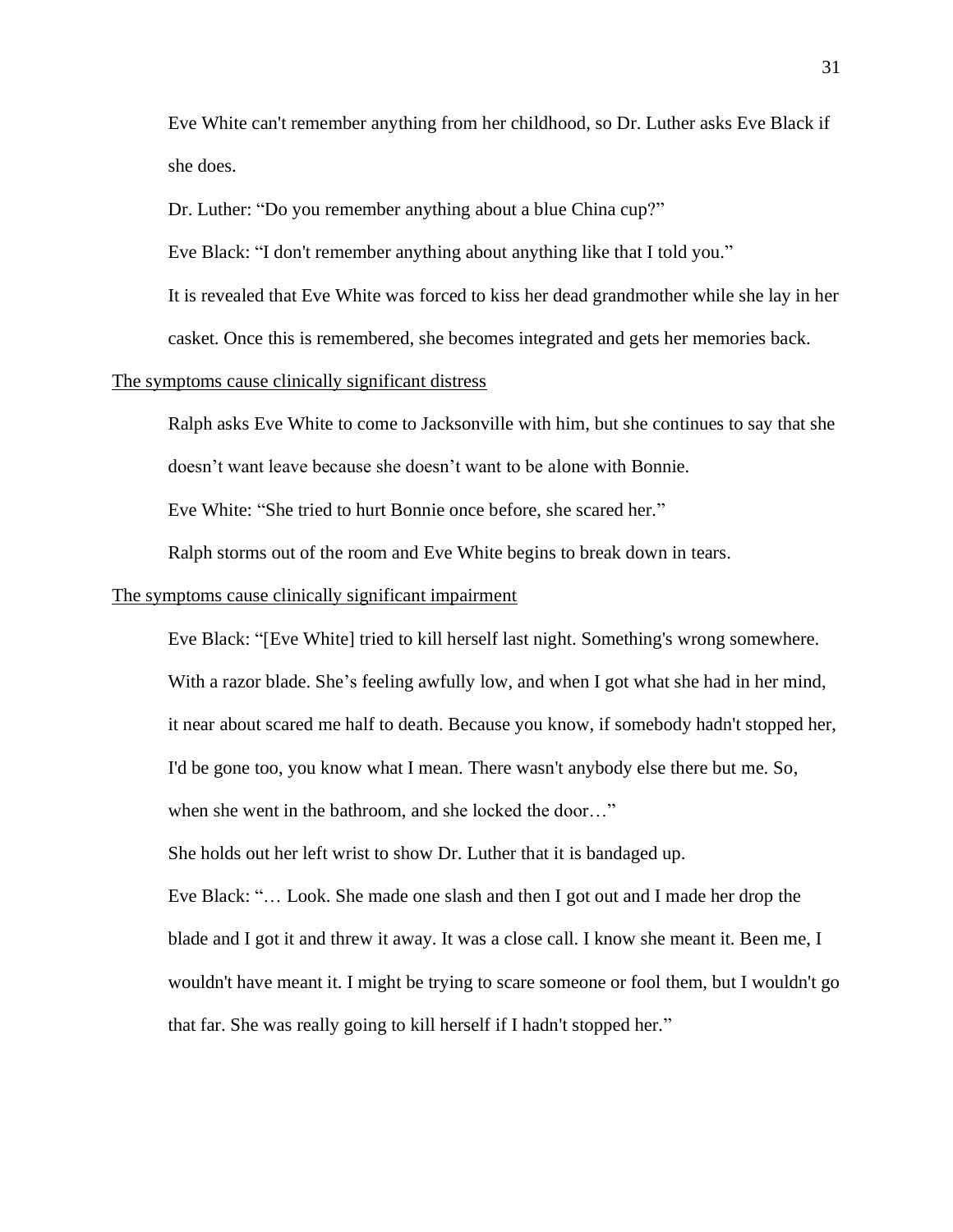## *Sybil*

## Two or more distinct personality states

Sybil Dorsett, Peggy, Vicki(y), Vanessa, Hattie, Marcia, Clara, (H)ellen, Margie, Sid,

Mike, Ruthie, Nancy, Mary, and Sybil Ann. The number of alters, as well as their names and the spellings, were unclear in the movie.

#### Discontinuity in sense of self

N/A

## Discontinuity in sense of agency

Richard asks Sybil to go out with him, and Sybil says she doesn't go out at night. Her

eyes slowly close and she looks down, and Vicki's voice is heard.

Vicky: "Sybil can't say yes. Vanessa, you go, you like music."

Vanessa is seen playing piano, and she looks over once her name is called.

Vicky: "You may go, Vanessa."

## Related alterations in affect

Peggy's voice is shaky.

Marcia has a monotone voice and moves very stiffly, in manner that's almost robotic.

Vanessa's voice is happier/more energetic/airy, and she walks with her chest up and out,

with pride and confidence.

Mary's voice is slow and raspy like an elderly woman, and she walk slowly with a limp.

## Related alterations in behavior

Vicki: "Do you know, the other day she wanted to take a ride in the park with that attractive young man. She was afraid to take his hand. She's afraid of hands, so is Peggy. I had to go. I'm not afraid of hands. I'm not afraid of anything."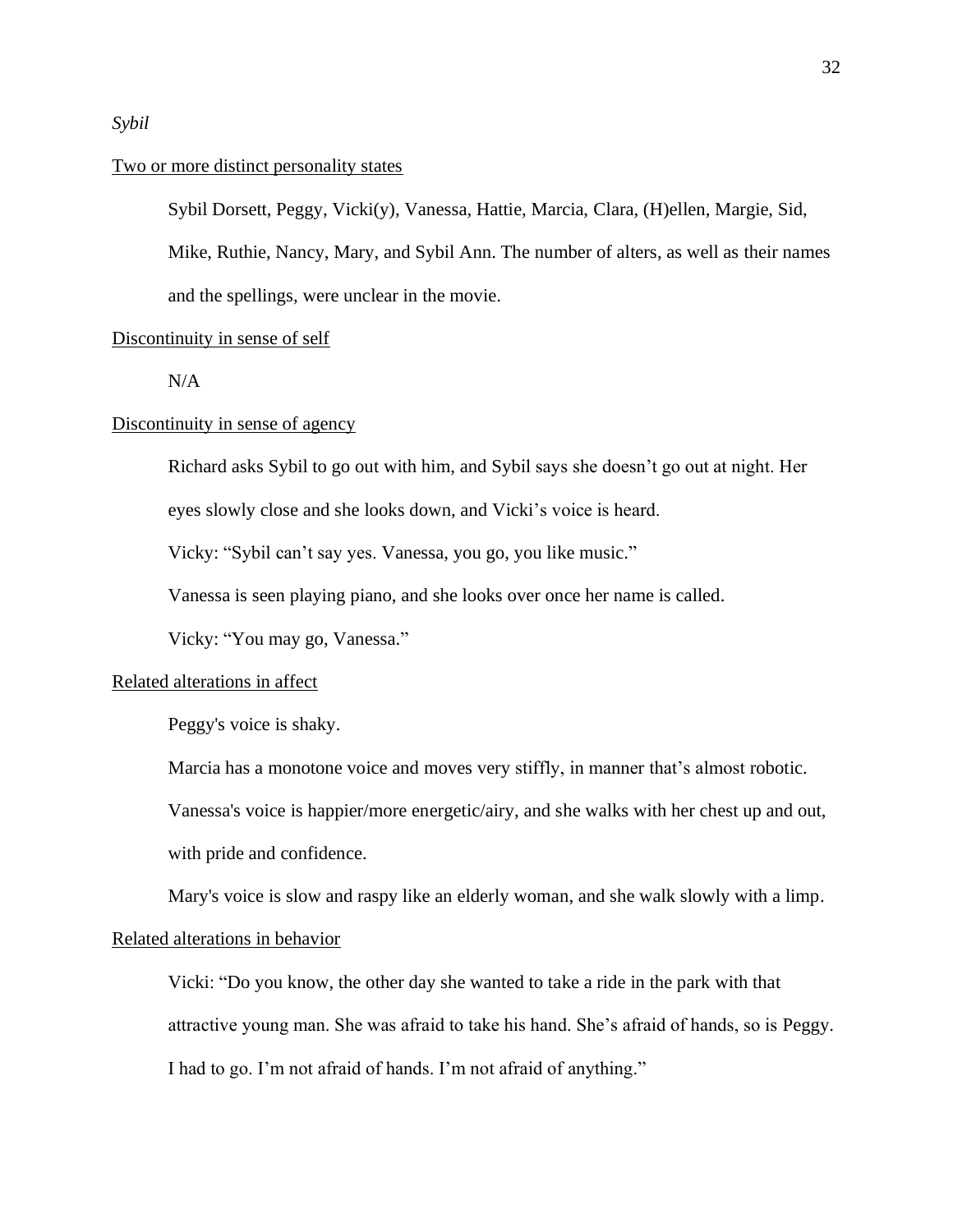Later on, Vanessa is on a date with Richard. They are sitting on the subway, and she puts her hand on top of his. Later that night Richard and Sybil are saying goodbye, and he asks for a kiss.

Richard: "Your hand at least?"

He then grabs her hand, she yelps "Ooh!" and pulls it away.

Sybil is afraid of hands and wouldn't have so easily have held Richard's on the train.

## Related alterations in consciousness

*Example 1:*

Sybil gets home after the incident with her class in Central Park where she ended up in the fountain.

Sybil screams: "How could you embarrass me in front of them all that way?"

A shaky voice replies: "Uhuhuhhh get away. Please get away."

Sybil hits something and angrily says: "I will not get away. I will stand here till you explain yourself."

Shaky voice: "I don't even know what I did, I don't–"

Sybil: "Don't you plead ignorance of the law to me."

Shaky voice: "Out, out, out, I had to get out!"

Sybil lifts her head from the wall she was leaning on and looks over her shoulder.

Sybil: "What?"

## *Example 2:*

Sybil dissociates after she breaks her window and cuts her hand. The image pans to her apartment, which is wrecked. Painting supplies are spilled and spread out all over. She looks over at the easel, and gasps with a frightened look on her face. The painting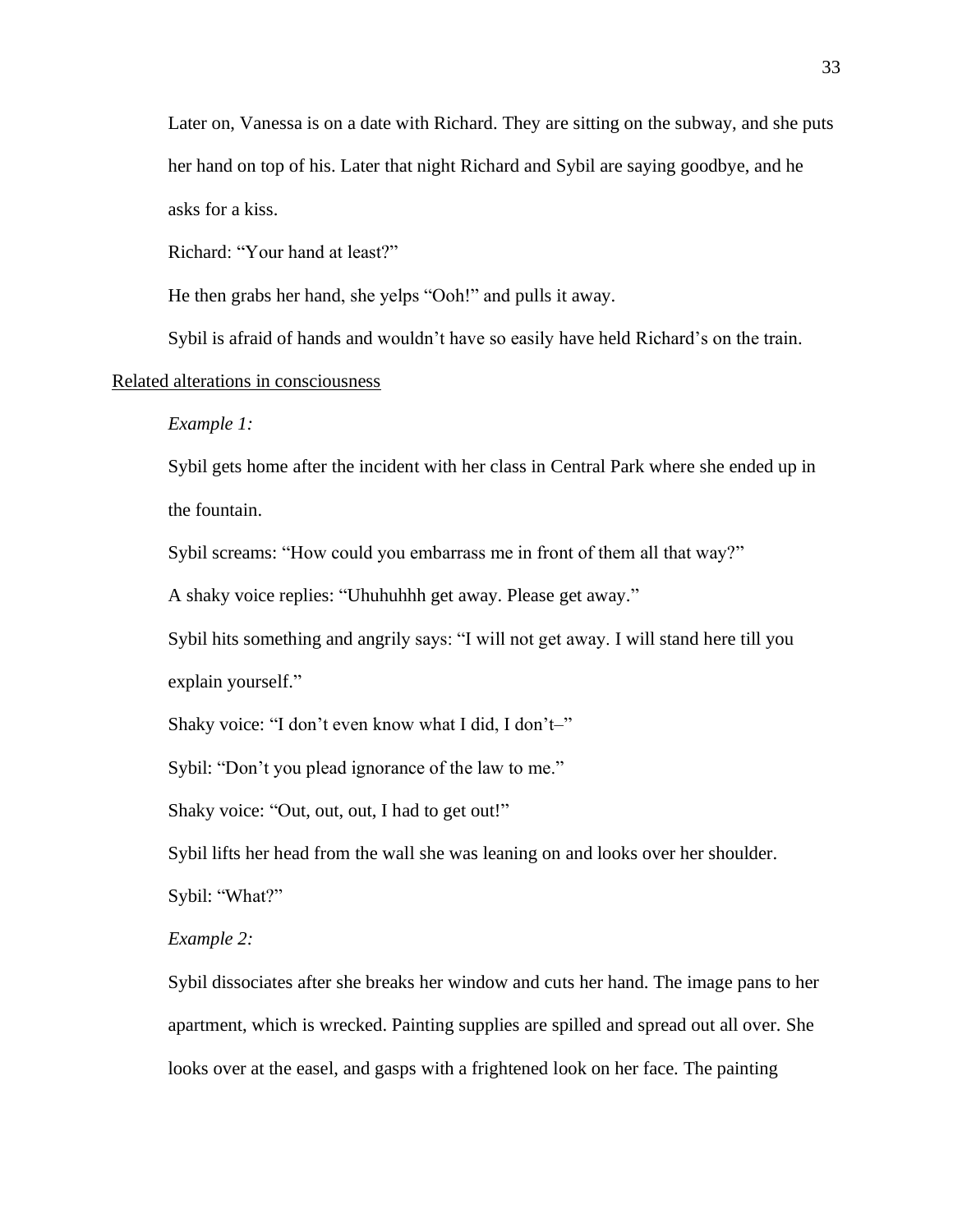contains a lightbulb, music notes, and knives. Her hand begins to shake, and she

whimpers as she lightly pushes the picture off the easel.

## Related alterations in memory

Sybil is at Dr. Wilbur's office for her initial checkup.

Sybil: "I cut my wrist, and I don't know how. And then I was here, talking to you. Have I hurt somebody? Have I done something bad?"

#### Related alterations in perception

Sybil was hysterical in the hotel room with Dr. Wilbur, until she looks out the window and suddenly stops.

Peggy: "I see… the knob. I see the knob. On the white house. On the white house, I see the knob, and the shades are pulled down. I live right there. I live right there."

She begins to point out the window, poking on the glass.

Peggy: "201 West 4th street, Willow Corners, Wisconsin. I live right there. Right there. Right there."

An image of a big, white, fenced in house, flashes on the screen on and off with the image of what she is actually looking at, which is a barbeque place.

Dr. Wilbur: "That's Harlem."

## Related alterations in cognition

Vicky: "All [Sybil] eats is rotten fruit. That's all she's eaten all month long. Her daddy forgets to send her the check. Lots of times her daddy forgets to send the check, and that makes Peggy very, very mad. And she barges into the stores and smashes all the crystal, and Sybil has to pay for it. But I don't care."

Sybil would never waste money. When she was getting lunch with her father, she told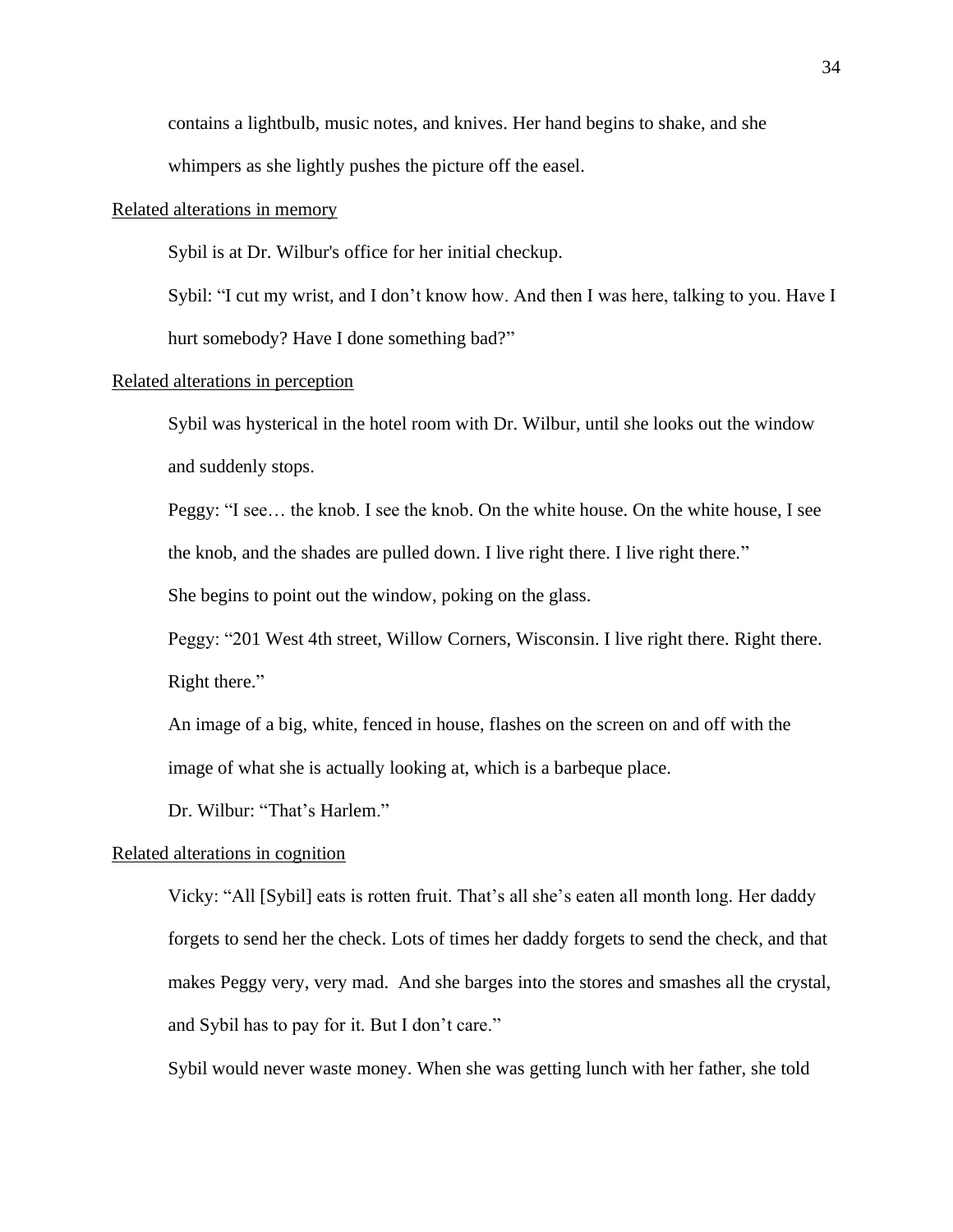him that she is very frugal, and that if she gives up her luxuries, then she could get by on what he already sends her.

#### Related alterations in sensory-motor functioning

Vanessa is a great piano player.

Sybil is the only one that wears glasses.

Vicky speaks fluent French.

Peggy: "I got something to tell you. It's about Sybil. She puts guck all over her hair

because she has gray hair (giggles). I don't, I'm natural."

#### Recurrent gaps in the recall of everyday events

## *Example 1:*

Sybil is standing in Dr. Wilbur's office with her head leaning on the wall. She quickly

lifts her head, with her eyes red as if she'd been crying. She goes to look at her watch, but

Dr. Wilbur interrupts.

Dry Wilbur: "No! Without looking at your watch, tell me what you just said."

Sybil: "Is it so important? I said, "is this your office?"

She walks across the office to get her glasses and put them back on.

Dr. Wilbur: "That was a half an hour ago, it's nighttime now."

## *Example 2:*

Richard: "I knew you were an artist. I've seen you painting in the middle of the night."

Sybil: "I don't do that. I haven't painted in a long time."

Richard: "Yeah, you do. I watch you. From window to window, right across our

backyards. You never have company, you eat by yourself, you still pay with dolls, and you watch me, too."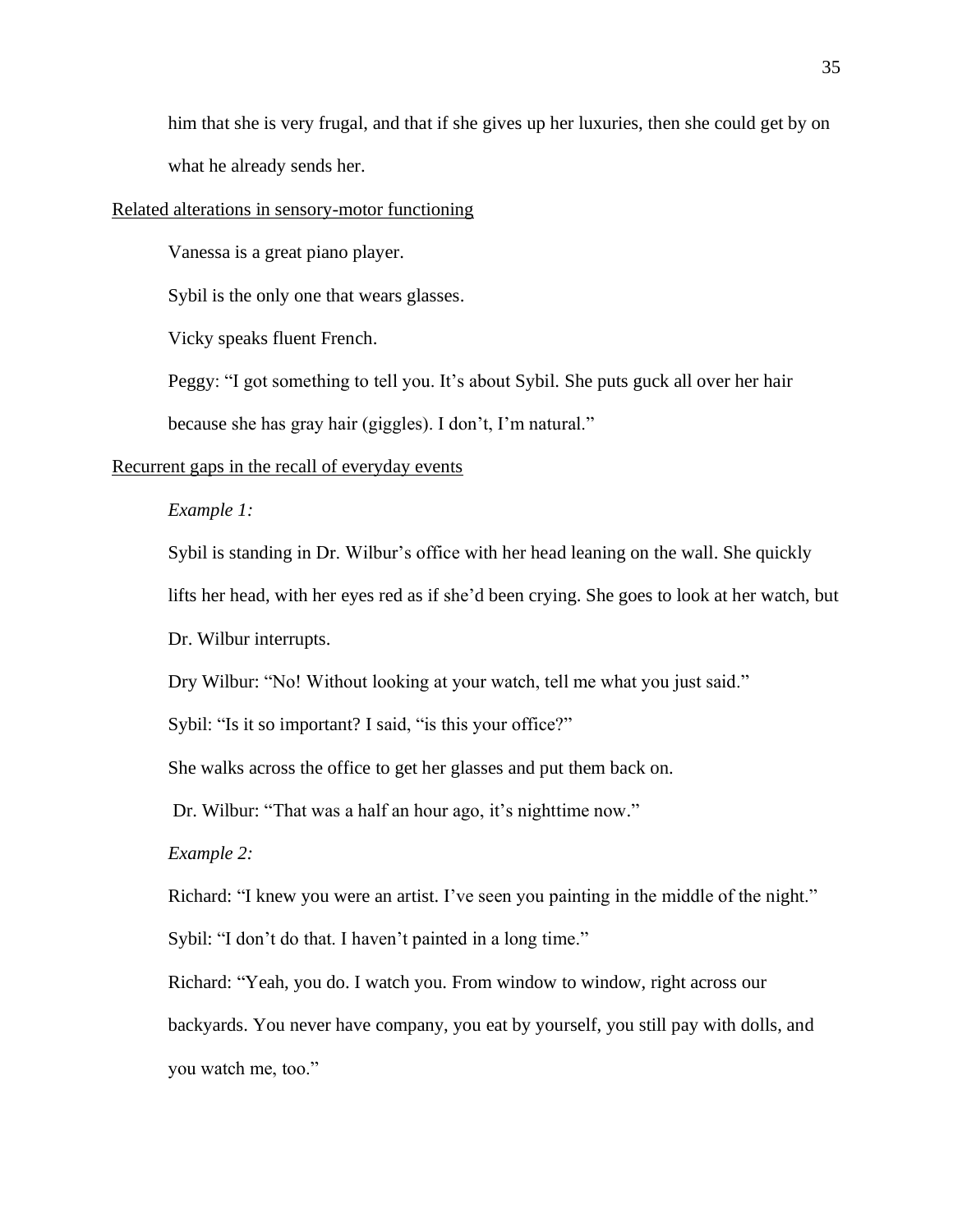## Recurrent gaps in the recall of important personal information

Sybil: "I'm so awfully ashamed, doctor. I've always been like this, always, and I used to think that everybody was like this. That they would just naturally wake up and be someplace else or a whole lot older or wearing another dress. Once, I woke up, and I was two years older. Like when I was in the third grade and my grandmother died, and I wasn't anyplace for two years. I just wasn't anyplace, not anyplace at all."

## Recurrent gaps in the recall of traumatic events

Dr. Wilbur asks Sybil is asked to smell and identify different scents during her neurological exam.

Sybil: "Oh, disinfectant!"

She hunches over and begins to cry.

Dr. Wilbur: "I's all right. What's the matter? You smelled something like that before?"

#### The symptoms cause clinically significant distress

N/A

## The symptoms cause clinically significant impairment

Sybil gets fired from her job after transitioning at Central Park and standing in the fountain.

## *Me, Myself, and Irene*

## Two or more distinct personality states

Charlie and Hank.

#### Discontinuity in sense of self

Charlie pulls into the train station and yells for Irene, but an officer grabs him tries to take him away.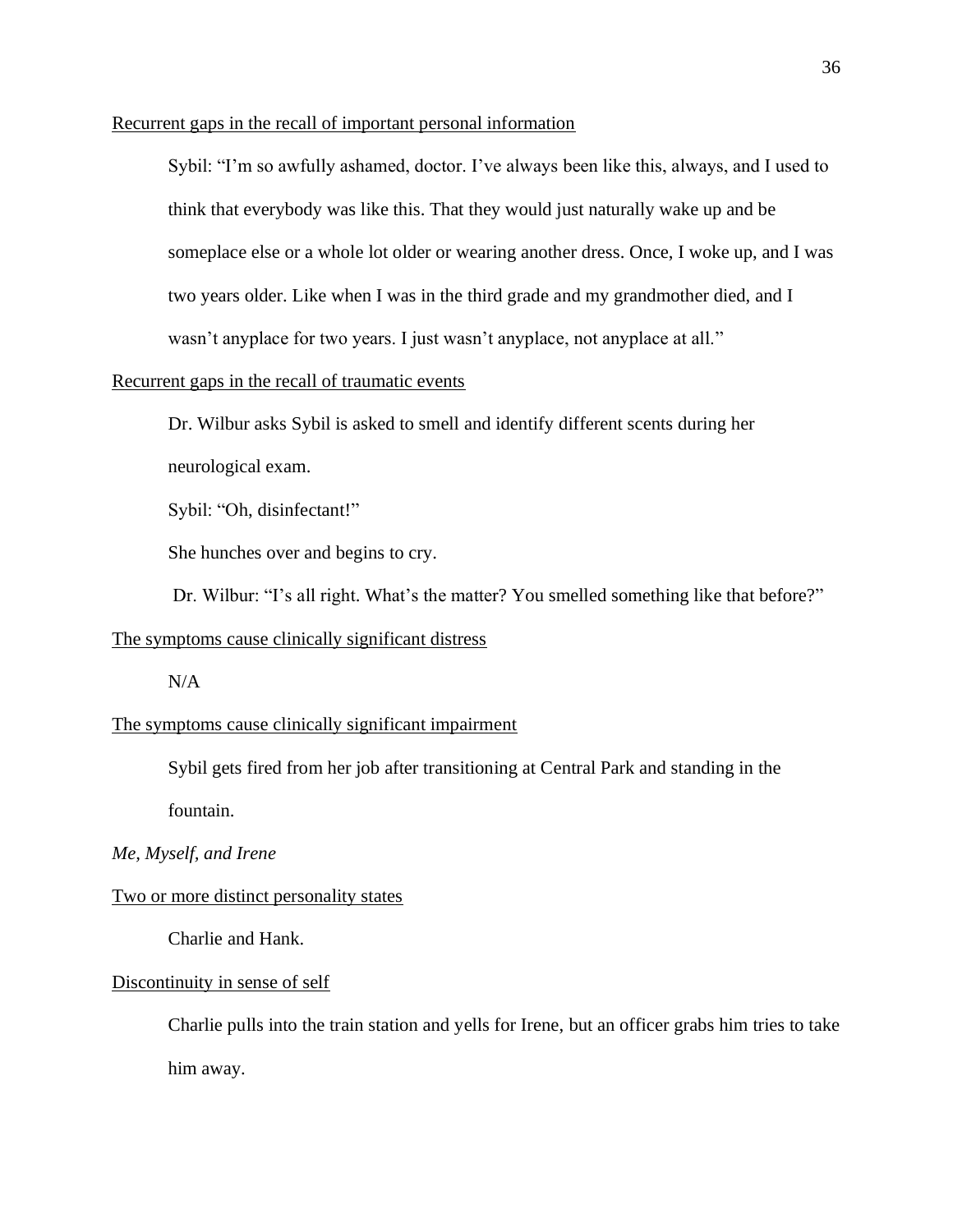Charlie: "Not now!"

He punches the officer, looks down at his hand, shocked but satisfied by his actions.

Charlie: "That was me!"

## Discontinuity in sense of agency

#### *Example 1:*

Hank begins to choke Charlie.

Charlie: "He's choking me! He's choking me!"

His right-hand peels his left hand off of his neck and begins to pull the ring finger backwards.

Hank: "Ow, ow, ow, ow, ow! Charlie, don't break it don't break it!"

Charlie breaks his left ring finger and falls to the ground.

#### *Example 2:*

Charlie is about to jump across a gap of water to help Irene, but Hank stops him.

Charlie's fully extended right leg is being pulled back, while his left leg is bent in a running position. Charlie strains to jump, but Hank pulls him back, preventing him from doing so. Charlie turns around and screams "Hank!" as he grabs right leg with both of his hands and tries to pull his leg forwards.

#### Related alterations in affect

Hank has a deeper, smoother, raspier voice with a slight whisper to it, and is more confrontational and confident.

Hank: "You've seen Charlie in action. He's like origami: folds under pressure."

## Related alterations in behavior

Previously, Charlie nicely asked the owner of a barbershop to move his car. Instead, the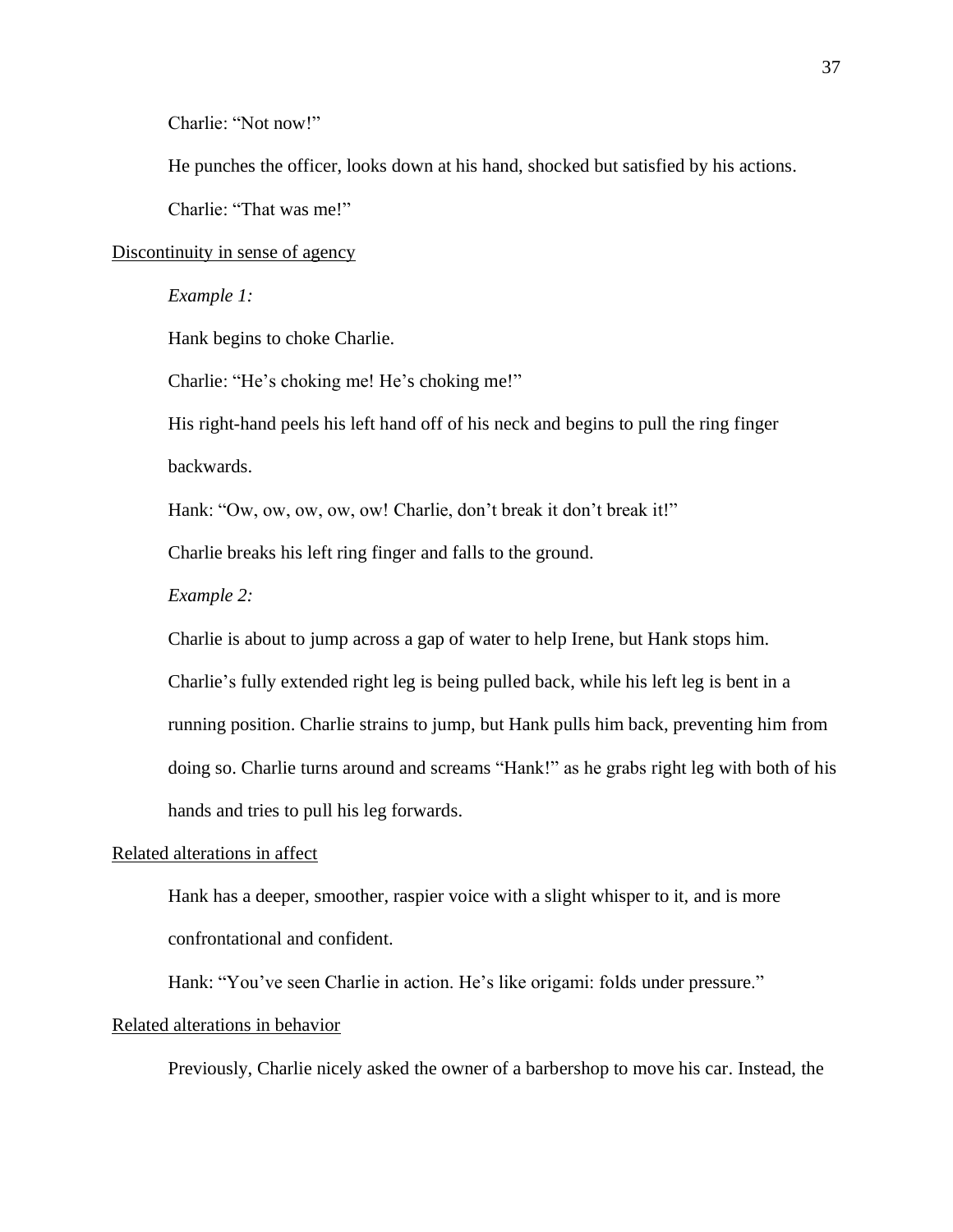owner throws his keys at Charlie and says, "park it out behind the grocery store will you, Charlie?"

Charlie agrees, but when Hank emerges later on, he drives the owner's car through glass storefront.

Hank: "There you go, Dick. I parked it for you. And by the way, you've got a headlight out."

He spits on a ticket he just wrote him and slaps it on the front of the car.

## Related alterations in consciousness

Charlie notices the bandages on his nose in the mirror.

Charlie: "Hey, my nose! How'd that happen?"

Irene: "Hank wanted to do something nice for you, so he insisted that we go to a plastic surgeon."

Charlie then notices bandages on his chin, too.

Charlie: "What, what is this?"

Irene: "Well, Hank thought you had a weak chin."

Charlie: "What, I like my chin! I like my chin! It's my chin! Mine!"

## Related alterations in memory

Charlie wakes, and pees all over the bathroom.

Charlie: "Irene? Why am I peeing like I was up all-night having sex?"

Irene shoots up from bed with a horrified look, as she thought she had slept with Charlie

the night before, but he has no recollection of it.

## Related alterations in perception

Hank is driving a car he just stole. The right arm is controlling the steering wheel, while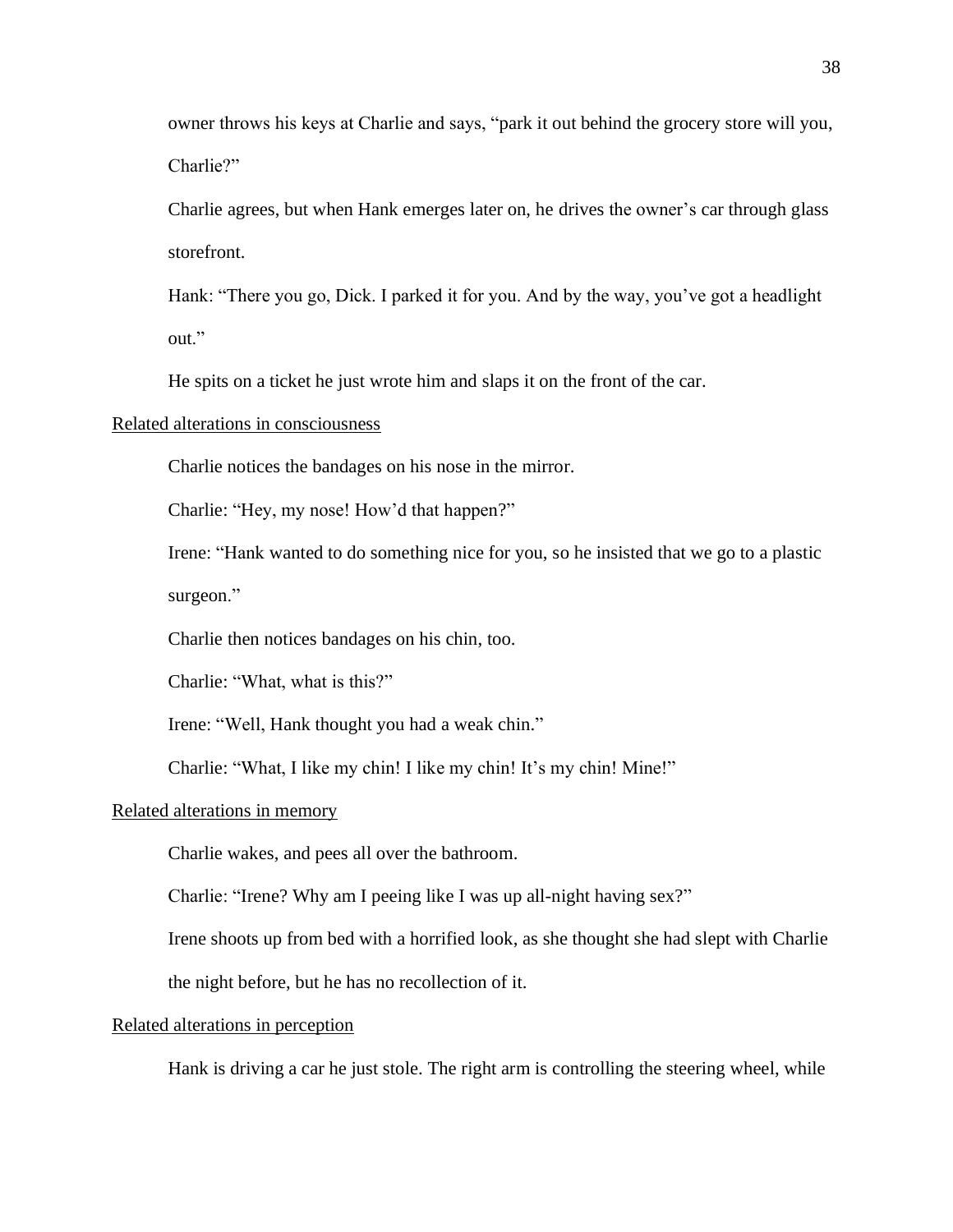the left arm wraps around to the back of his neck, and slams head into the wheel twice.

Hank: "Ever been bitch slapped?"

Hank uses the left hand to slap himself across the face 4 times.

The right hand grabs the left side of jacket and pulls it away from the open driver's door, towards passenger seat.

Hank: "Arrivederci, deadwood!"

He throws himself out of the car, runs after it, and jumps back in.

He looks behind him, satisfied that Charlie is gone. When he looks in the rearview mirror

and sees Charlie in the reflection, he gets angry.

Hank: "What the hell are you still doing here?"

Charlie: "You can't just throw me away, Hank. We're in this together!"

#### Related alterations in cognition

Irene explains that Hank had a good idea in thinking they should hide out in a cabin.

Charlie: "Oh yeah? what about water? Food?"

Irene tells Charlie that Hank got the supplies they needed.

Charlie pulls them out from the trunk, which contains a dildo, a bottle of wine, a rope, a

shovel, a bag of limes, and some lawn darts.

Charlie: "Well he had a plan, all right."

## Related alterations in sensory-motor functioning

## *Example 1:*

Charlie gets shot by an officer.

Charlie: "Hank, we're shot!"

Hank: "Come on, you pussy. It's just a flesh wound, look!"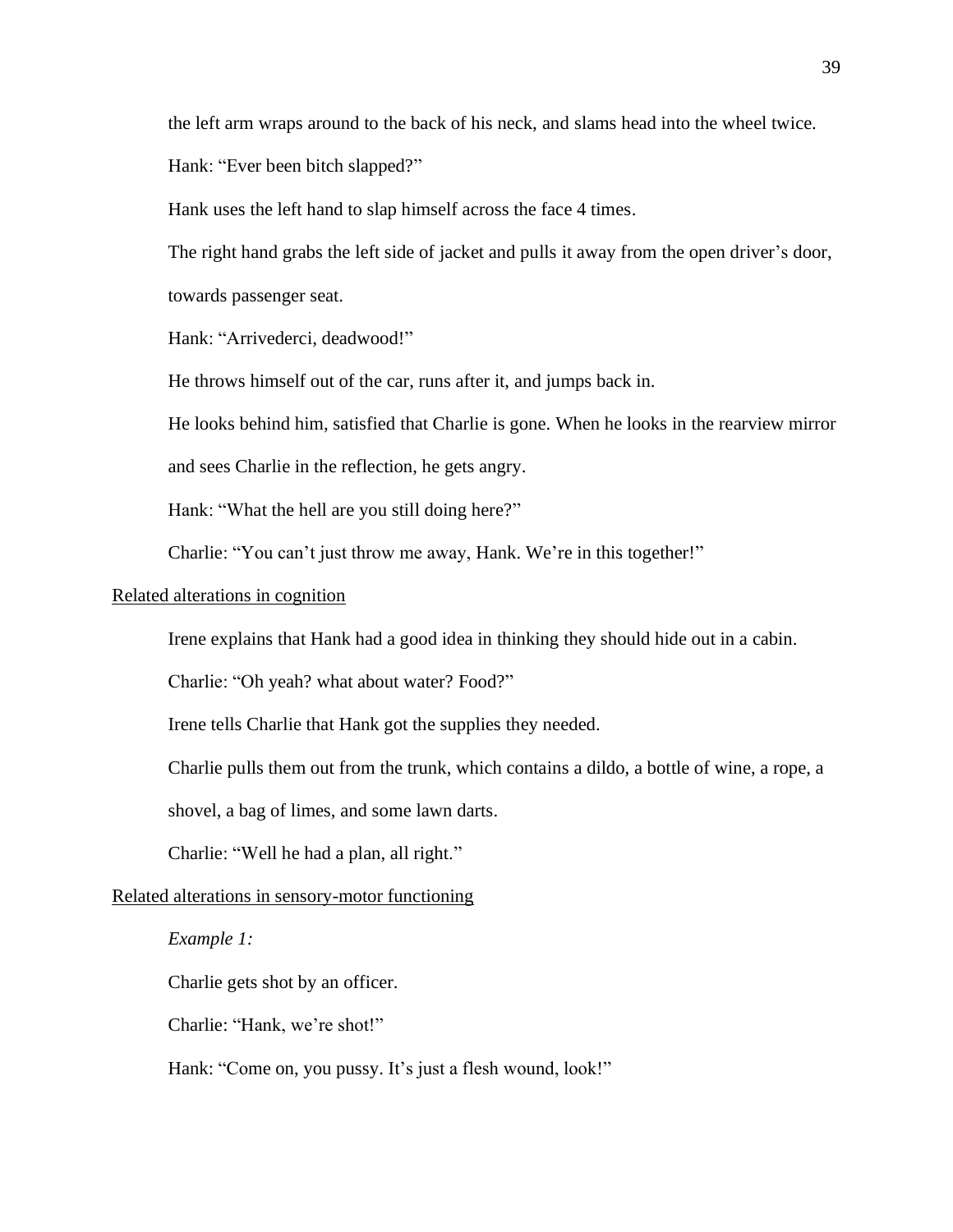Hank puts his finger on the injury, and Charlie winces and yells in pain. They continue running until Hank spots a red car with no top and the keys in the ignition.

Charlie: "No, I can't go on, I think–."

Charlie falls to the ground.

Charlie: "Oh! I think I'm gonna… faint"

Charlie faints.

Hank: "Do you mean to say I gotta carry your sorry ass? All right, come on then, wussy."

Charlie's limp body has his arm held out as if someone is pulling him up to help him

stand up.

Hank then slumps over.

Hank: "Jesus you're heavy!"

His body moves as if Hank is holding Charlie up with one arm over his shoulder as he helps him walk.

#### Recurrent gaps in the recall of everyday events

Charlie looks at the report after being analyzed by head doctors.

Charlie: "I don't remember any of this."

## Recurrent gaps in the recall of important personal information

N/A

Recurrent gaps in the recall of traumatic events

 $N/A$ 

#### The symptoms cause clinically significant distress

N/A

The symptoms cause clinically significant impairment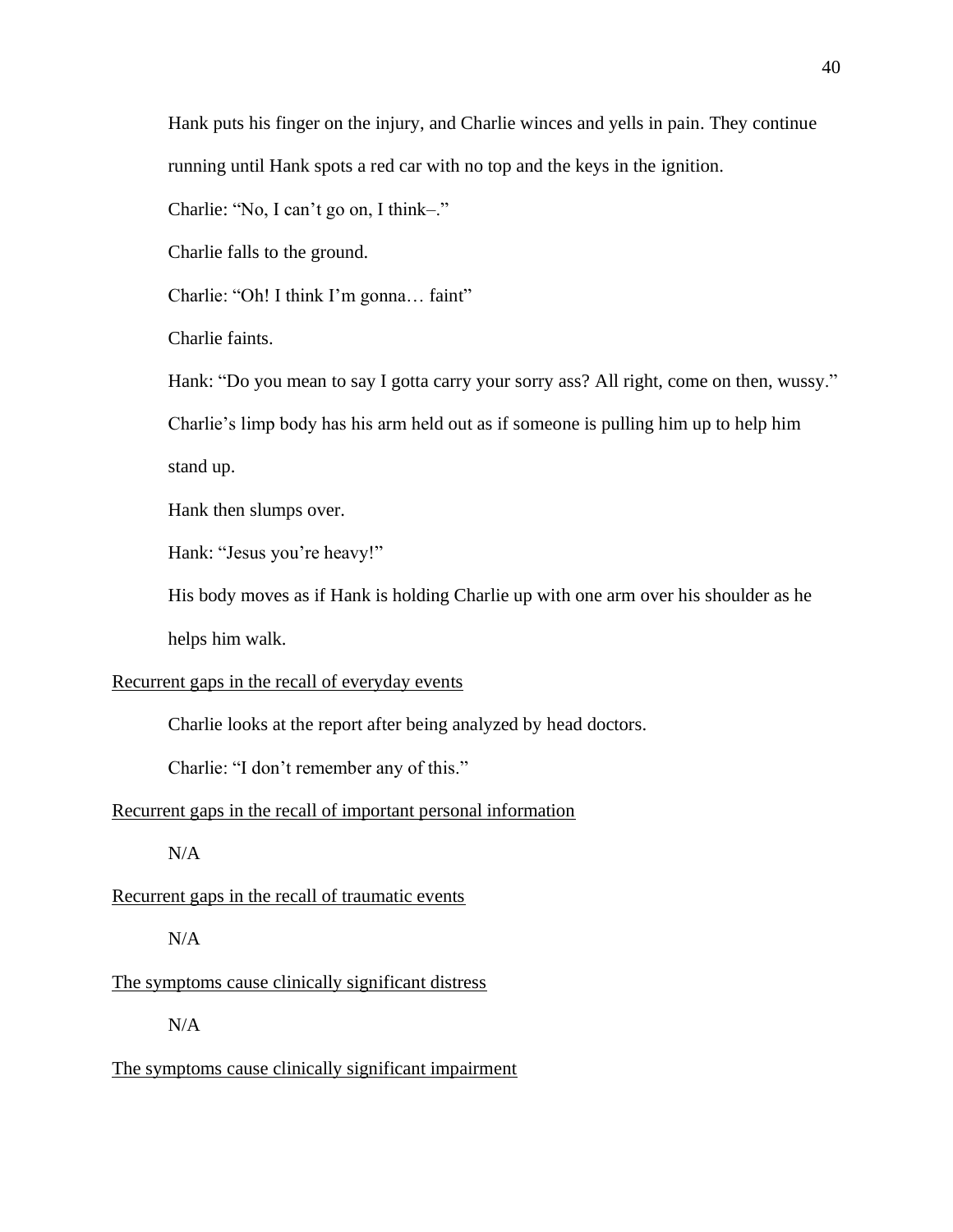Charlie's boss calls him a "pretty big liability" and says he may have to let him go after his week vacation.

## *United States of Tara*

## Two or more distinct personality states

Tara, Buck, Alice, T, Gimmie, Shoshana, Chicken, and Bryce.

## Discontinuity in sense of self

S1E10: When Marshall walks in on T kissing the boy he likes, Tara attempts to reconcile.

Tara: "That wasn't me, I would never–."

#### Discontinuity in sense of agency

S1E12: Tara is confronting her high school rapist, Trip, and Alice emerges.

Doctor: "So, Tara's not inside listening? I'm here with Max, Tara, and we want to know

that you're safe."

Alice: "I told you. There's no Tara."

Doctor: "I think there is, and she's stronger than you think, Alice."

Alice: "No, she isn't. And she's weak, and she *needs* me. That you would dare suggest

that you know better than I do, just…"

## Related alterations in affect

S1E2: Alice speaks in a light, airy voice.

S1E1: Buck has a southern accent.

S2E4: Shoshana has a New York accent.

#### Related alterations in behavior

S2E2: Tara doesn't like women, but Buck does, and he forms a physical and romantic relationship with a woman named Pammy. After Tara runs into Pammy and realizes that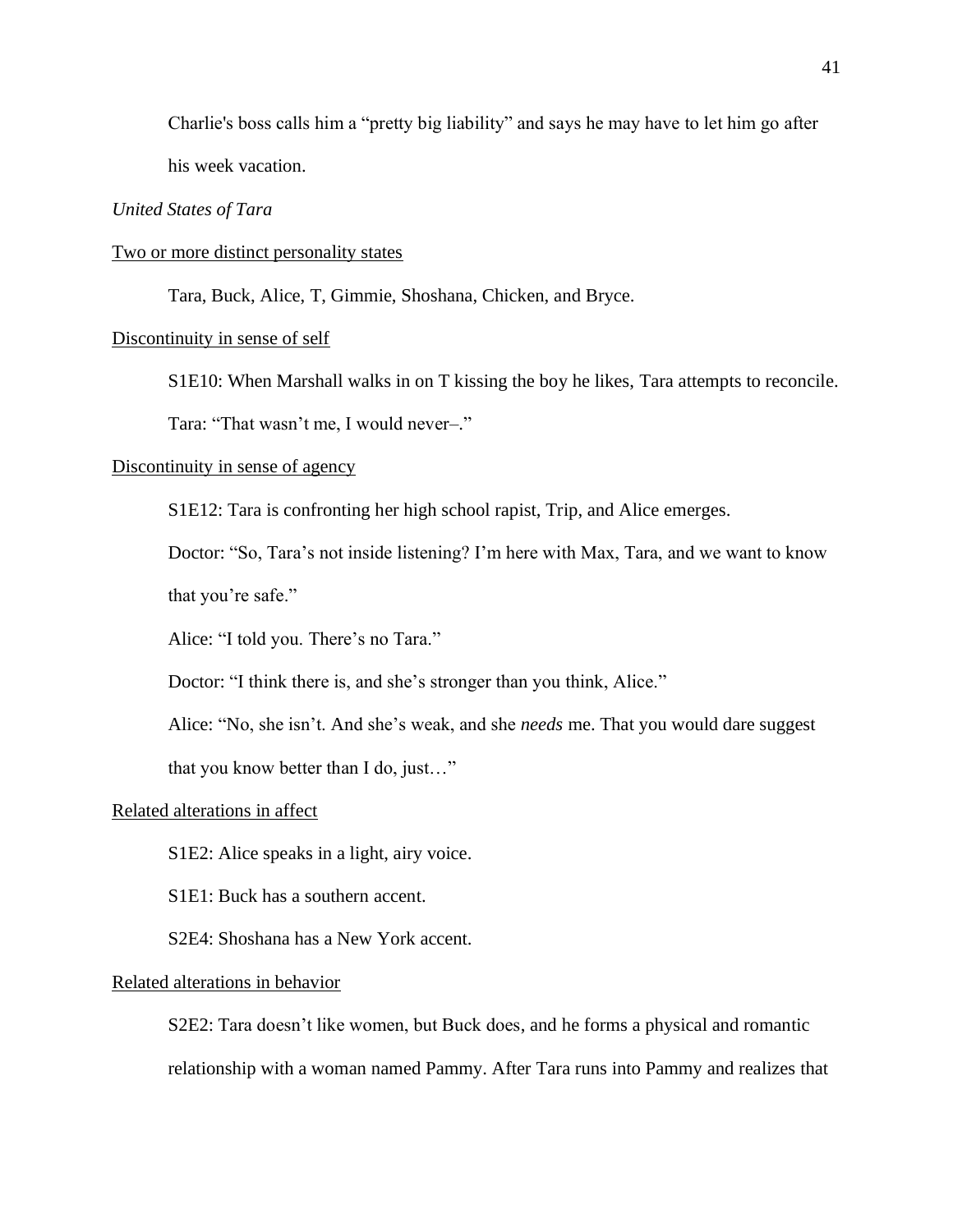the two of them were sexually involved, she tells her that nothing will ever happen between them again. Later that night, Buck shows up at Pammy's apartment with flowers and says he couldn't stay away from her. He then gives Pammy a leg massage as she lay on the recliner. He then looks at her, says "thank you Lord," and puts his head up her skirt.

## Related alterations in consciousness

S1E10: Tara tells her therapist that she could hear everything T was hearing before she transitioned at the tattoo parlor.

Tara: "I don't know what or why it's happening, but the feeling is incredible."

Therapist: "When host and alter share the same experience simultaneously, it's called coconsciousness."

#### Related alterations in memory

S2E4: Tara is reading Shoshana's (the actual therapist from New York) book. As she goes to reach for the rotary phone, she hears a voice, and her eyes close while she dials. She suddenly has a flashback, and she sees she and Charmaine as kids coming inside from the rain. In the flashback as Mimi talks to them, and then dials on rotary phone. Tara's eyes suddenly open, and she looks frightened at the clicking noises of the rotary phone. She gets up and leaves the room.

## Related alterations in perception

#### *Example 1:*

S2E5: Tara drives to the police station to pick up Max, and she begins to hear Shoshana speak to her. When she looks over to the passenger seat and sees Shoshana (her alter) sitting there, she freaks out and drives her car into a sign on the side of the road.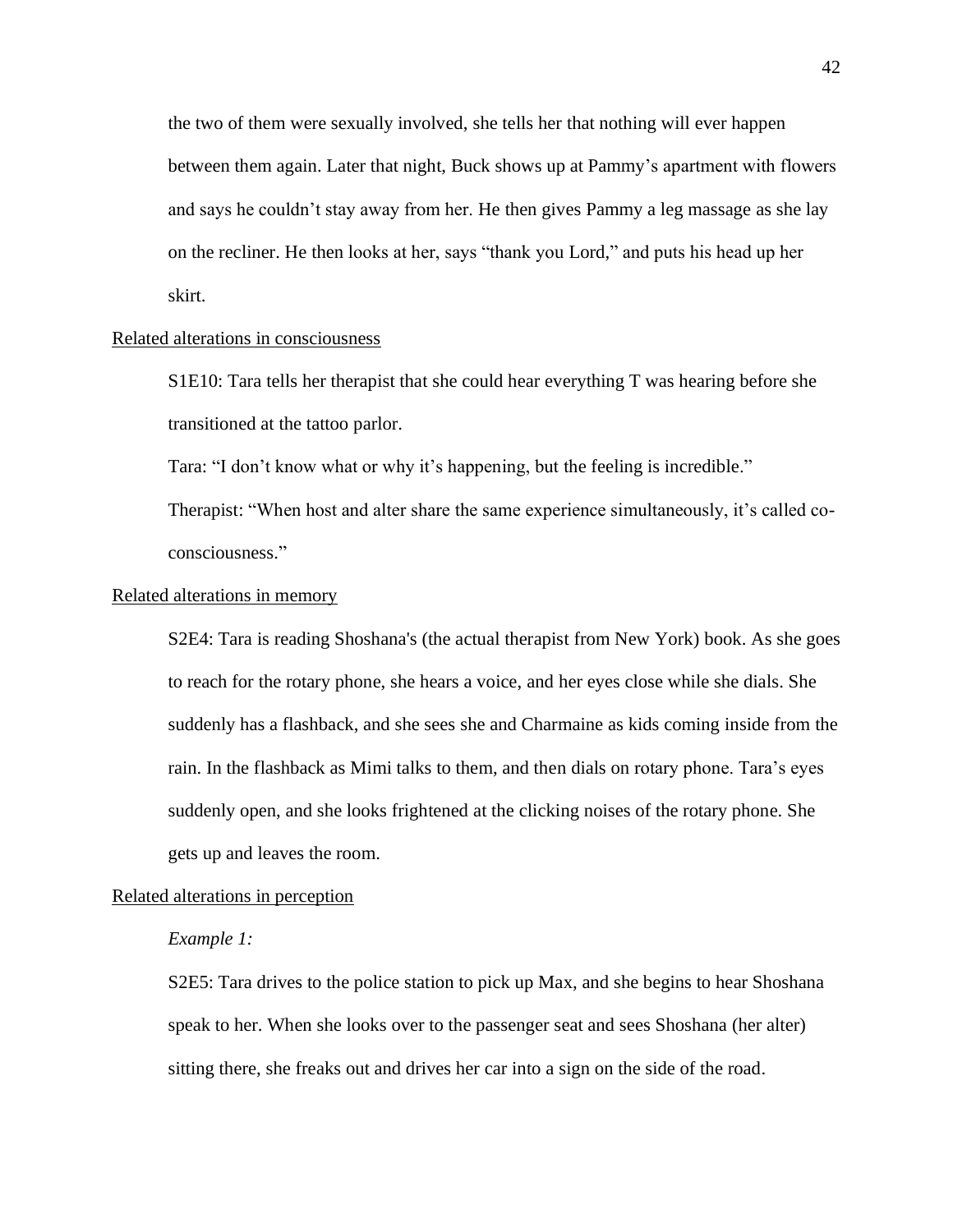*Example 2:*

S1E8: After Max tells Tara about the new alter, she immediately throws up, bends over, and comes back up as Alice, who announces she is pregnant. Max says this is impossible because Tara has an IUD. After Alice reveals to Max that the name of the new alter is Gimmie, Max wakes up in the middle of the night to find Alice crying on the floor of the bathroom.

Alice: "I lost our baby. I lost our little girl."

Max: "It's not a miscarriage, you got your period."

He then lays down on the floor and holds her as she cries.

## Related alterations in cognition

S2E6: The family is hiding out in the basement from a tornado.

Alice: "This reminds me of those church look-ins I attended as a girl. No necking,

children!"

Tara is neither religious, nor does she have any childhood memories.

## Related alterations in sensory-motor functioning

S1E1: Buck wears glasses and is the only lefty.

S1E7: Buck smokes cigarettes, but they make Tara sick. She throws up after dissociating from Buck back to Tara.

S1E12: When bowling, Tara performs awfully, but says that the kids are getting pretty good. Max tells her that they learned from Buck.

#### Recurrent gaps in the recall of everyday events

S2E3: Tara: "I'm fucked. I just woke up, again, naked, again. Next that woman from the grocery store who has two kids and a La-Z-Boy. I don't know what Buck's been doing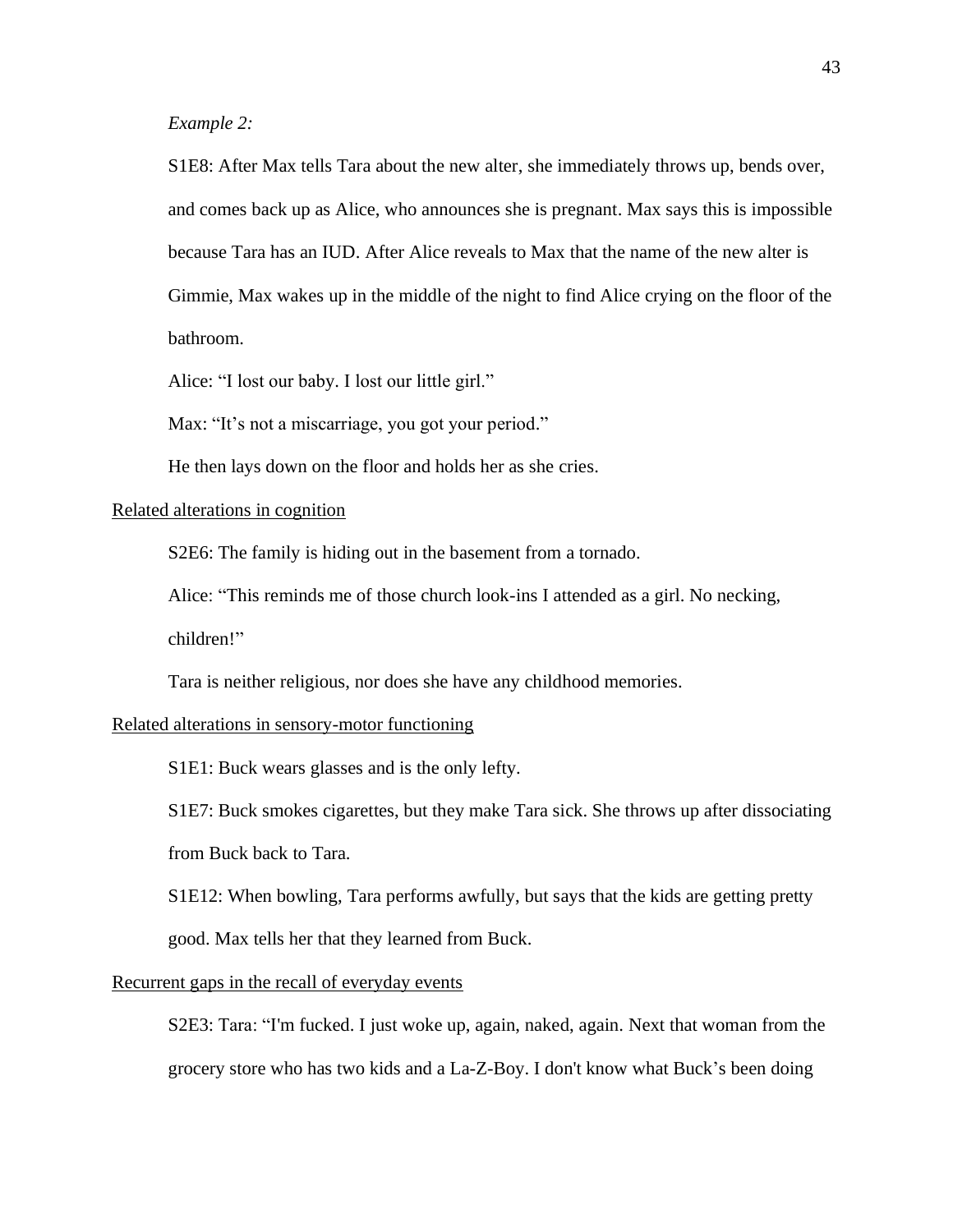over there, but it can't be good. It's been 2 weeks since Buck's been taking the body. 'I just want it for a few hours' he said. Yeah, a few hours day!"

#### Recurrent gaps in the recall of important personal information

S2E2: Tara sees Pammy, the waitress from the bar she and Max went to, at the grocery store. Pammy compliments her and insinuates that something happened between then, but Tara, having no recollection, shoots these advances down. They see each other again when putting the carts away.

Tara: "I don't know what happened between us."

Pammy: "You weren't that drunk. I've never been with a chick before."

Tara: "Neither have I!"

She says this in way that conveys she has still never been with a woman.

#### Recurrent gaps in the recall of traumatic events

S1E11: Tara: "My trauma happened when I was 16, so I didn't start switching until after that, but whenever I'd come back from a transition, I knew exactly how to cover and get by. I don't remember what happened at boarding school, but I do have vivid memories of a few weeks after. It was a month until summer break and I couldn't wait to get out. I'm such a total summer person. And I remember I wore my bathing suit under my clothes every day, and while everyone was going to class and going on with their lives, I just sat in my dorm window, waiting for summer to come. Next thing I remember is snow, everywhere. I was at my parents and six months had gone by an instant and it was just white."

## The symptoms cause clinically significant distress

S2E2: Tara: "Oh, Jesus Christ it's happening again. It's happening. I'm- I'm losing time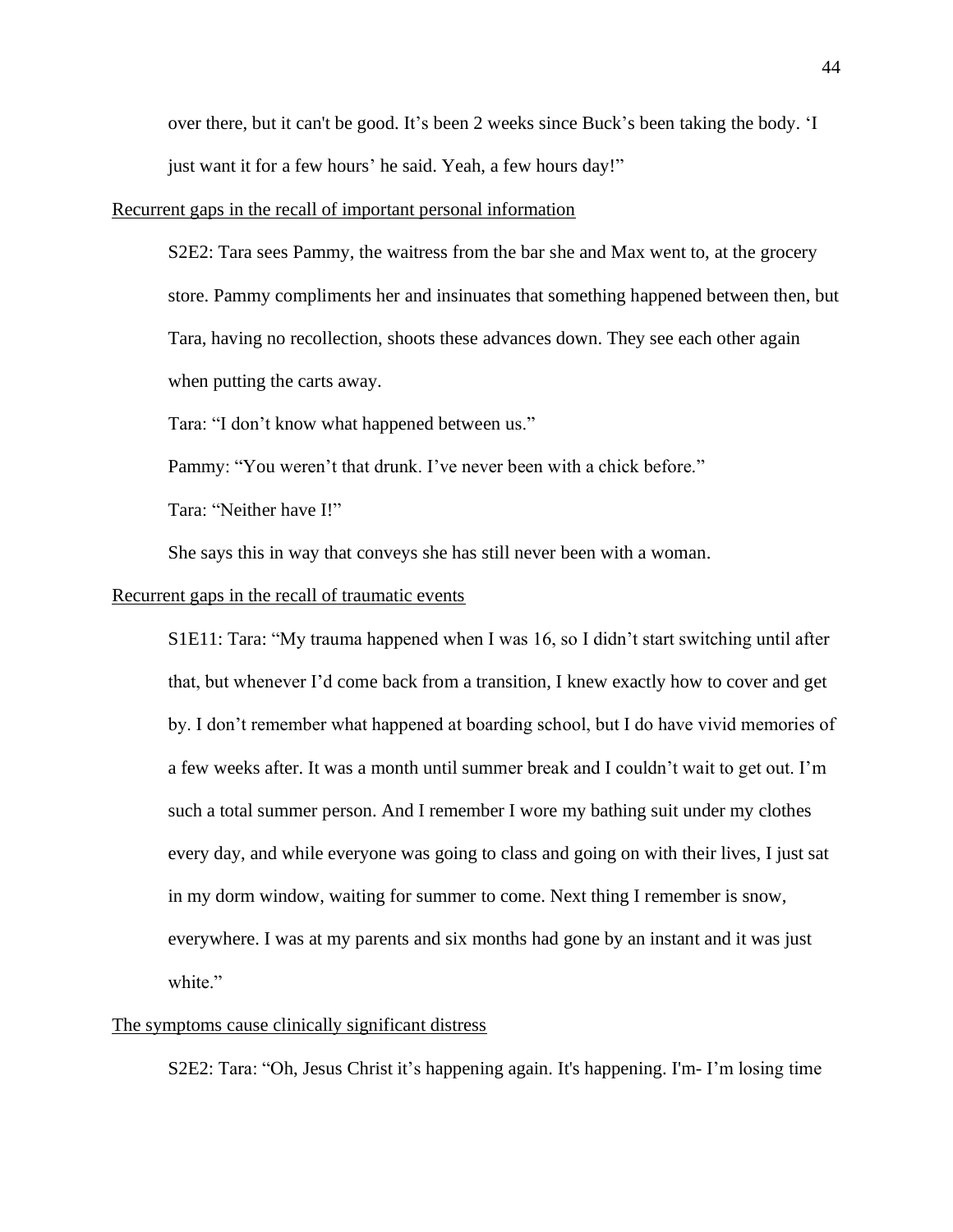again. It's happening again. I'm fucking freaking. I'm- I'm- I want to up my medication but I don't want Max to think there's anything wrong with me- Oh my God!! I thought I was better! We all thought I was better. I can't- I can't. Oh, I wanted to be better so badly!"

## The symptoms cause clinically significant impairment

S3E2: Tara attends her first class, abnormal psychology, on her first day back at college.

When she walks into the classroom, she confidently walks up to the platform.

Shoshana: "All right. Let's settle in and start with the discourse, people. I'm Dr. Shoshana

Schoenbaum. Your beloved Dr. Hattaras is tending to a client in crisis, so I have the

honor, and you have the privilege. Trust me, you will be stimulated."

Later on, Professor Hattaras walks in while Shoshana is teaching. He walks towards the front and Shohsana stops teaching to look at him.

Dr. Hattaras: "Go on."

The warm smile on Shoshana's face quickly changes to anger.

Dr. Hattaras: "I think one of us should take a seat."

Tara grabs her textbook and her purse and rushes out of the classroom.

## *Split*

## Two or more distinct personality states

Barry, Jade, Orwell, Kevin, Heinrich, Norma, Goddard, Dennis, Hedwig, Bernice,

Patricia, Polly, Luke, Rakel, Felida, Ansel, Jalin, Kat, B.T., Samuel, Mary Reynolds, Ian, and Mr. Pritchard.

## Discontinuity in sense of self

Barry is about to leave his therapist's home.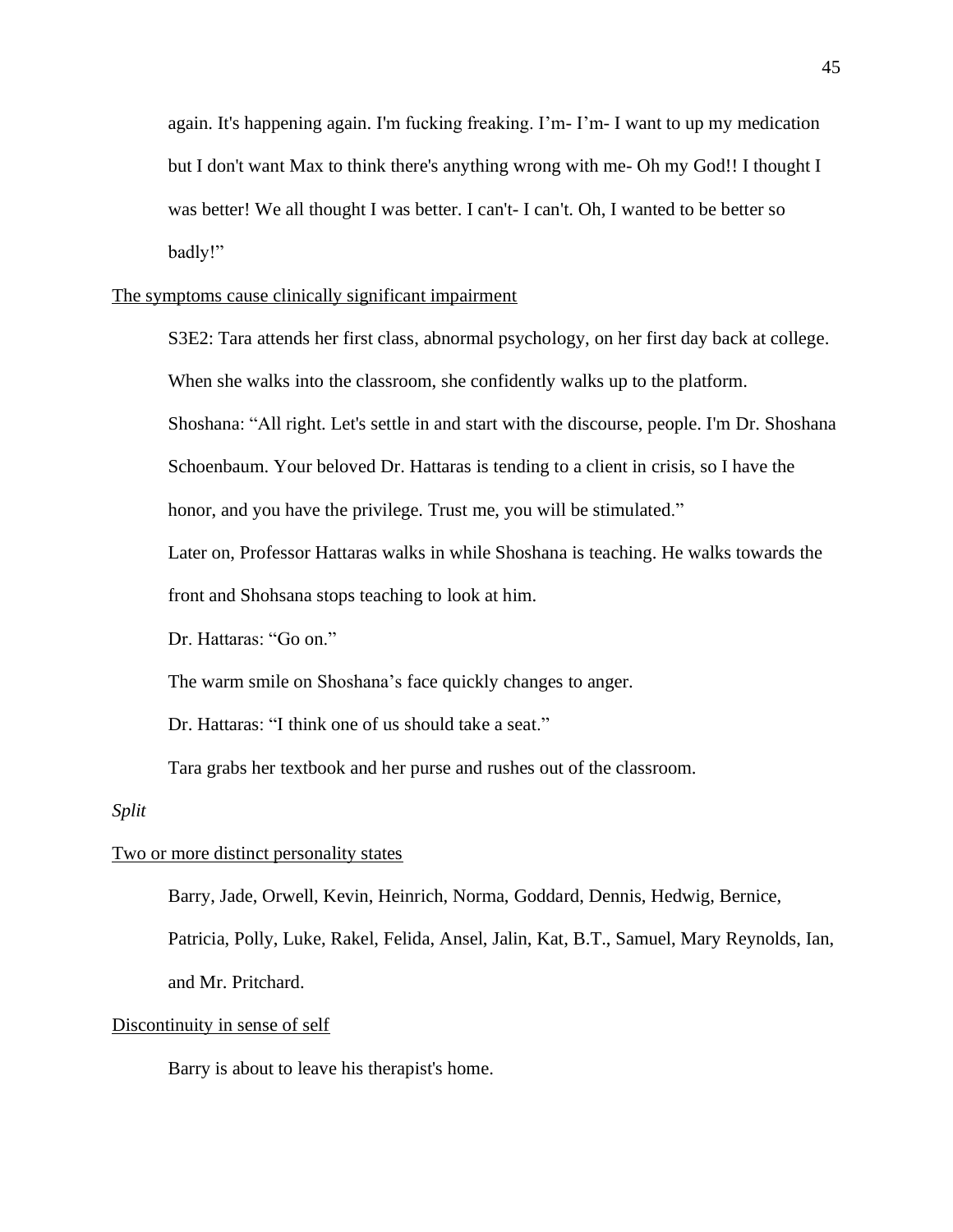Therapist: "Don't you want your sketches, Barry? You're usually very protective of them."

#### Discontinuity in sense of agency

Dennis: "We've taken charge. We're the only ones who can protect Kevin. He's very

weak. He doesn't know how powerful we can be."

## Related alterations in affect

Hedwig has as lisp.

Barry seems to have a Philadelphia accent.

Dennis's voice is much lower and demanding, and he wears glasses

Patricia's voice is higher, and woman-like.

#### Related alterations in behavior

Barry walks into his therapist's office.

Therapist: "Who are you? You've emailed me for an unscheduled appointment two days

in a row. I think Orwell or Jade, or Samuel or Heinrich had the light for a moment and

emailed me. And you're here to tell me everything's okay."

Barry then reaffirms that it's him.

Therapist: "It doesn't seem like Barry. Barry is an extraverted leader."

#### Related alterations in consciousness

Dennis goes to the train station. When he is there, he opens his eyes, squints, and takes his glasses off.

Patricia: "Thank you, Dennis."

In the next scene, Patricia is standing on the edge of a platform as a train pulls in. She then opens her eyes, and puts the glasses back on, effectively dissociating into Dennis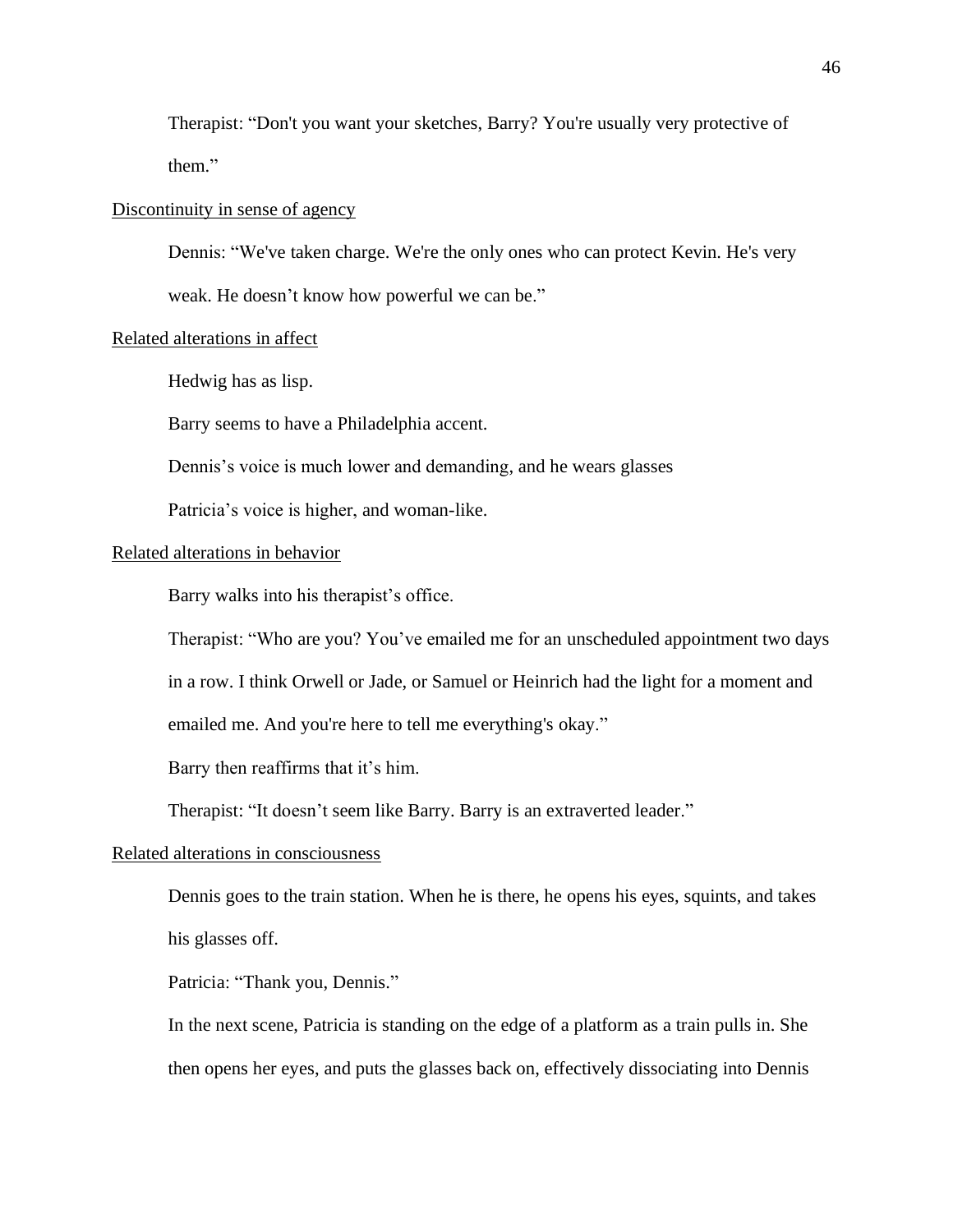again.

## Related alterations in memory

Casey says Kevin's full name, allowing him to dissociate back into himself.

Kevin: "Who are you? Wh-what's happening? What did I do? Did I hurt you?"

He sees his therapist laying on the ground, dead.

Kevin: "Who did that?"

## Related alterations in perception

N/A

## Related alterations in cognition

Therapist: "I think I'm talking to Dennis. But he's been banned from the light because, among other things, he has a proclivity to watch young girls dance, which he knows himself is wrong and has fought against with little success. I've guessed this because you've adjusted the chocolate dish twice since you came in here, and I understand you have OCD."

## Related alterations in sensory-motor functioning

Jade: "I hate my insulin shots. No one else around here has to take them. Why do I have to have diabetes?"

#### Recurrent gaps in the recall of everyday events

Barry: "I have a very bad feeling I'm losing time."

#### Recurrent gaps in the recall of important personal information

Kevin: "I swear, I was on a bus. I don't remember anything after that, I– this is still

September 18, 2014, right?"

Casey shakes her head no.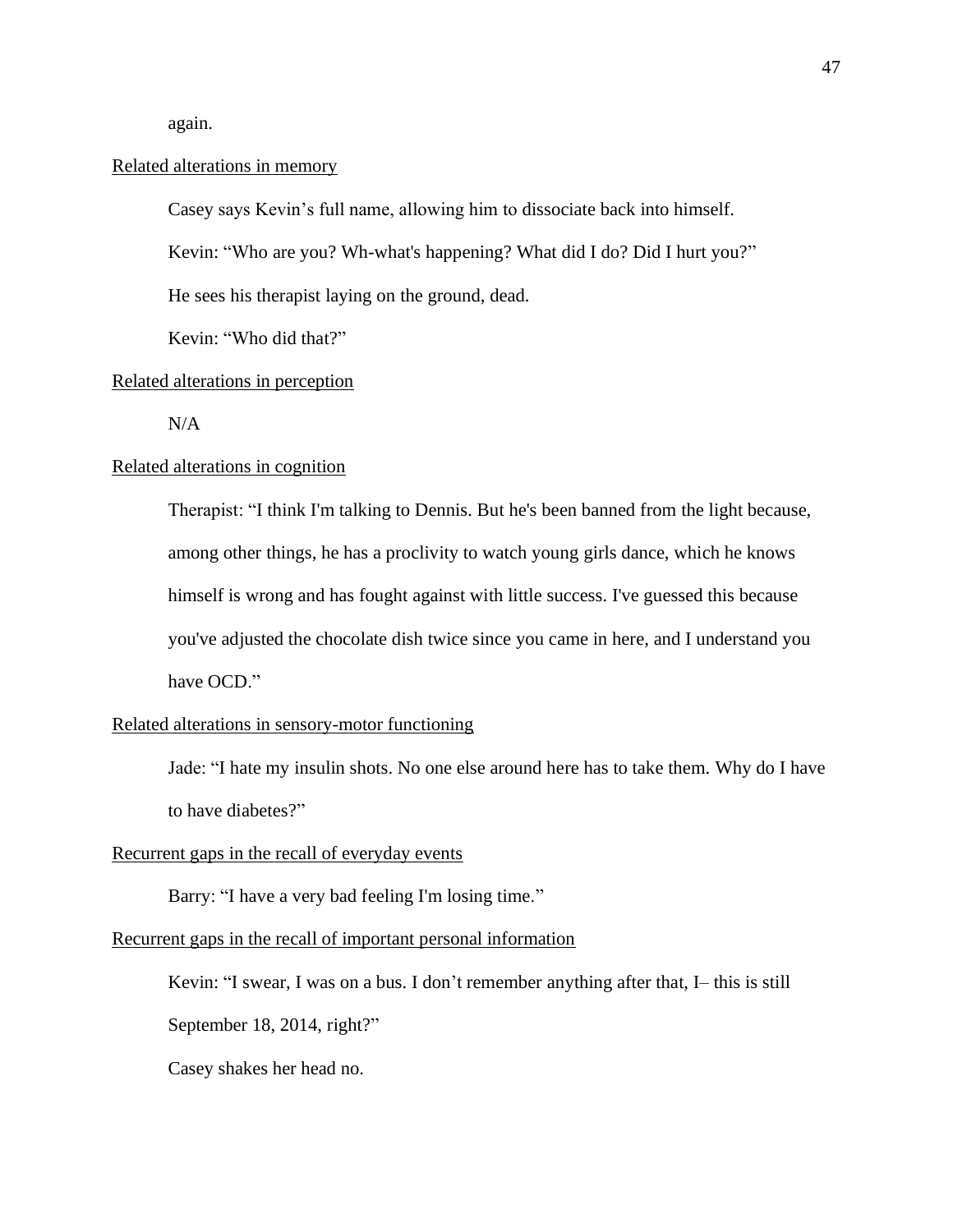#### Recurrent gaps in the recall of traumatic events

Dennis: "I want to talk about Kevin and what his mother did to him. I remember it all.

Kevin's mother had rather malevolent ways of punishing a 3-year-old."

#### The symptoms cause clinically significant distress

Upon realizing that he killed his therapist, Kevin takes a deep breath and tells Casey where he has a gun hidden.

Kevin: "Kill me. Then kill me"

#### The symptoms cause clinically significant impairment

In the past, he has had trouble holding a job now. He has managed at his work for ten years, but now, he is kidnapping and killing young girls.

#### **Discussion**

I found that all five characters reviewed met the minimum criteria to receive a diagnosis of DID in the DSM-5, despite the fact that each film has received criticism for its false portrayal or for "sensationalizing" the disorder. One reason for inaccurate depictions is overdiagnosis, often attributed to the popularity of films that portray characters with multiple personalities. These films, based on exaggerated symptoms, then become the face of DID, rather than the trials of true patients with DID. For example, individuals who suffer from DID fear finding out what they did while they were not in control of their thoughts or behaviors. Because of this, distress or impairment may occur when patients become aware of these episodes, or when the actions that occurred during these periods of amnesia interfere with the patient's day-to-day life. As a result, patients may try to hide memory loss due to feelings of being out of control or the inability to explain themselves. On the other hand, patients who are faking symptoms might exaggerate or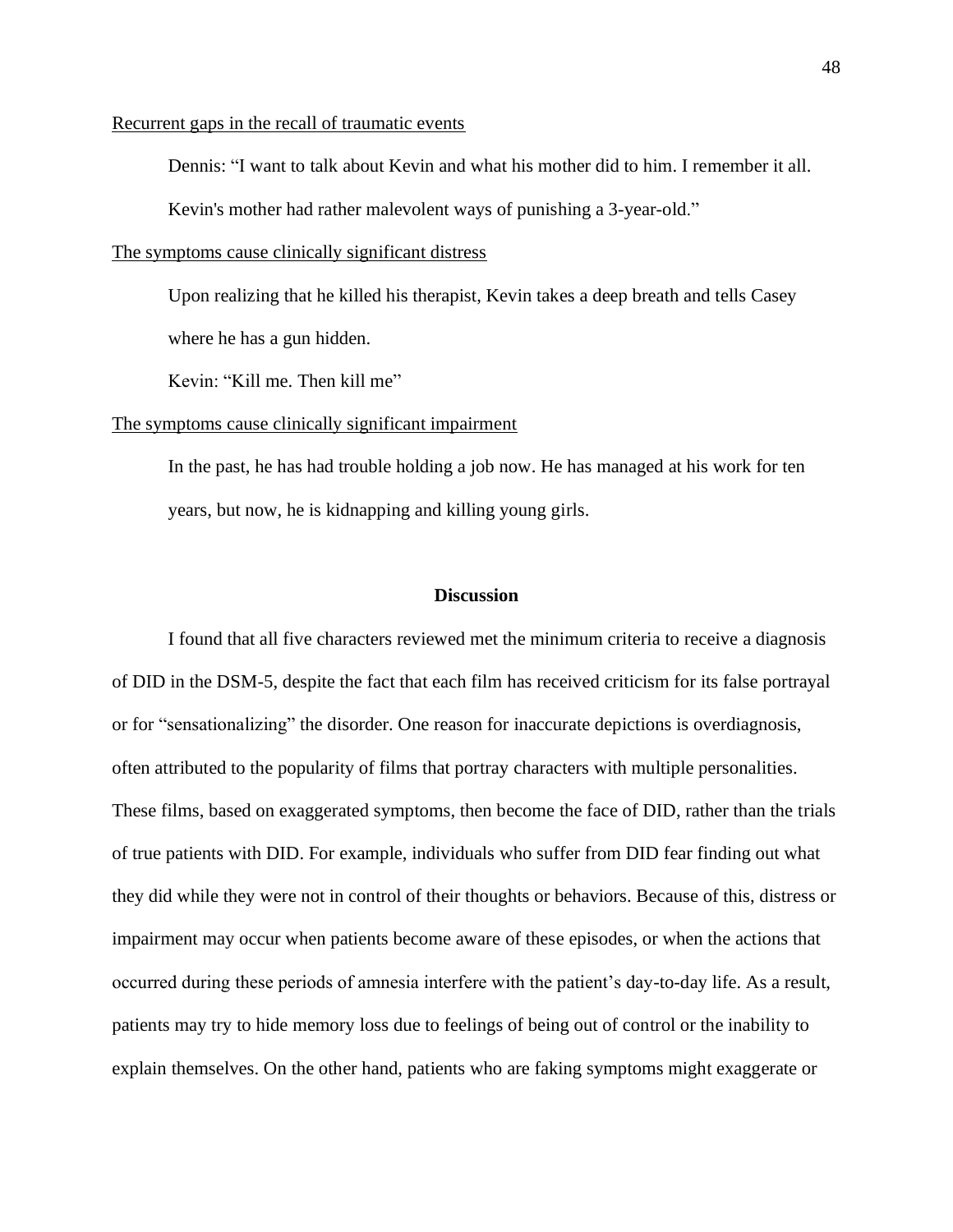over-explain these memory lapses. Because of this, practitioners may take patients at face value and over-diagnose DID. This overdiagnosis is a result of indiscriminate diagnostic criteria.

All but one film, *Split* (Shyamalan, 2016), were released prior to the publication of the most recent edition and is arguably the most widely criticized film for its confusing and harmful diagnostic portrayal; however, at a time when the diagnosis had been rarely seen, was not well understood, and virtually unknown to the general public, *Eve* (Johnson, 1957) managed to depict a character that met DSM-5 criteria. And yet the film was released when the first edition of the DSM was only five years old. Practitioners at that time had very little upon which to base a diagnosis. Understandably, neither did filmmakers, yet the film capture all the current criteria for DID. Many practitioners were unfamiliar with dissociative disorders and how to make a proper diagnosis. Because of the popularity of the film, it is conceivable that patients might present with a myriad of confusing or exaggerated symptoms. These patients then left appointments with a diagnosis of DID. In turn, the patients presented a false example of DID to the world. In general, a diagnostic system should become more refined and discerning over time. Since the DSM-5 contains the most updated criteria, theoretically, it should be the most discriminating; however, I find this to be untrue. Of all the diagnostic manuals, the DSM-5 contains the broadest criteria. Films from the original diagnostic manual era were prescient in their depiction of the details of DID as we know it today. It is clear that the controversy surrounding the misrepresentation of the disorder in the media may not be the result of inaccurate or bad depictions, but rather that of indiscriminate diagnostic criteria.

 The problem with the diagnostic criteria is that it is one of inclusion rather than exclusion. While many disorders contain diagnostic criteria that includes the word "not," which specifies both what is and what is not a symptom, DID does not. By specifying what is not a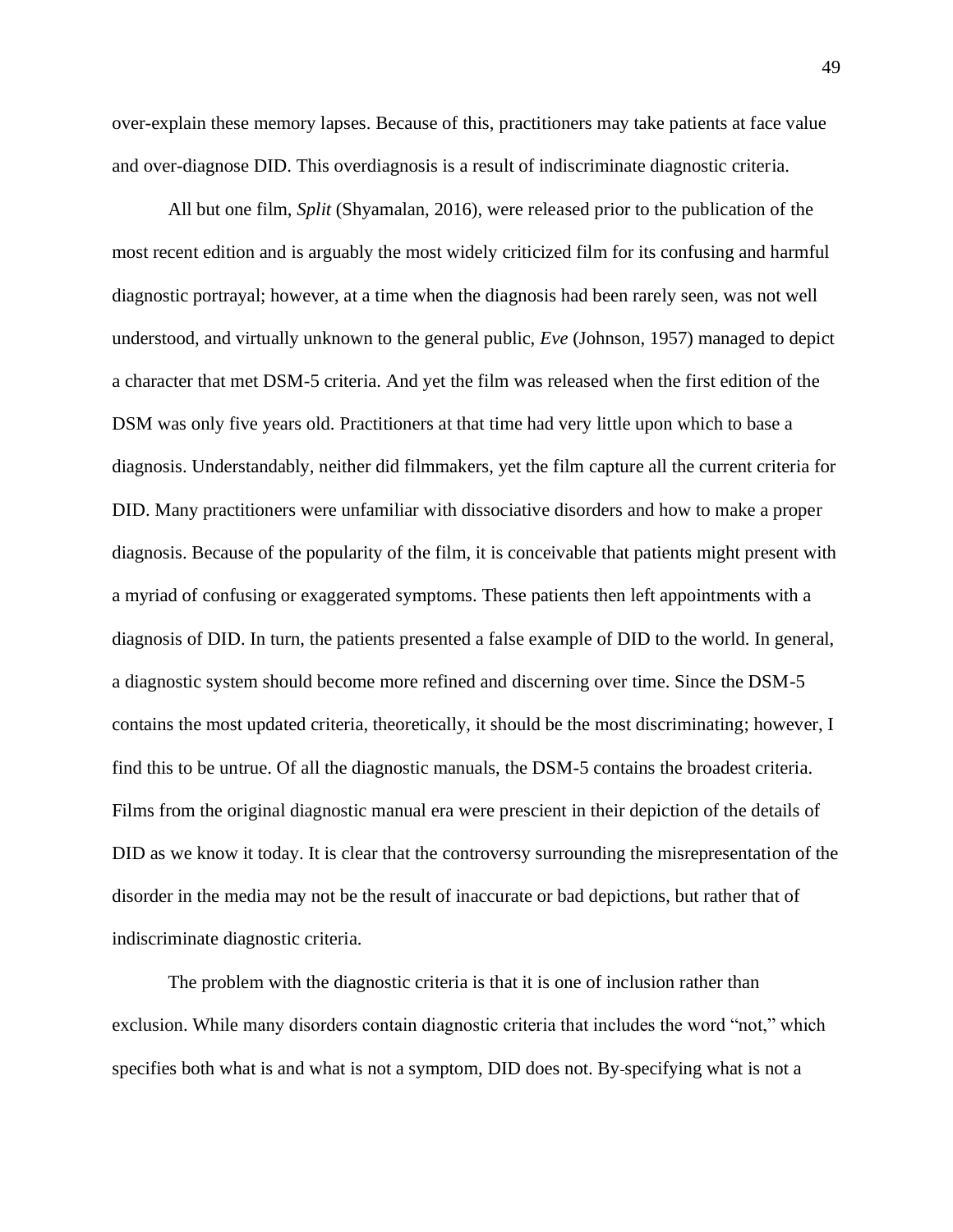symptom, the range of behaviors and emotional states to determine the diagnosis are narrowed. Because the criteria for DID lacks this ruling out process, symptoms are too easily included. Patients are given multiple opportunities to have the same criterion checked off in order to meet a diagnostic minimum. For example, memory loss may fit into three separate criteria in the DSM. This includes Criteria A, under related alterations in memory; Criteria B, under recurrent gaps in the recall of everyday events, important personal information, and/or traumatic events; and in Criteria C, causing clinically significant distress or impairment. Since there are no clear parameters regarding what type of memory loss counts in each of these three criteria, one example can be used throughout the diagnostic process. These overlapping criteria may be a cause for over-diagnosis.

Other diagnoses in the DSM-5 do contain explicit diagnostic criteria which have been fine-tuned to differentiate the criteria. One example of this is the criteria for Posttraumatic Stress Disorder (PTSD). PTSD Criterion A states, under section four, "does not apply to exposure" that occurs through four different media examples, including television and movies (APA, 2013, p. 271). This is further specified, stating that while the criteria do not apply to these four circumstances, it does apply if the exposure is "work related" (APA, 2013, p. 271). One of the reasons that the diagnostic criteria is so specific is due to large scale research following shared disasters, or collective trauma events (Mills, 2021), such as the September  $11<sup>th</sup>$  attacks on the Twin Towers. The aftermath of these types of traumas are heavily researched, both on those clinically diagnosed with PTSD, and those who feel guilt for having "near-misses" (Mills, 2021). Near misses are the people who missed their flight that morning or woke up late and didn't make it to work on time. While they may experience PTSD-like symptoms, they cannot be diagnosed with PTSD since they did not directly experience the tragedy (Mills, 2021).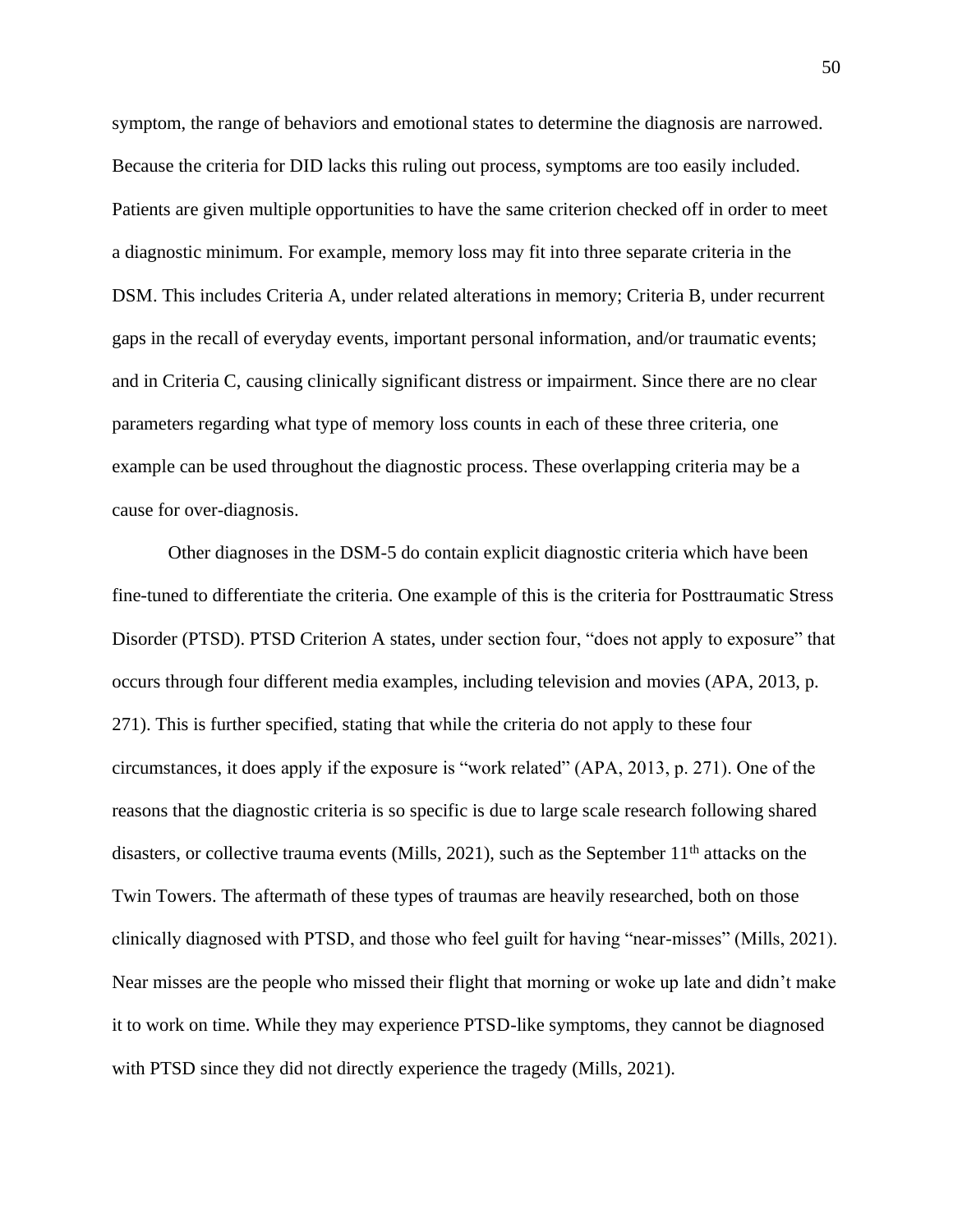There is also likely an implicit bias in DID research, as it largely originates from only a small number of DID treatment centers (Paris, 2012) rather than having a large-scale event from which research on the disorder originates. These research centers for DID also run expensive inpatient treatments, so the research may be biased, since the centers have a significant financial interest in seeing high rates of DID diagnoses. As such, more patients might seek out their services, which means a more stringent diagnostic criteria would be harmful to business. Due to this bias in current methodology, independent research is needed to study DID patients and their similarities which could potentially lead to a more discriminating diagnostic criteria.

So that a better representation of DID is seen in the media, changes need to be made in the any next editions of the DSM to create an updated, more explicit diagnostic criteria. These changes may include specifying between the four different types of memory losses, which are related alterations in memory, recurrent gaps in the recall of everyday events, lack of recall for important personal information, and inability to remember traumatic events. Specification of the criteria are necessary to ensure that each criterion can be met only by one specific symptom, and this specific symptom should not also fit into another category within the same diagnostic criteria. Other changes in future DSM criteria should take into account not only what is a symptom, but also what is not a symptom. This specificity may require the inclusion of definitions for Criteria A concepts such as consciousness, perception, and cognition.

As it stands, consciousness can include a patient waking up and not knowing where they are or where they have been but finding evidence of having done things they do not remember doing. While this description could be a change in consciousness, it could also be a memory problem as in gaps in the recall of everyday events. In addition, alterations in cognition are similar to discontinuity in sense of self as they both involve ways of thinking and the actions that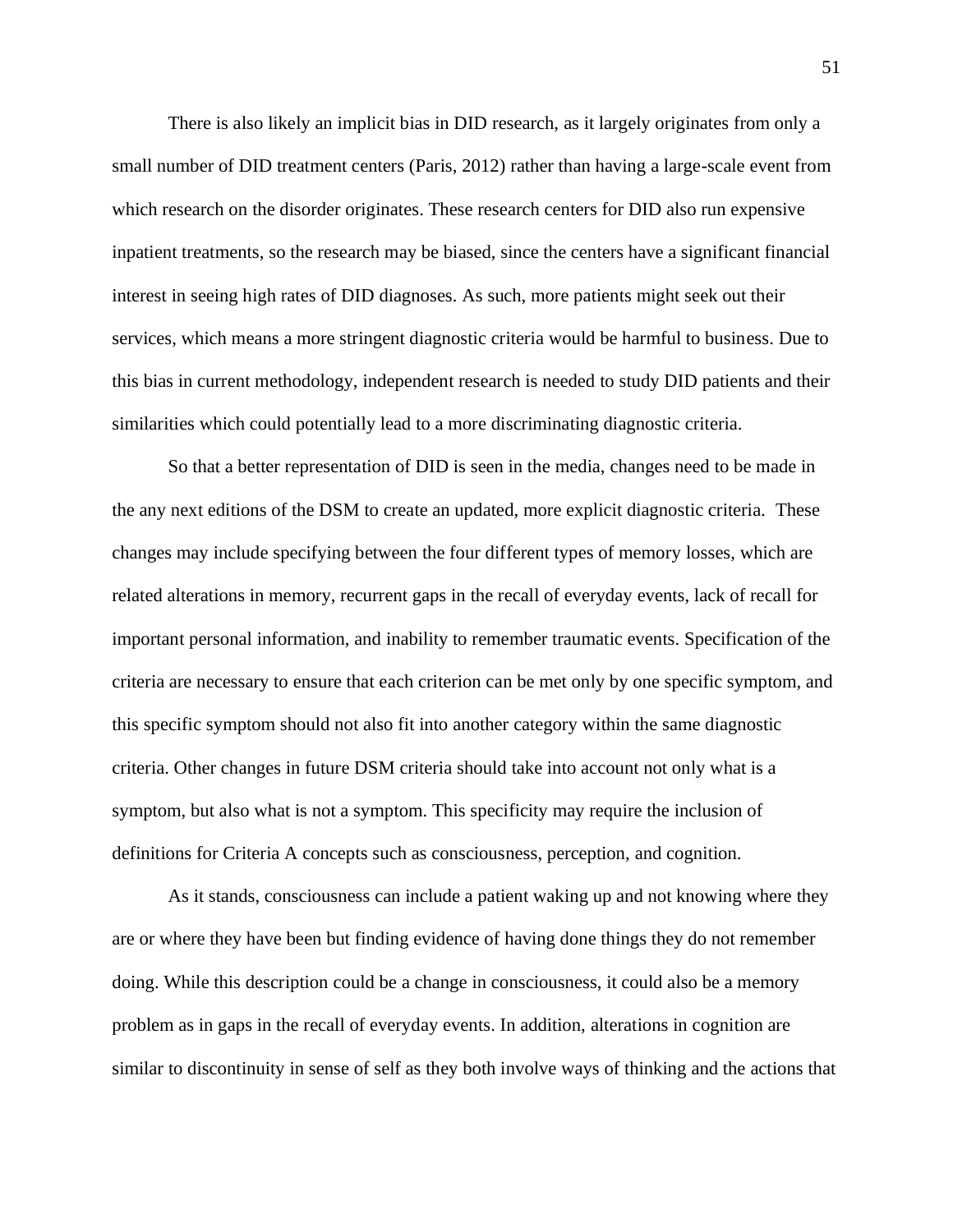follow. These two criteria are in different categories, again showing how one example may check off two different boxes, leading a patient one step closer to a misdiagnosis. Through the improved specification of diagnostic criteria, patients will need to meet more stringent benchmarks in order to receive a diagnosis. This will change the narrative surrounding DID patients. False diagnoses will likely decrease, and movies based on fictional symptoms will no longer be the face of DID.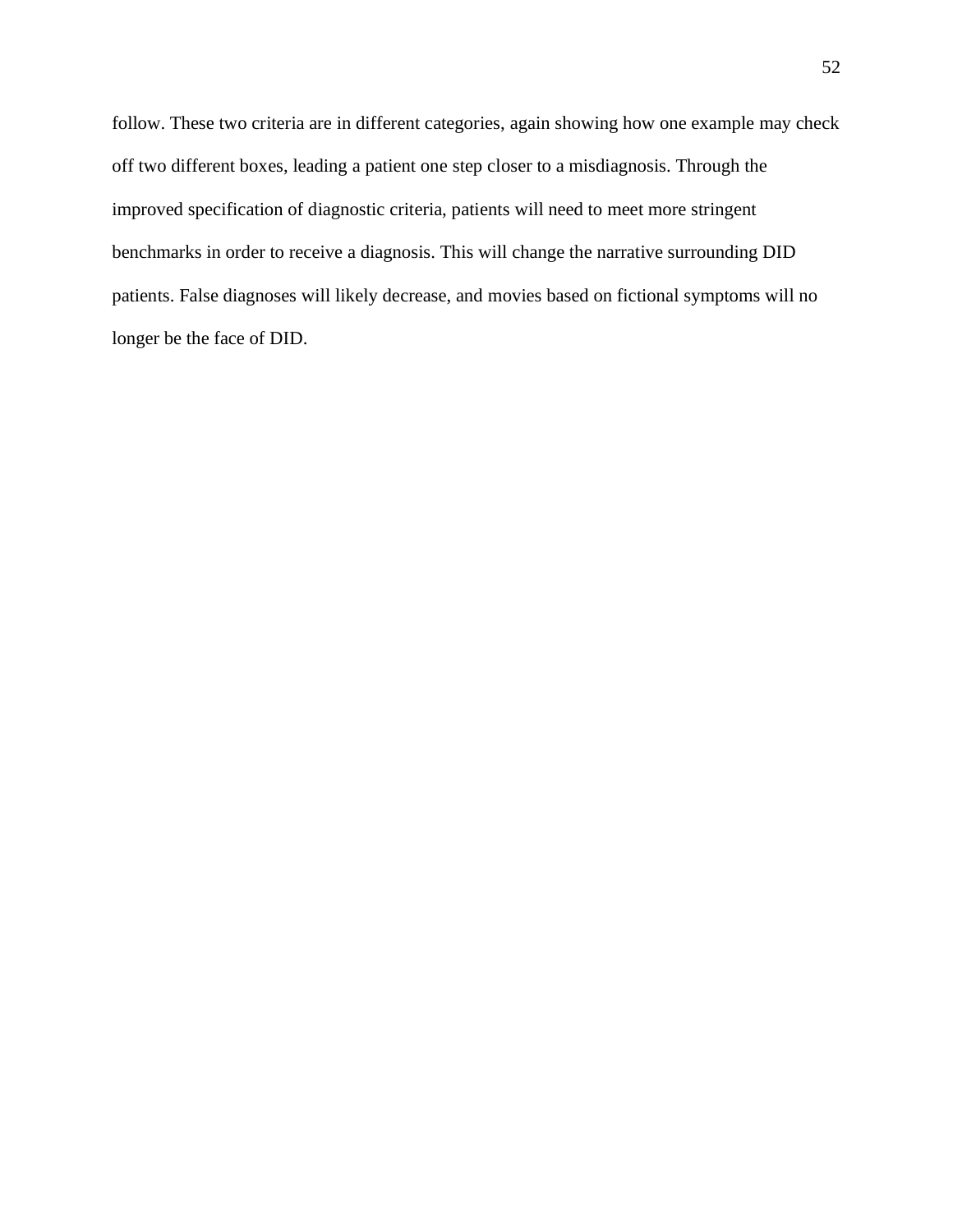## **References**

American Psychiatric Association. (n.d.). *Frequently asked questions.* American Psychiatric Association. Retrieved April 21, 2022, from

https://www.psychiatry.org/psychiatrists/practice/dsm/feedback-and-questions/frequentlyasked-

questions#:~:text=DSM%20contains%20descriptions%2C%20symptoms%20and,in%20re search%20on%20mental%20disorders.

- American Psychiatric Association. (2013). Dissociative Identity Disorder. In *Diagnostic and*  Statistical Manual of Mental Disorders (5<sup>th</sup> ed), (p. 291–298).
- American Psychiatric Association. (1994). Dissociative Identity Disorder. In *Diagnostic and Statistical Manual of Mental Disorders* (4<sup>th</sup> ed), (p. 526-5329).
- American Psychiatric Association. (1987). *Diagnostic and Statistical Manual of Mental*  Disorders (3<sup>rd</sup> ed., revised).
- American Psychiatric Association. (1980). Multiple Personality. In *Diagnostic and Statistical Manual of Mental Disorders* (3rd ed.), (p. 257-259).
- American Psychiatric Association. (1968). Hysterical neurosis, dissociative type. In *Diagnostic and Statistical Manual of Mental Disorders* (2nd ed.), (p. 39-40).
- American Psychiatric Association. (1952). Dissociative Reaction. In *Diagnostic and Statistical*  Manual of Mental Disorders (1<sup>st</sup> ed.), (p. 32)
- American Psychiatric Association. (2022). *DSM-5-TR fact sheets*. American Psychiatric Association. Retrieved April 14, 2022, from https://www.psychiatry.org/psychiatrists/practice/dsm/educational-resources/dsm-5-tr-factsheets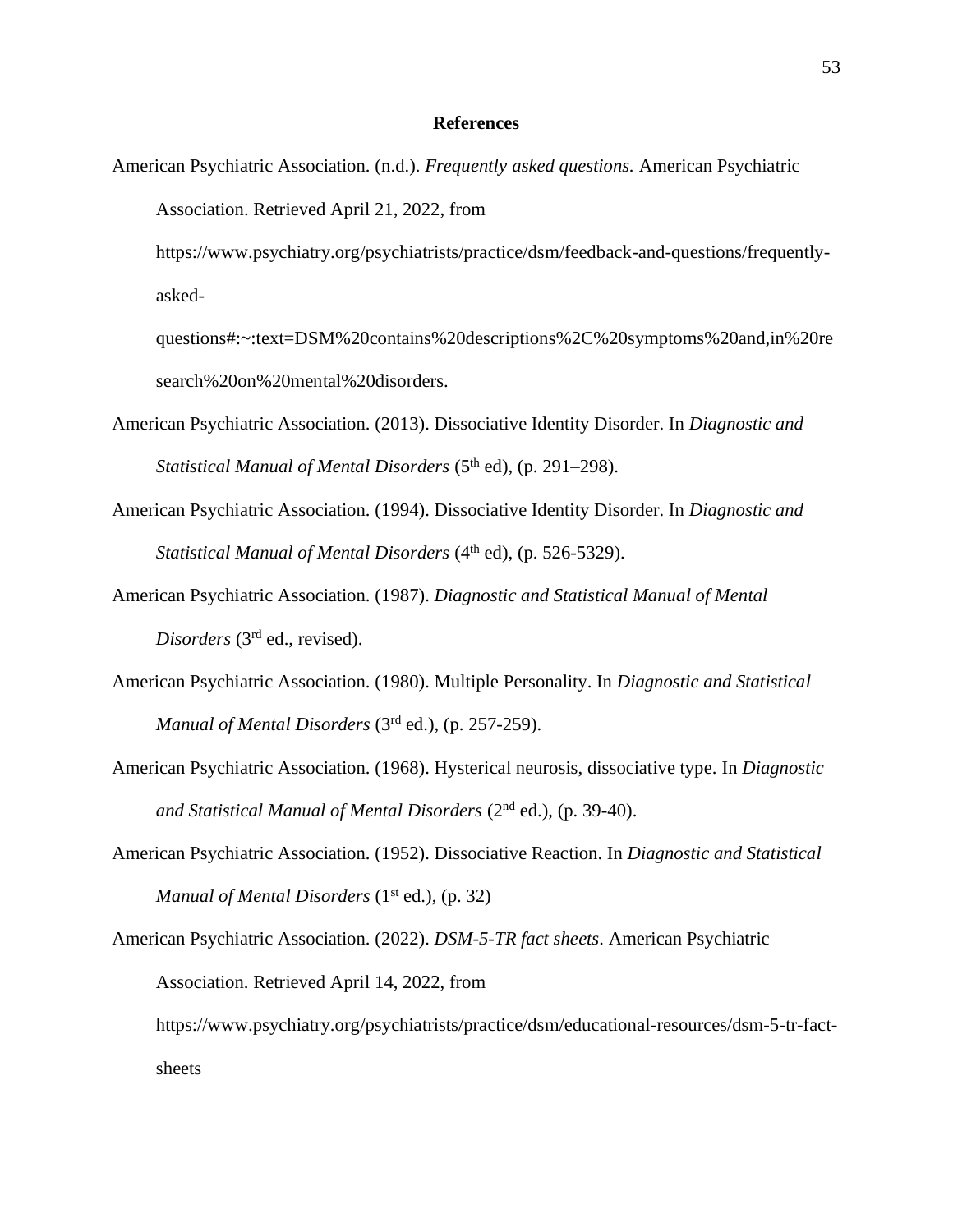- Biography.com Editors. (2014, April 2). *Kenneth Bianchi Biography*. Biography.com. Retrieved April 8, 2022, from https://www.biography.com/crime-figure/kenneth-bianchi
- Brand, B., & Pasko, D. (2017). Split is based on myths about dissociative identity disorder. Retrieved April 8, 2022, from https://psycnet.apa.org/record/2017-13353-001.
- Carey, B. (2017, August 30). *The true story behind Sybil and her multiple personalities | CBC books*. CBCnews. Retrieved April 8, 2022, from https://www.cbc.ca/books/the-true-storybehind-sybil-and-her-multiple-personalities-1.4268459

Carlson, E. T. (1981). The history of Multiple Personality in the United States: I: The beginnings. *American Journal of Psychiatry*, *138*(5), 666–668. https://doi.org/10.1176/ajp.138.5.666

- Coles, R. (1981, November 15). *Arthur, Ragen, Allen et al.* The New York Times. Retrieved April 8, 2022, from https://www.nytimes.com/1981/11/15/books/arthur-ragen-allen-etal.html
- Coons, P. M. (1986). Child abuse and multiple personality disorder: Review of the literature and suggestions for treatment. *Child Abuse & Neglect*, *10*(4), 455–462. https://doi.org/10.1016/0145-2134(86)90049-9
- Coons, P. M. (2013). Review of Sybil in her own words: The untold story of Shirley Mason, her multiple personalities and paintings. *Journal of Trauma & Dissociation, 14*(3), 359–361. https://doi-org.pallas2.tcl.sc.edu/10.1080/15299732.2013.724611
- Crime Museum, LLC. (2021, August 13). *The Hillside Strangler.* Crime Museum. Retrieved April 8, 2022, from https://www.crimemuseum.org/crime-library/serial-killers/thehillside-strangler/

Davidson, J. (2017, January 20). *More than 20,000 people are boycotting this movie for the way*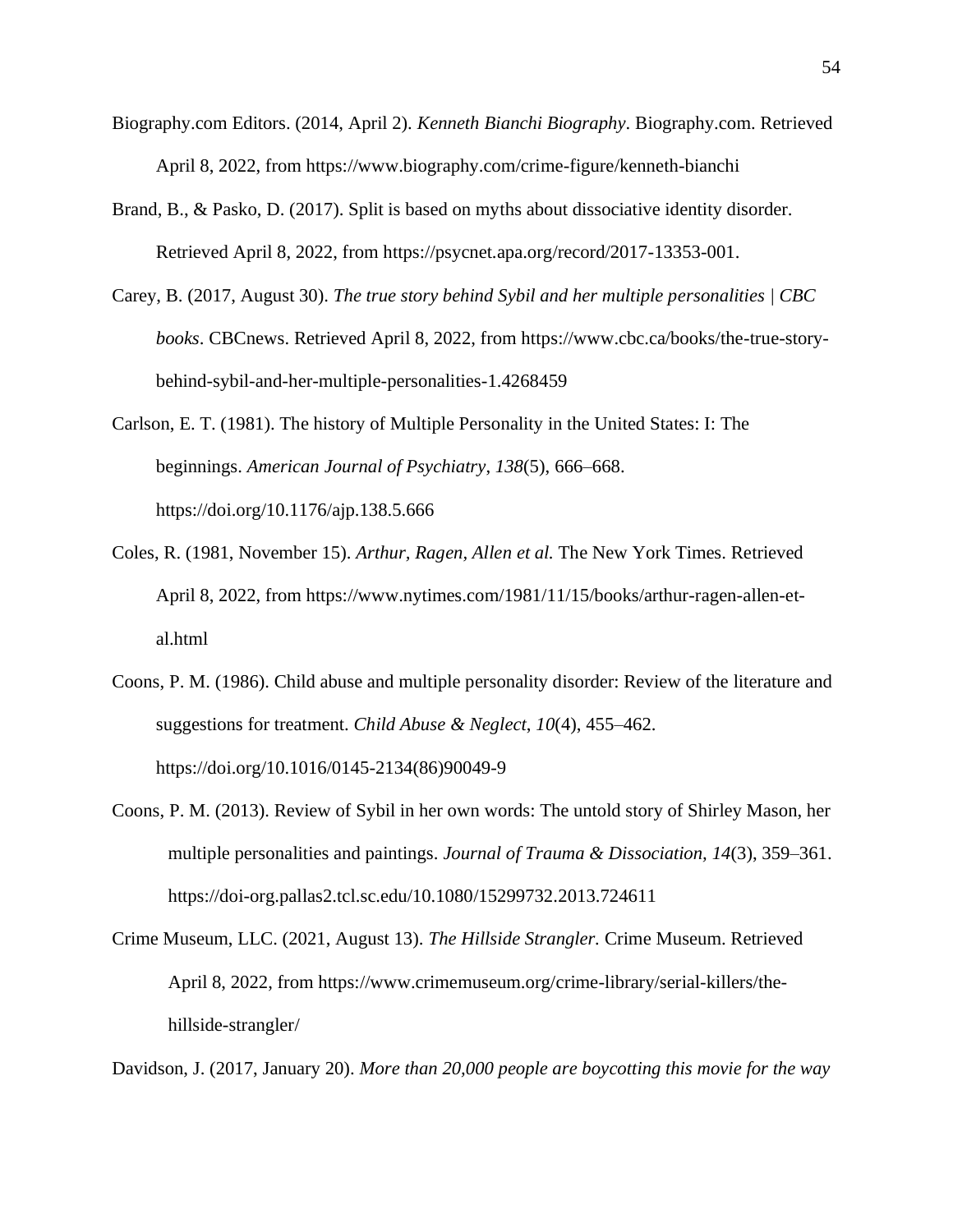*it portrays mental illness*. The Mighty. Retrieved April 20, 2022, from https://themighty.com/2017/01/m-night-shyamalans-split-boycotted-for-mental-illnessportrayal/

- Farrelly, B. & Farrelly, P. (Directors). (2000). *Me, Myself, and Irene* [Film]. 20<sup>th</sup> Century FOX; Conundrum Entertainment
- Gentile, J. P., Dillon, K. S., & Gillig, P. M. (2013). Psychotherapy and pharmacotherapy for patients with dissociative identity disorder. *Innovations in Clinical Neuroscience, 10*(2), 22–29. https://doi.org/https://www.ncbi.nlm.nih.gov/pmc/articles/PMC3615506/
- Gharaibeh, N. (2009). Dissociative identity disorder: Time to remove it from DSM-V? *Current Psychiatry, 8*(9), 30–36.
- Gleaves, D. H. (1996). The sociocognitive model of dissociative identity disorder: A reexamination of the evidence. *Psychological Bulletin, 120*(1), 42–59. https://doiorg.pallas2.tcl.sc.edu/10.1037/0033-2909.120.1.42
- Johnson, N. (Director). (1957). *The Three Faces of Eve* [Film]. 20<sup>th</sup> Century FOX.
- Keyes, D. (n.d.). *The Minds of Billy Milligan*. Random House Books. Retrieved April 8, 2022, from http://www.randomhousebooks.com/books/92206/
- Keyes, D. (1981). *The Minds of Billy Milligan*. Random House Books.
- Kiesel, D. (1984). *Spotting fake insanity: Prof questions the way courts use psychiatry*. *ABA Journal*, *70*(12), 33–35. Retrieved from https://www.jstor.org/stable/20757504.
- McClary, D. (2008, July 26). *After he murders two Bellingham Women, police arrest serial killer Kenneth A. Bianchi on January 12, 1979.* HistoryLink.org. Retrieved April 8, 2022, from https://www.historylink.org/file/8613

Mills, Kim (Host). (September 11, 2021). Speaking of Psychology: Twenty years after 9/11,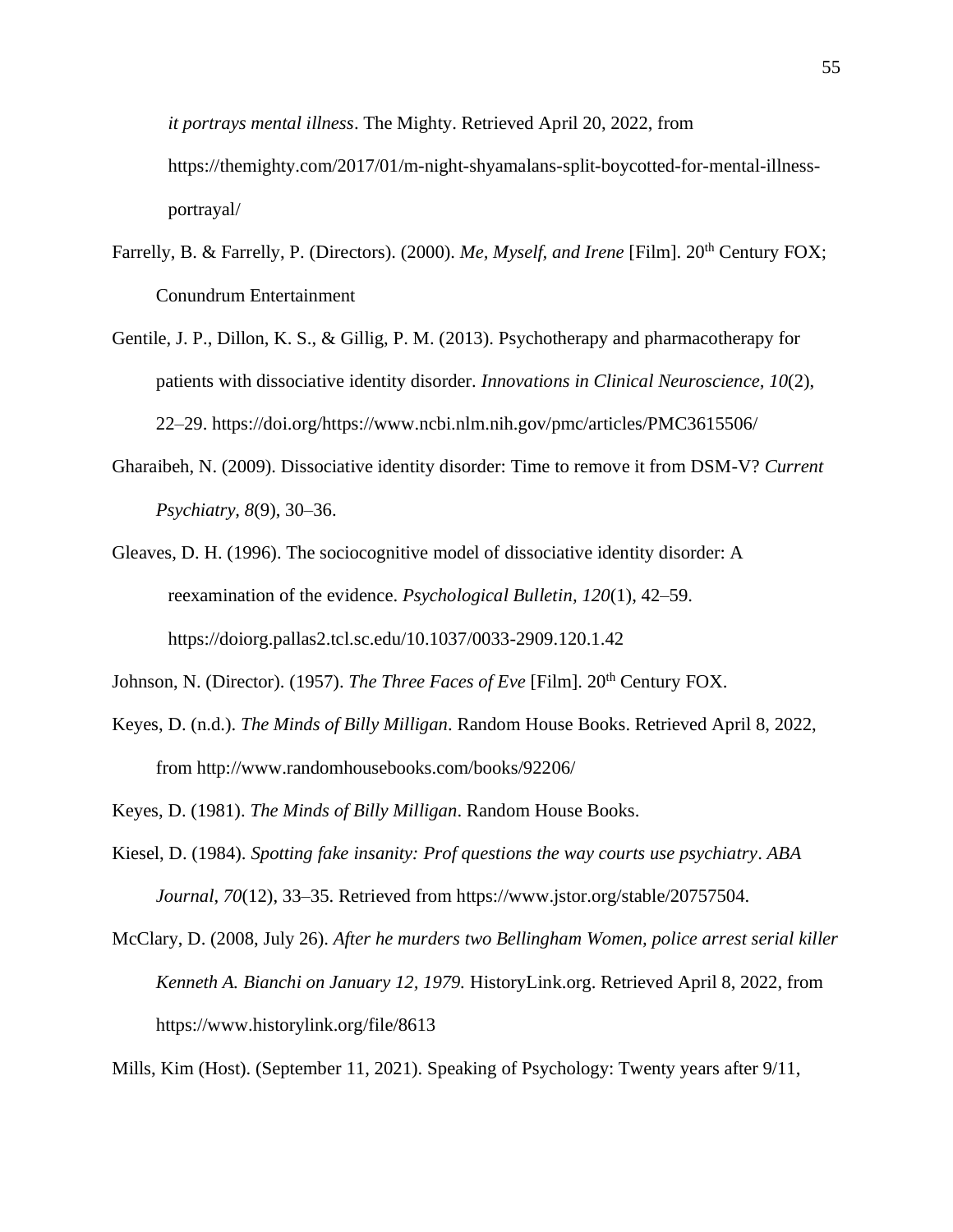what have we learned about collective trauma? with Roxane Cohen Silver, PhD [Audio Podcast Transcript]. In *Speaking of Psychology.* APA.

https://www.apa.org/news/podcasts/speaking-of-psychology/9-11-twenty-years

- NAMI. (2000, June 9). *Press releases: NAMI Protests "Me, Myself & Irene"*. NAMI. Retrieved April 8, 2022, from https://www.nami.org/Press-Media/Press-Releases/2000/NAMI-Protests-Me,-Myself-Irene
- Nathan, D. (2012). *Sybil exposed: The extraordinary story behind the famous Multiple personality case*. Free Press.
- Neary, L. (2011, October 20). *Real 'sybil' admits multiple personalities were fake*. NPR. Retrieved April 8, 2022, from https://www.npr.org/2011/10/20/141514464/real-sybiladmits-multiple-personalities-were-fake
- OpenEd CUNY. (n.d.). *Psychology, psychological disorders, dissociative disorders*. OpenEd CUNY. Retrieved April 8, 2022, from

https://opened.cuny.edu/courseware/module/103/student/?task=4

- Paris, J. (2012). The rise and fall of dissociative identity disorder. *Journal of Nervous & Mental Disease*, *200*(12), 1076–1079. https://doi.org/10.1097/nmd.0b013e318275d285
- Petrie, D. (Director). (1976). *Sybil* [Film]. NBC.
- Pietkiewicz, I. J., Bańbura-Nowak, A., Tomalski, R., & Boon, S. (2021). Revisiting falsepositive and imitated Dissociative Identity disorder. *Frontiers in Psychology*, *12*. https://doi.org/10.3389/fpsyg.2021.637929
- Prince, M. (1906). In *The Dissociation of a Personality* (p. v-v). preface, Longmans, Green, and Co.
- Rogers, R. L. (1991). Multiple Personality and Channeling. *Jefferson Journal of Psychiatry*,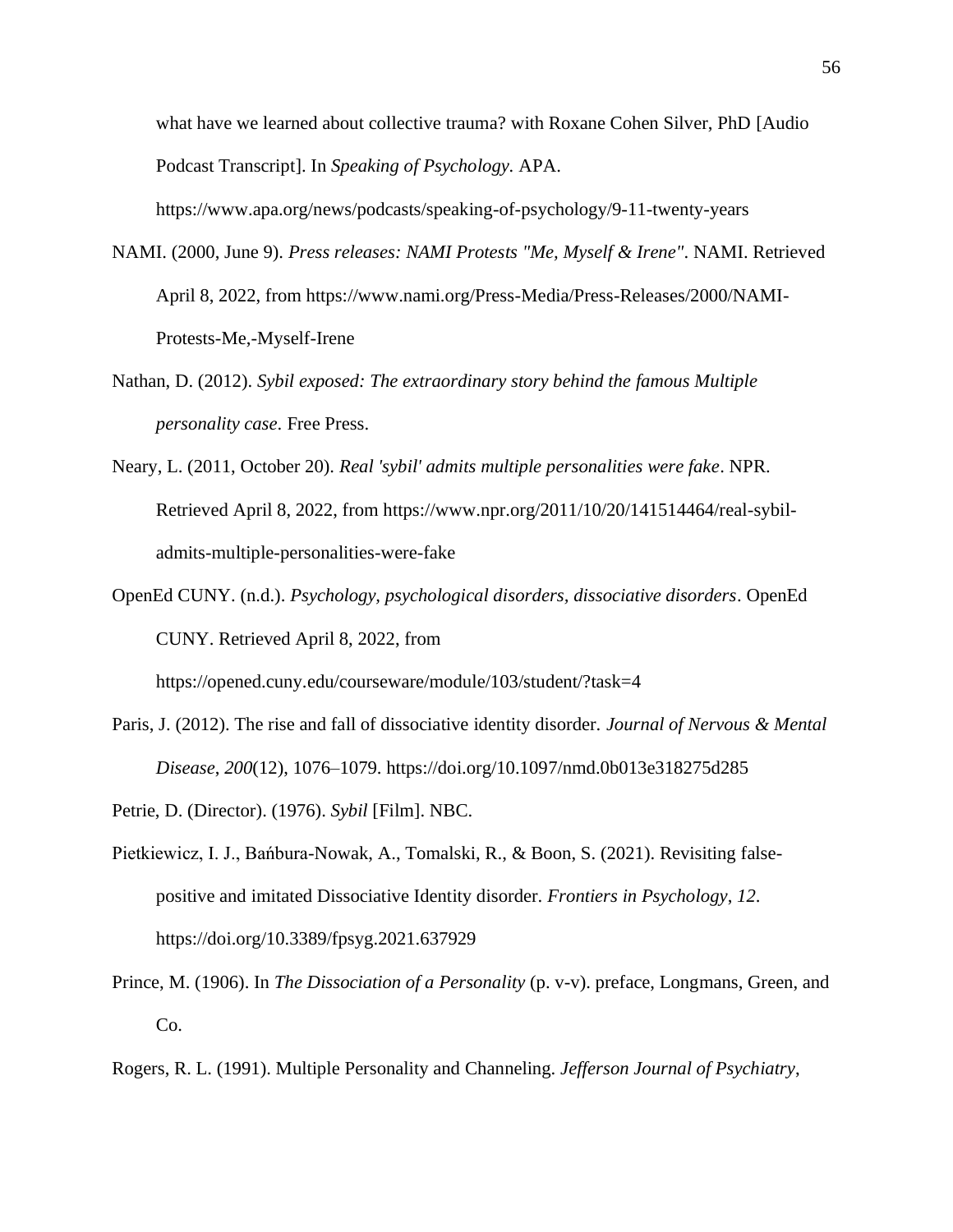*9*(1), 3–13. Retrieved April 8, 2022, from

https://jdc.jefferson.edu/cgi/viewcontent.cgi?article=1266&context=jeffjpsychiatry#:~:text =The%20first%20documented%20case%20of,Reynolds%20in%201815%20(I).

- Rosenzweig, S. (1988). The identity and Idiodynamics of the multiple personality "Sally Beauchamp": A confirmatory supplement. *American Psychologist*, *43*(1), 45–48. https://doi.org/10.1037/0003-066x.43.1.45
- Schreiber, F. R. (1973). Sybil: The Classic True Story of a Woman Possessed by Sixteen Separate Personalities. Regnery.

Shyamalan, M. N. (Director). (2016). *Split* [Film]. Universal Pictures.

- Simon, R. I. (2008). Multiple Personality and Crime. In *Bad Men Do What Good Men Dream: A forensic psychiatrist illuminates the darker side of human behavior* (p. 158–160). essay, American Psychiatric Pub.
- Sizemore, C. C., & Huber, R. J. (1988). The twenty-two faces of Eve. Individual Psychology: Journal of Adlerian Theory, Research & Practice, 44(1), 53–62.
- Spielberg, S. (Executive Producer). (2009- 2011). *United States of Tara* [TV Series]. DreamWorks Television.
- Stuart, R. (1978, December 5). *Defendant in Rapes Found Insane*. The New York Times. Retrieved April 8, 2022, from https://www.nytimes.com/1978/12/05/archives/defendant-inrapes-found-insane-10-intelligence-quotients.html

Van Biema, D., & Grant, M. (1989, March 27). *Three Faces of Eve told her story, now Chris Sizemore is battling a major studio over movie rights and wrongs*. PEOPLE.com. Retrieved April 8, 2022, from https://people.com/archive/three-faces-of-eve-told-her-storynow-chris-sizemore-is-battling-a-major-studio-over-movie-rights-and-wrongs-vol-31-no-